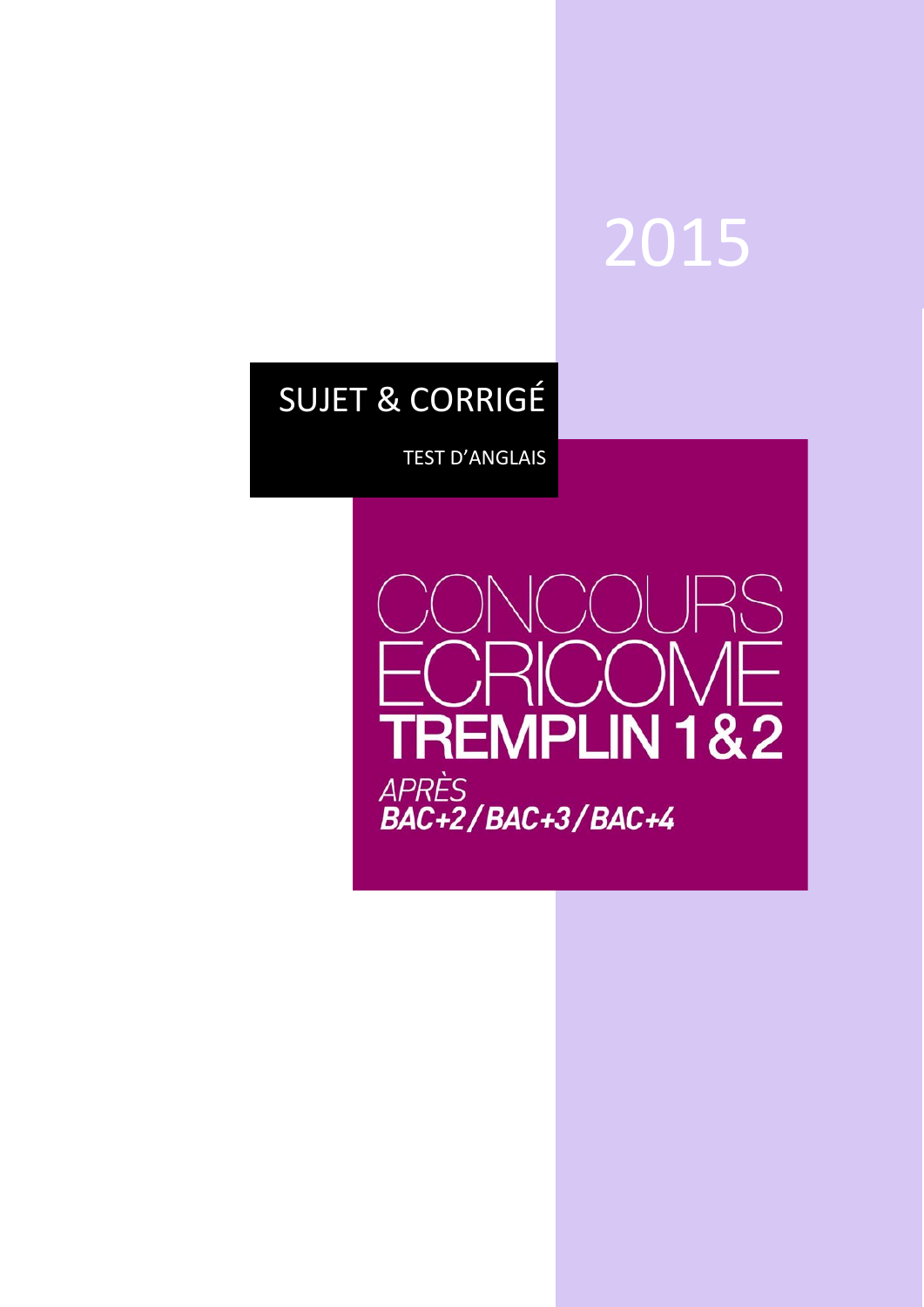

## **ESPRIT DE L'ÉPREUVE**

## *Vousdisposezd'un livretetd'unegrillederéponse.*

Ce livret est un questionnaire à choix multiple (Q.C.M.) comprenant quatre phases de 30 questions à résoudre approximativement en 20 minutes (durée précisée à titre indicatif, afin de gérer au mieux le temps de passation qui ne sera nullement chronométré) :

> 1<sup>re</sup> phase : Structures 2<sup>e</sup> phase : Expression écrite 3<sup>e</sup> phase: Vocabulaire 4<sup>e</sup> phase : Compréhension

Chaque phase est composée de questions de difficulté variable.Chaque question est suivie de 4 propositions notées A, B, C, D.

## *Une de ces propositions, et une seule, est correcte.*

- Vous devez utiliser un feutre ou un stylo bille noir pour cocher la case correspondante à votre réponse.
- Vous avez la possibilité de ne noircir aucune réponse.
- Le correcteur blanc est interdit.

## *Vous devez porter vos réponses sur la grille unique de réponses.*

## **TRÈS IMPORTANT**

Travaillez sans vous interrompre. Si vous ne savez pas répondre à une question, ne perdez pas de temps : passez à la suivante.

## *Attention, ne répondez pas au hasard :*

- Une bonne réponse vous rapporte 3 points ;
- Une mauvaise réponse vous coûte 1 point ;
- L'absence de réponse est sans conséquence (ni retrait, ni attribution de point).

#### **ANNALES DU CONCOURS ECRICOME TREMPLIN 2015 : TEST D'ANGLAIS - PAGE 2**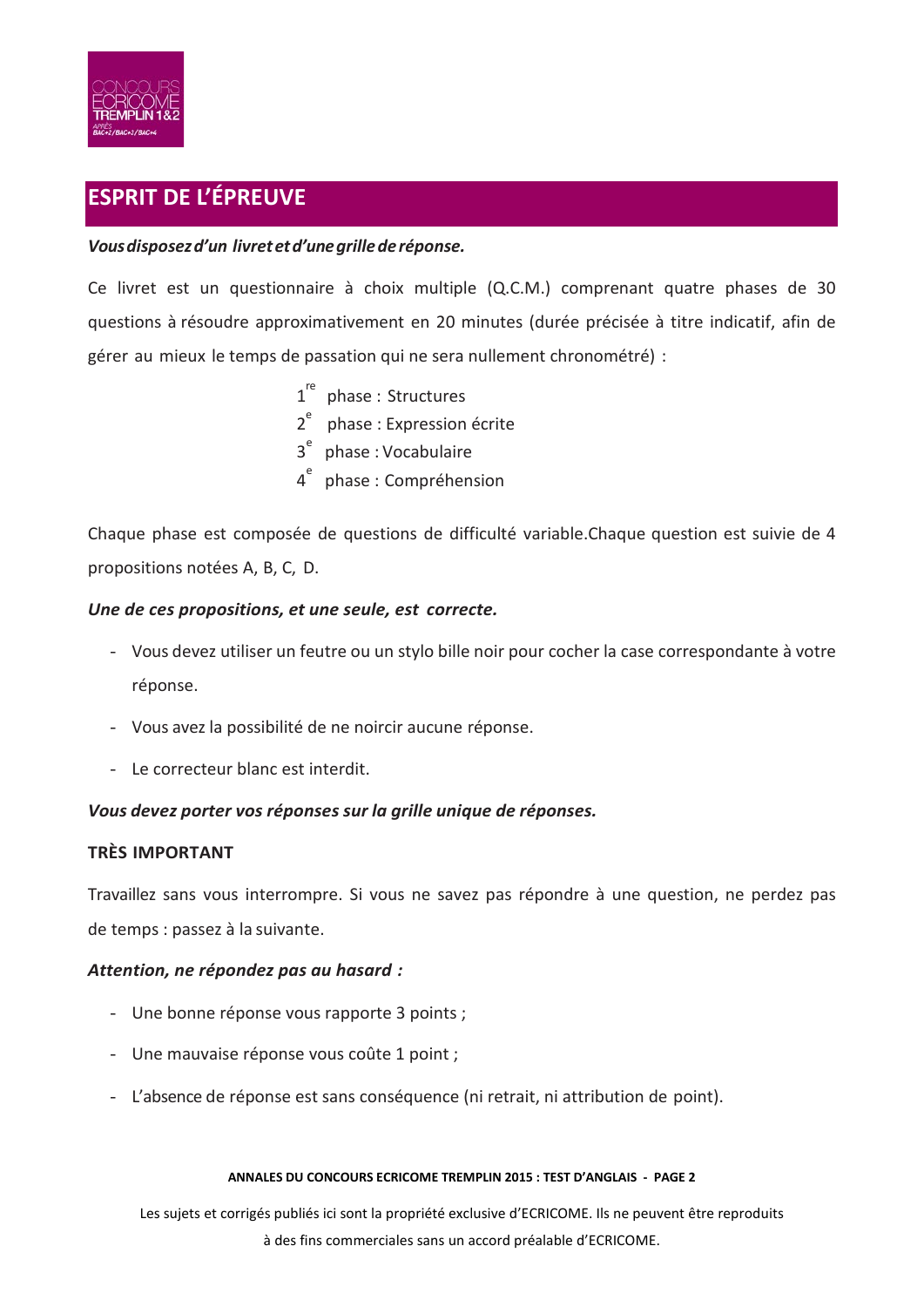

## **SUJET**

## **Section 1 – structures**

This section tests your ability to identify appropriate forms of standard written English.

Directions: each question contains a sentence that is incomplete in some way. Beneath each sentenceyou will see four words or phrases, marked A, B, C and D. Choose the one word or phrase that best completes the sentence.

**Example: John Le Carré** *Carré Carré* **<b>***for his novels on espionage.* 

- **A. famous C. his fame**
- **B. is famous D. who is famous**

The sentence should read, "John Le Carré is famous for his novels on espionage." Therefore B is the correct answer.

## **Now begin work on the questions.**

- *1. If you've already … in this chair, you know how comfortable it is.*
	- **A.** sitted
	- **B.** sit
	- **C.** sat
	- **D.** sits
- 2. That store is just ... the road, but you need to go down to the stoplight to get to the *other side.*
	- **A.** about
	- **B.** against
	- **C.** amidst
	- **D.** across

#### **ANNALES DU CONCOURS ECRICOME TREMPLIN 2015 : TEST D'ANGLAIS - PAGE 3**

Les sujets et corrigés publiés ici sont la propriété exclusive d'ECRICOME. Ils ne peuvent être reproduits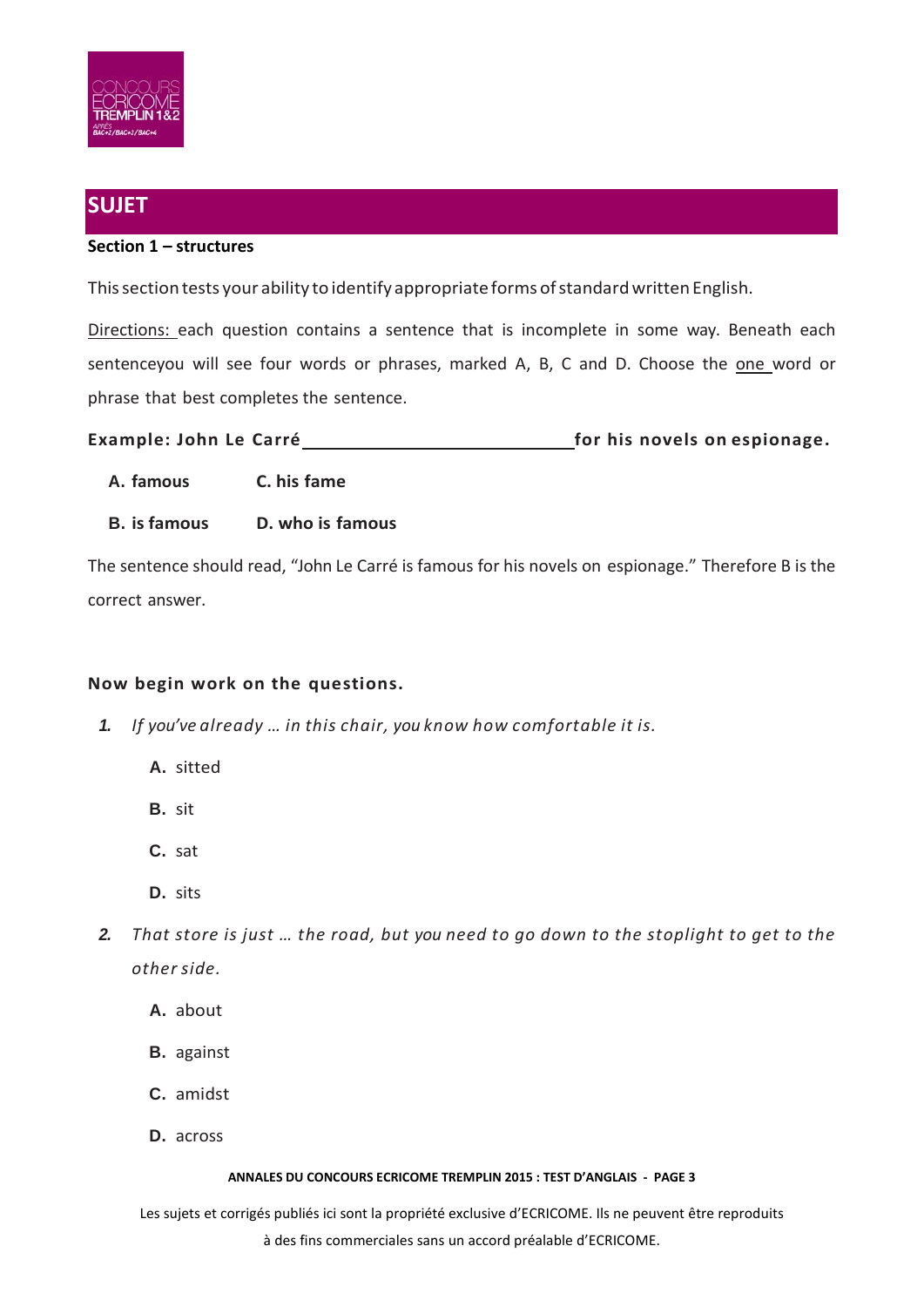

## *3. Will you be relocating all … to the new premises?*

- **A.** this equipment
- **B.** these equipment
- **C.** this equipments
- **D.** these equipments
- *4. Would you all please remember … your books to class next week?*
	- **A.** bringing
	- **B.** to bring
	- **C.** brings
	- **D.** bring
- *5. No, Carol won't be alone: her dog accompanies her … she goes.*
	- **A.** forever
	- **B.** wherever
	- **C.** towards
	- **D.** alongside
- *6. Until now, I didn't think things could get any ... .*
	- **A.** badder
	- **B.** baddest
	- **C.** worser
	- **D.** worse

#### **ANNALES DU CONCOURS ECRICOME TREMPLIN 2015 : TEST D'ANGLAIS - PAGE 4**

Les sujets et corrigés publiés ici sont la propriété exclusive d'ECRICOME. Ils ne peuvent être reproduits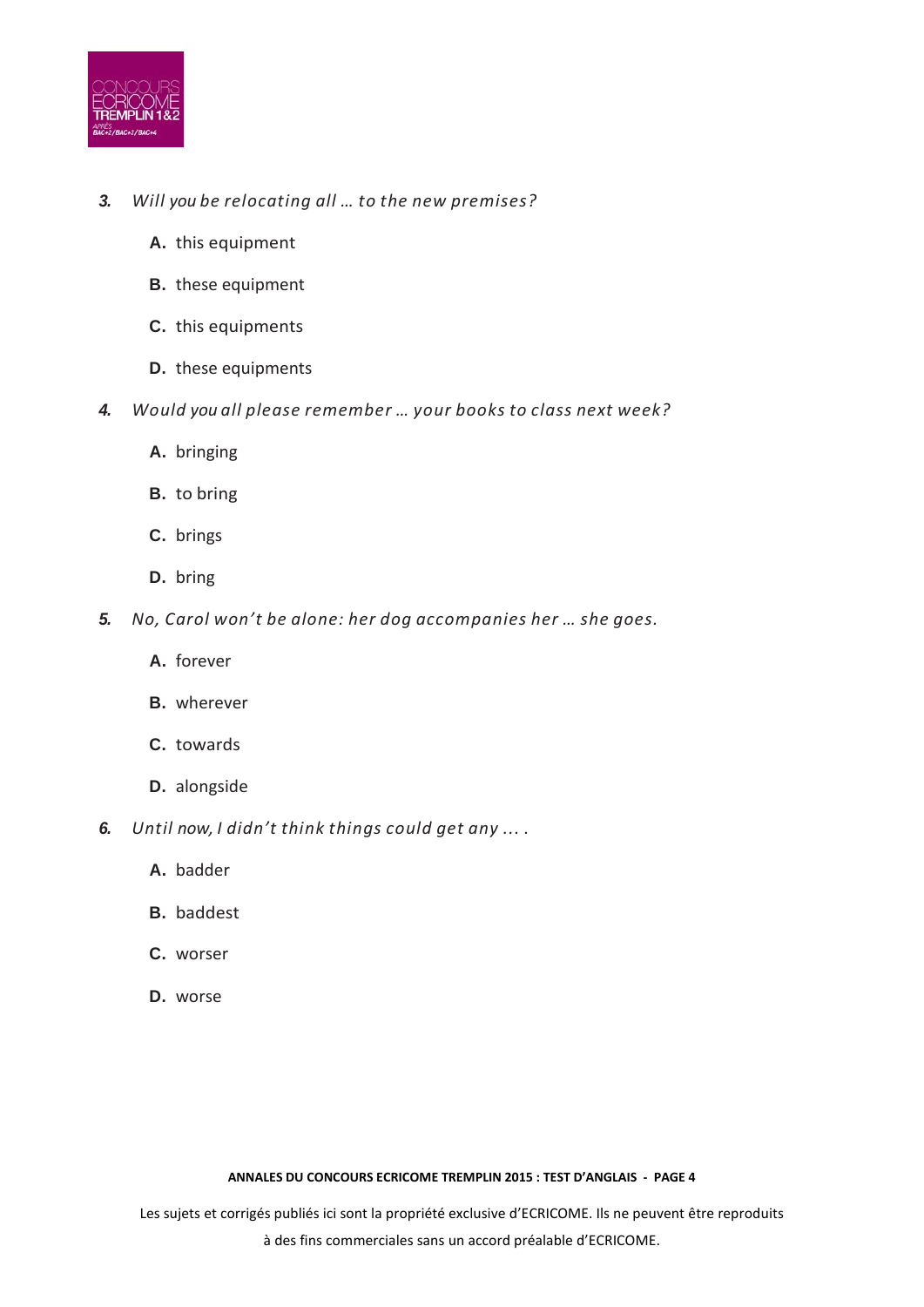

- *7. What a weekend this is: it … pretty heavily non-stop since Friday!*
	- **A.** had rained
	- **B.** rained
	- **C.** has been raining
	- **D.** keeps raining
- *8. If you ... me permission, I wouldn't have snuck out.*
	- **A.** had given
	- **B.** were to give
	- **C.** have given
	- **D.** gave
- *9. It took me a fortnight to recover … the flu.*
	- **A.** of
	- **B.** from
	- **C.** with
	- **D.** back
- *10. My chrysanthemums are the only plants … survived the freeze.*
	- **A.** that
	- **B.** whose
	- **C.** who
	- **D.** what

#### **ANNALES DU CONCOURS ECRICOME TREMPLIN 2015 : TEST D'ANGLAIS - PAGE 5**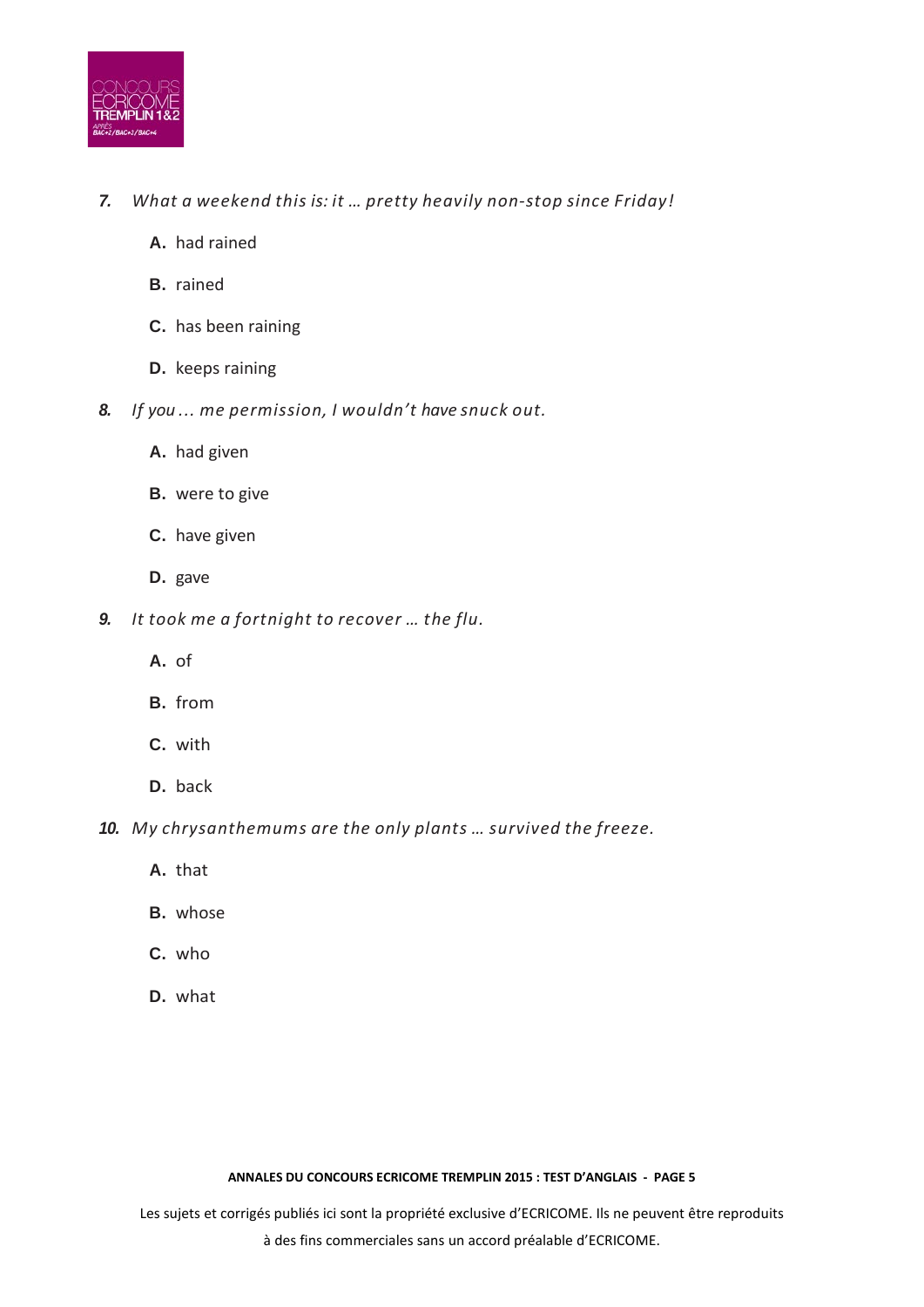

- *11. They finally ... a solution to the problem last month.*
	- **A.** seek
	- **B.** seeked
	- **C.** sook
	- **D.** sought

*12. Hopefully, by Tuesday, the meeting's agenda will already … set.*

- **A.** to be
- **B.** going to be
- **C.** have been
- **D.** been
- 13. She really doesn't care ... anyone butherself.
	- **A.** of
	- **B.** over
	- **C.** from
	- **D.** about
- *14. I must have … the door open, since it seems to be getting colder in here.*
	- **A.** left
	- **B.** leaven
	- **C.** loft
	- **D.** laughed

#### **ANNALES DU CONCOURS ECRICOME TREMPLIN 2015 : TEST D'ANGLAIS - PAGE 6**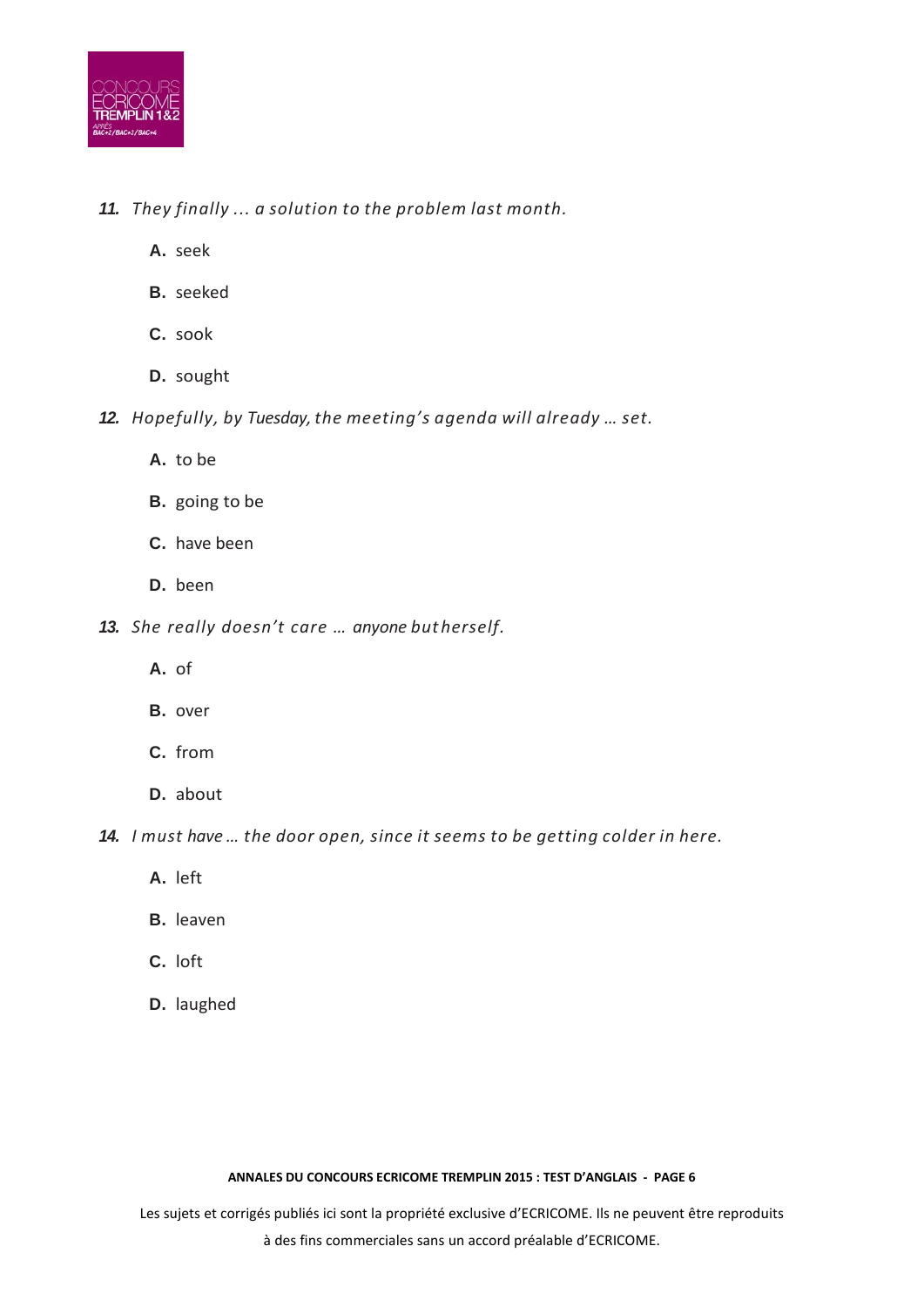

*15. With the sun, your hair is getting lighter … .*

- **A.** to lighter
- **B.** to lightest
- **C.** and lighter
- **D.** and lightest

*16. We've decided to wait … he makes the first move.*

- **A.** for
- **B.** until
- **C.** whence
- **D.** up to

*17. When I was young, I ... to love fantasy stories, but now I prefer nonfiction.*

- **A.** used
- **B.** am used
- **C.** was to use
- **D.** was used

*18. As soon as he got a new wallet, he ... out the old one.*

- **A.** thrown
- **B.** throw
- **C.** through
- **D.** threw

#### **ANNALES DU CONCOURS ECRICOME TREMPLIN 2015 : TEST D'ANGLAIS - PAGE 7**

Les sujets et corrigés publiés ici sont la propriété exclusive d'ECRICOME. Ils ne peuvent être reproduits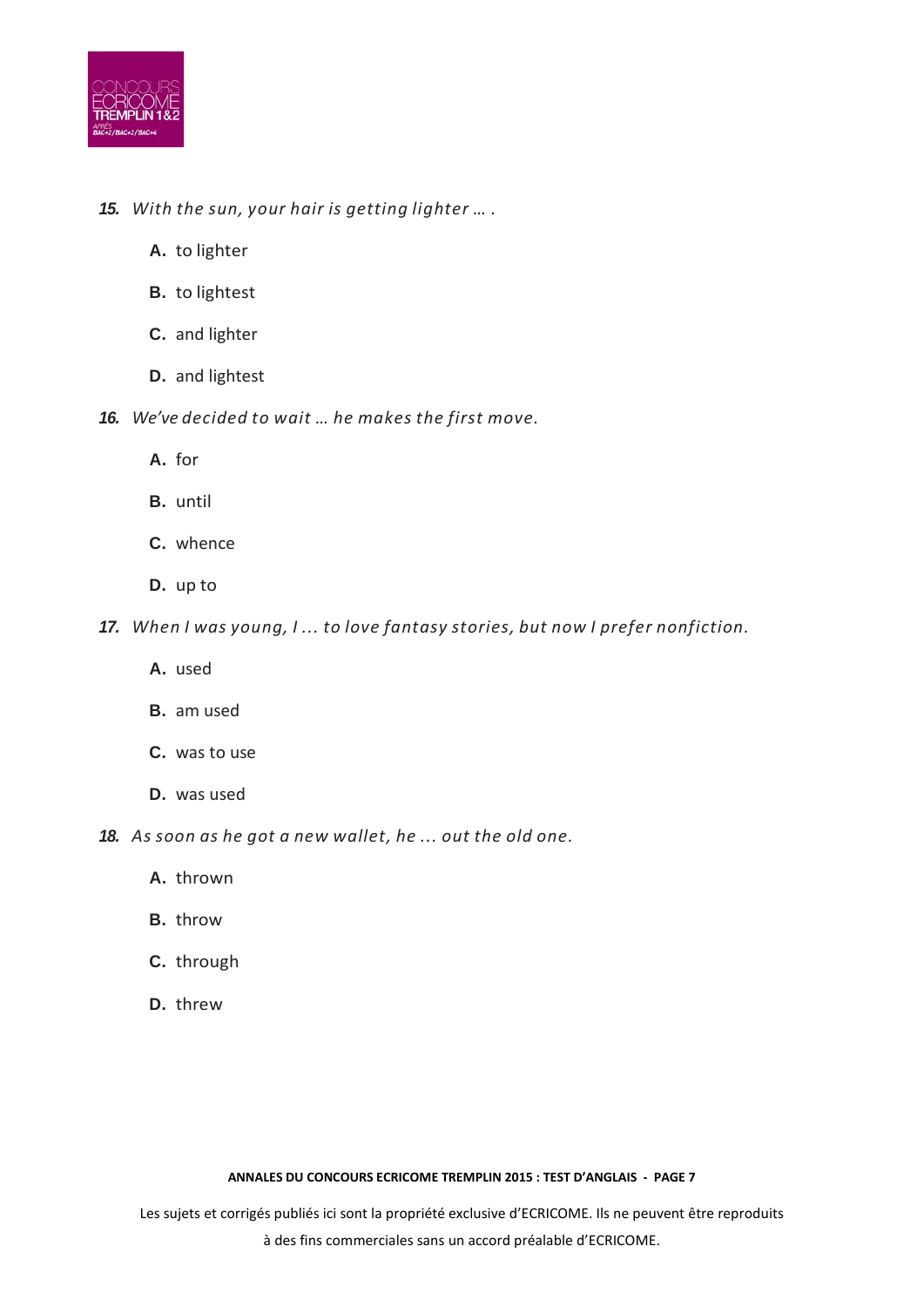

- *19. I have … to meet someone who really understands me, but I haven't lost hope!*
	- **A.** ever
	- **B.** never
	- **C.** yet
	- **D.** since
- *20. Would you please … me know as soon as possible?*
	- **A.** leave
	- **B.** let
	- **C.** allow
	- **D.** permit
- *21. I didn't sleep very well, since I was awoken several times … the night.*
	- **A.** for
	- **B.** since
	- **C.** during
	- **D.** while
- *22. I've just enrolled in a … intensive art course.*
	- **A.** four-weeks'
	- **B.** four-weeks
	- **C.** four-week's
	- **D.** four-week

#### **ANNALES DU CONCOURS ECRICOME TREMPLIN 2015 : TEST D'ANGLAIS - PAGE 8**

Les sujets et corrigés publiés ici sont la propriété exclusive d'ECRICOME. Ils ne peuvent être reproduits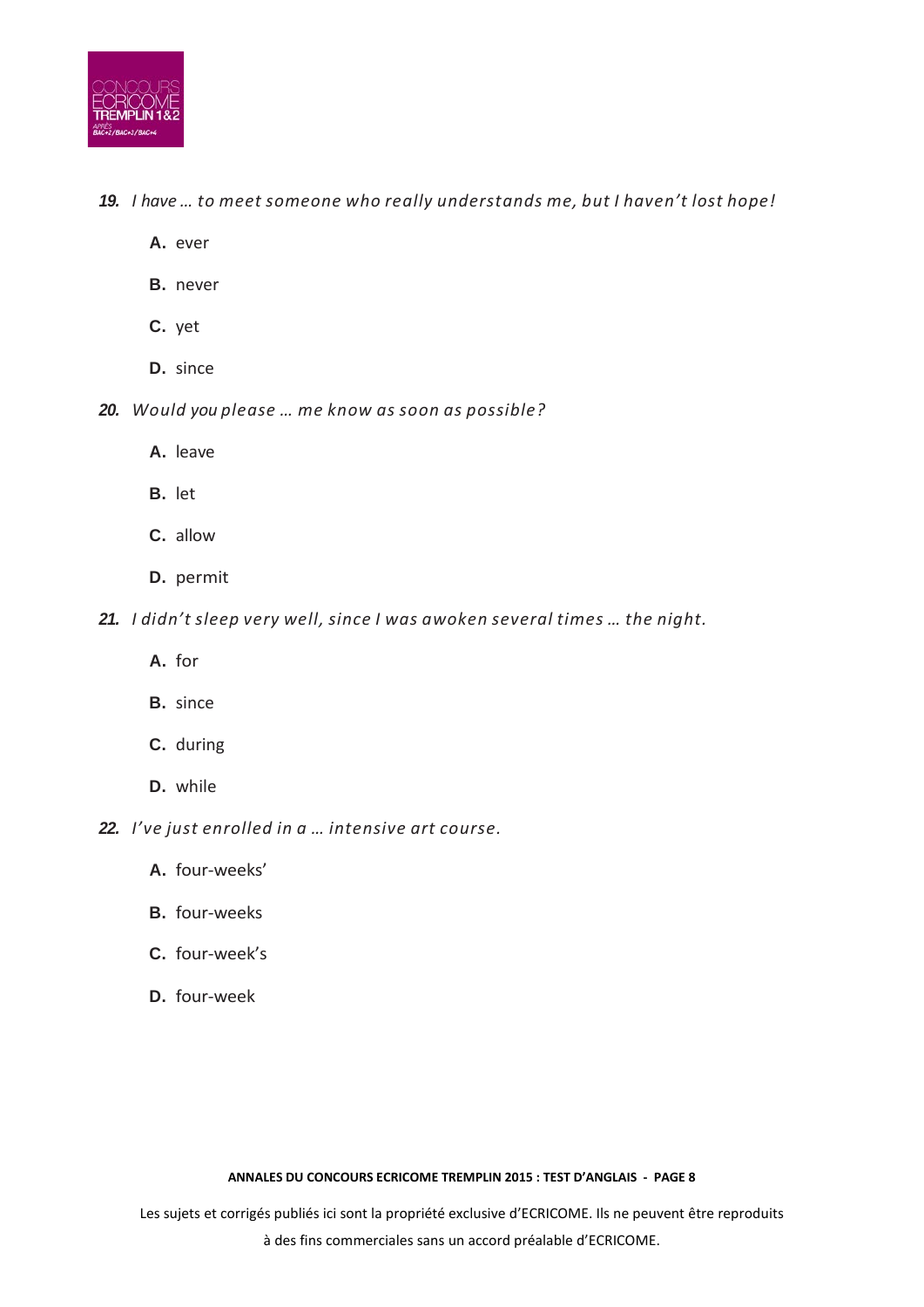

- *23. We've decided to stay in tonight … than going out.*
	- **A.** whereas
	- **B.** rather
	- **C.** otherwise
	- **D.** despite
- *24. How … is your swimming pool?*
	- **A.** wide
	- **B.** widely
	- **C.** width
	- **D.** much wide
- *25. Instead … parking here why don't you park over there?*
	- **A.** to
	- **B.** of
	- **C.** from
	- **D.** than
- *26. The Christmas bonus is paid … of position or length of service.*
	- **A.** despite
	- **B.** regardless
	- **C.** although
	- **D.** depending

#### **ANNALES DU CONCOURS ECRICOME TREMPLIN 2015 : TEST D'ANGLAIS - PAGE 9**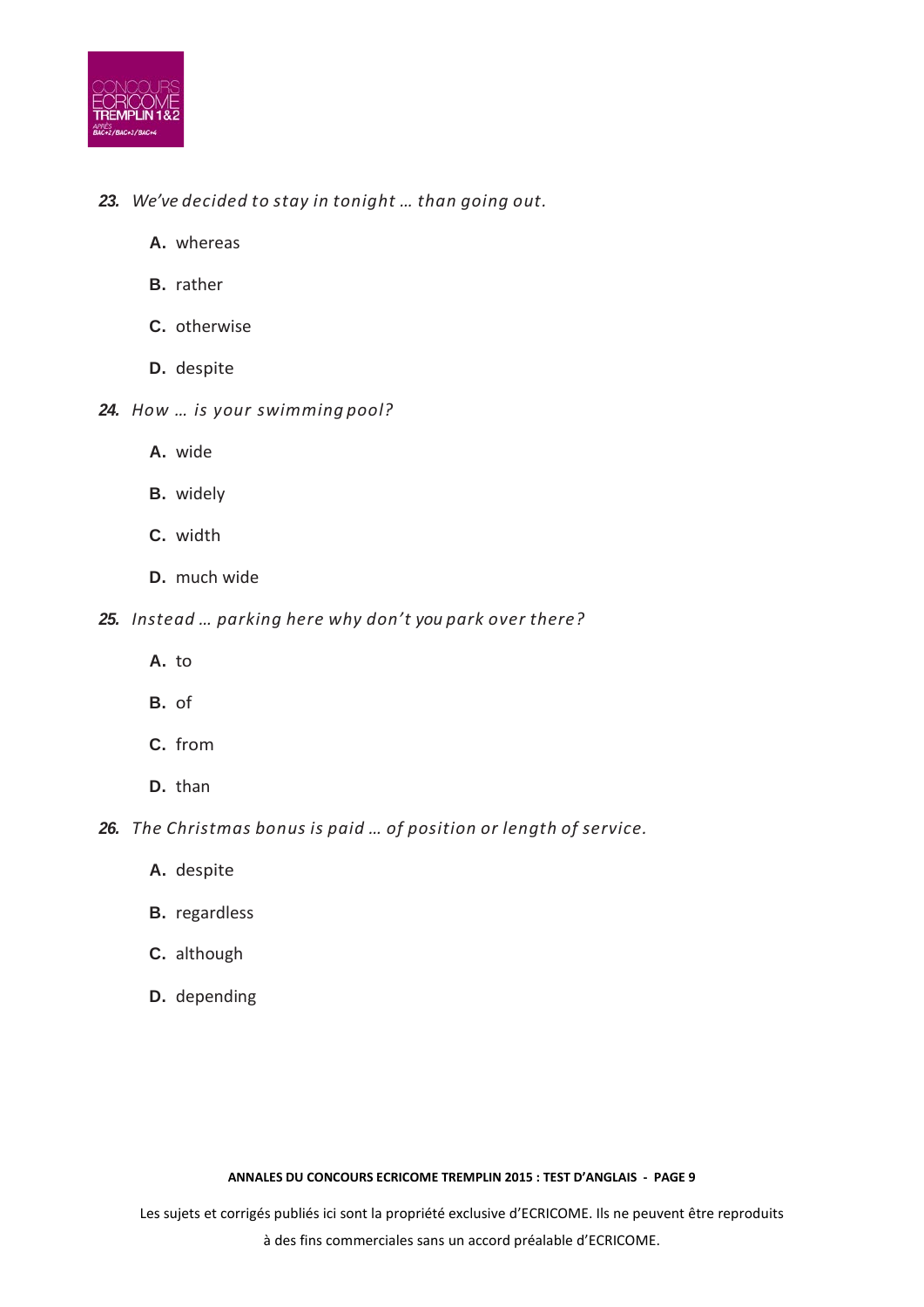

*27. After so many surprises, I can certainly say that the day was ... !*

- **A.** pointful
- **B.** senseful
- **C.** eventful
- **D.** exciteful

*28. If you talked less, you … get more work done.*

- **A.** might
- **B.** dare
- **C.** must
- **D.** will

29. I... what I said when I told you this is the last time I'm going to explain this.

- **A.** mean
- **B.** mint
- **C.** meant
- **D.** mend
- *30. Tom ... be coming tonight, but he won't be sure until later this afternoon.*
	- **A.** can
	- **B.** may
	- **C.** would
	- **D.** shall

#### **ANNALES DU CONCOURS ECRICOME TREMPLIN 2015 : TEST D'ANGLAIS - PAGE 10**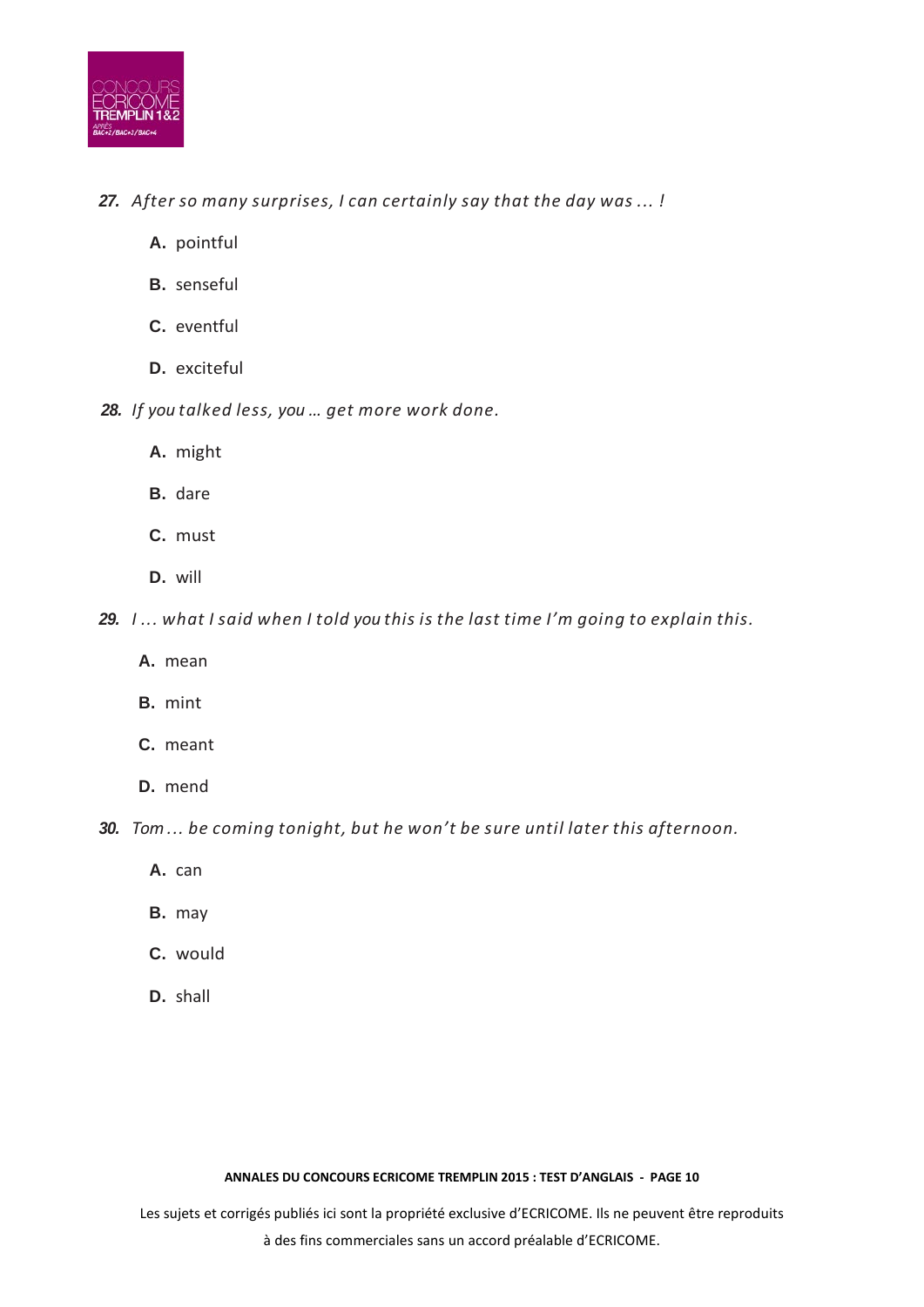

## **Section 2 – Written expression**

Directions: the following sentences have four underlined words or phrases. the four underlined parts ofsentence are marked a, b, c and d. identify the one underlined word or phrase that must be changed inorder for the sentence to be correct.

Example: Fresh, green vegetables are an excellent source vitamins.

- **A. Fresh C. an**
- **B. vegetables D. source**

The sentence should read, "Fresh, green vegetables are an excellent source of vitamins". Therefore D is the correct answer.

Helen from marketing has had her baby! He is born yesterday at 11pm.

- **A. from C. is born**
- **B. hashad D. at 11pm**

The sentence should read, "Helen from marketing has had her baby! He was born yesterday at 11pm".Therefore C is the correct answer.

## **Now begin work on the questions.**

- *31. Is there anything else that you would like have added to the programme?*
	- **A.** there
	- **B.** else
	- **C.** would
	- **D.** have added

#### **ANNALES DU CONCOURS ECRICOME TREMPLIN 2015 : TEST D'ANGLAIS - PAGE 11**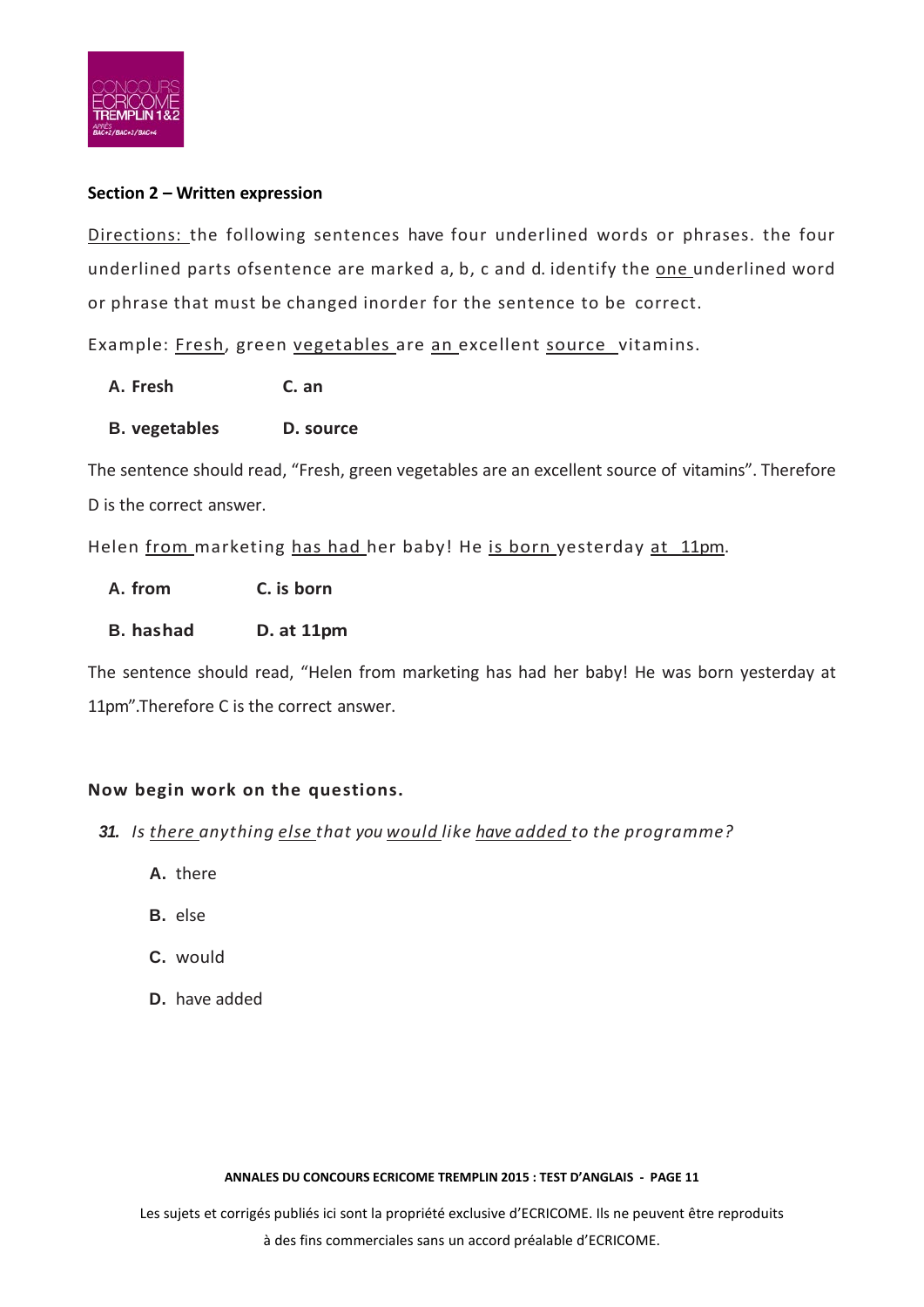

## *32. To benefit from tutoring fully, you should plan of turning in one essay per week.*

- **A.** benefit from
- **B.** plan of
- **C.** turning in
- **D.** per week
- *33. We usually are eating breakfast together before leaving for work in separate cars.*
	- **A.** are eating
	- **B.** leaving
	- **C.** for
	- **D.** in

*34. I'm sorry, but I've already promised to look after my friends dog this weekend.*

- **A.** I've
- **B.** look after
- **C.** friends
- **D.** this
- *35. I really don't know if I believe about life after death.*
	- **A.** really
	- **B.** if
	- **C.** believe about
	- **D.** after

#### **ANNALES DU CONCOURS ECRICOME TREMPLIN 2015 : TEST D'ANGLAIS - PAGE 12**

Les sujets et corrigés publiés ici sont la propriété exclusive d'ECRICOME. Ils ne peuvent être reproduits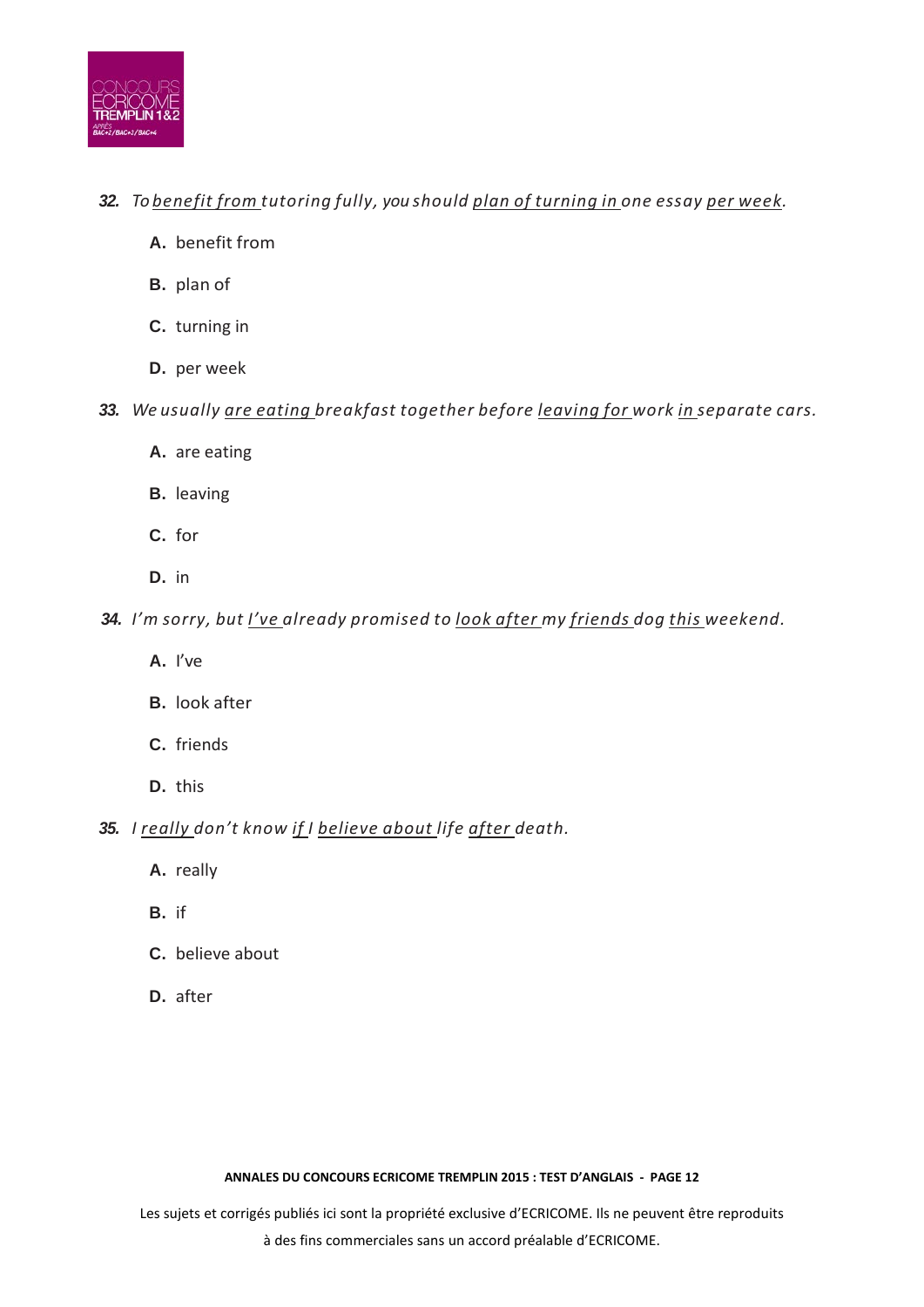

## *36. Mr. Smith is the professor who's course led to that enormous controversy, last year.*

- **A.** the
- **B.** who's
- **C.** led to
- **D.** last year
- *37. Since Sarah's on our debate team, she'll be able to help us win with her vast knowledges.*
	- **A.** Since
	- **B.** on
	- **C.** to help
	- **D.** knowledges
- *38. I'm still going to take a year out, however my parents say.*
	- **A.** I'm
	- **B.** to take
	- **C.** however
	- **D.** say

*39. The newspaper who is responsible for the leak has been closed down.*

- **A.** who
- **B.** for
- **C.** has been
- **D.** closed down

#### **ANNALES DU CONCOURS ECRICOME TREMPLIN 2015 : TEST D'ANGLAIS - PAGE 13**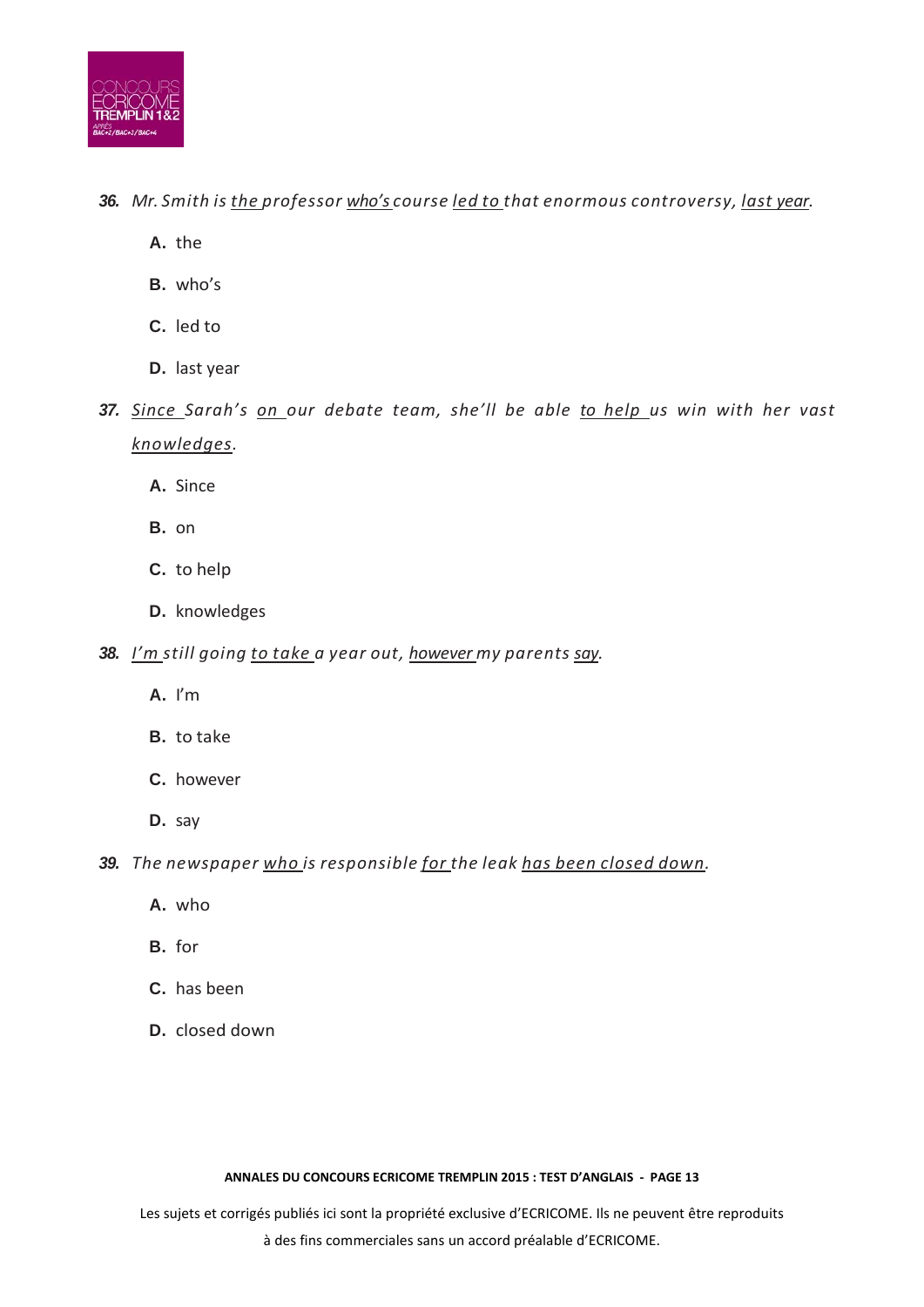

- *40. Among my worst experience ever is the time I had to ride my bike through the pouring rain.*
	- **A.** experience
	- **B.** ever
	- **C.** to ride
	- **D.** through

## *41. The bus drove by us this morning while we are walking up the street to the bus stop.*

- **A.** drove by
- **B.** while
- **C.** are walking
- **D.** up the street

## *42. I have studied English before moving to London, but I still make some mistakes.*

- **A.** have studied
- **B.** moving to
- **C.** still make
- **D.** mistakes

## *43. When you leave for your interview, do you expect me going with you?*

- **A.** When
- **B.** leave for
- **C.** do you
- **D.** going

#### **ANNALES DU CONCOURS ECRICOME TREMPLIN 2015 : TEST D'ANGLAIS - PAGE 14**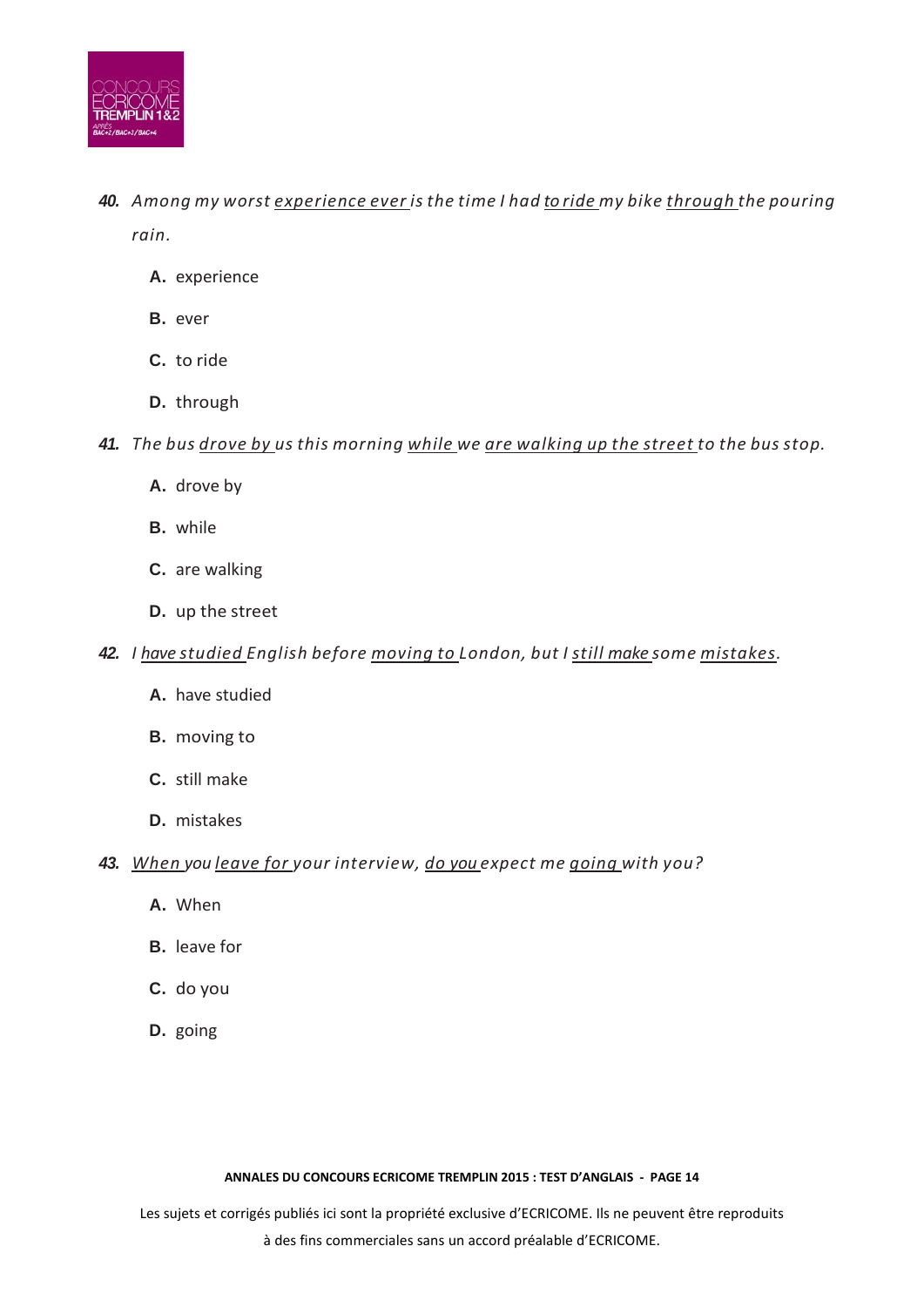

## *44. It's now official: the firm would soon merge with its main competitor.*

- **A.** It's
- **B.** would
- **C.** with
- **D.** its
- *45. Youknow how much I am enjoying the changing of the seasons, especially the onset of spring.*
	- **A.** am enjoying
	- **B.** the changing
	- **C.** especially
	- **D.** of
- *46. In the past few weeks, there have been a number of disrelated incidents.*
	- **A.** past
	- **B.** there
	- **C.** a number of
	- **D.** disrelated
- *47. While I finally got to the party, I discovered that most of the other guests had already gone home.*
	- **A.** While
	- **B.** to
	- **C.** the other
	- **D.** gone

#### **ANNALES DU CONCOURS ECRICOME TREMPLIN 2015 : TEST D'ANGLAIS - PAGE 15**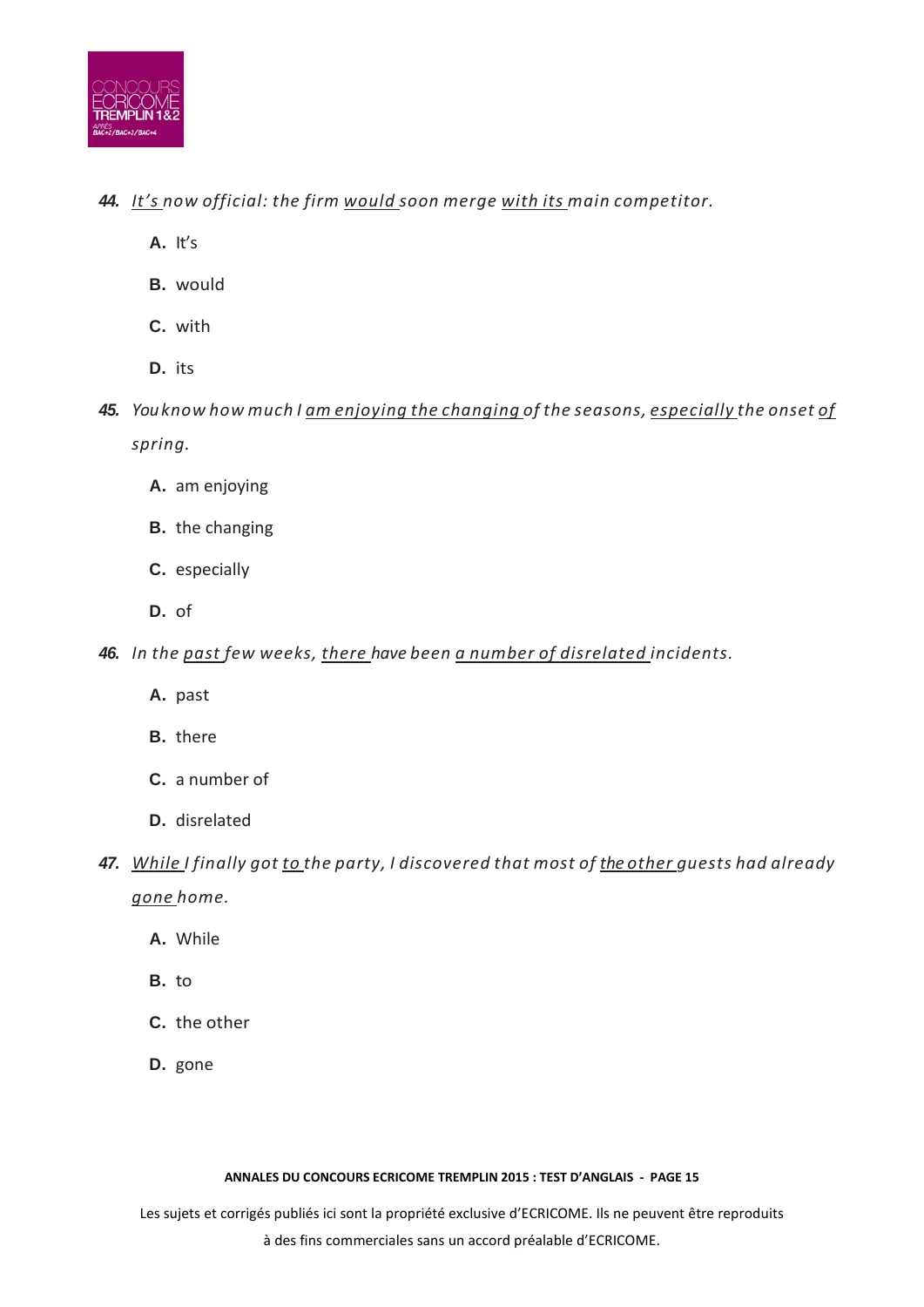

## *48. You really seem to be interested in the odd creatures that you find in the nature.*

- **A.** to be
- **B.** interested in
- **C.** that
- **D.** the nature
- *49. We've been granted two day grace concerning the due payment.*
	- **A.** granted
	- **B.** day
	- **C.** concerning
	- **D.** due
- *50. I propose of getting back to you once I have more information.*
	- **A.** propose of
	- **B.** back to
	- **C.** once
	- **D.** information
- *51. We need to stop to try to persuade them, since they clearly won't change their opinion.*
	- **A.** need
	- **B.** to try
	- **C.** to persuade
	- **D.** won't change

#### **ANNALES DU CONCOURS ECRICOME TREMPLIN 2015 : TEST D'ANGLAIS - PAGE 16**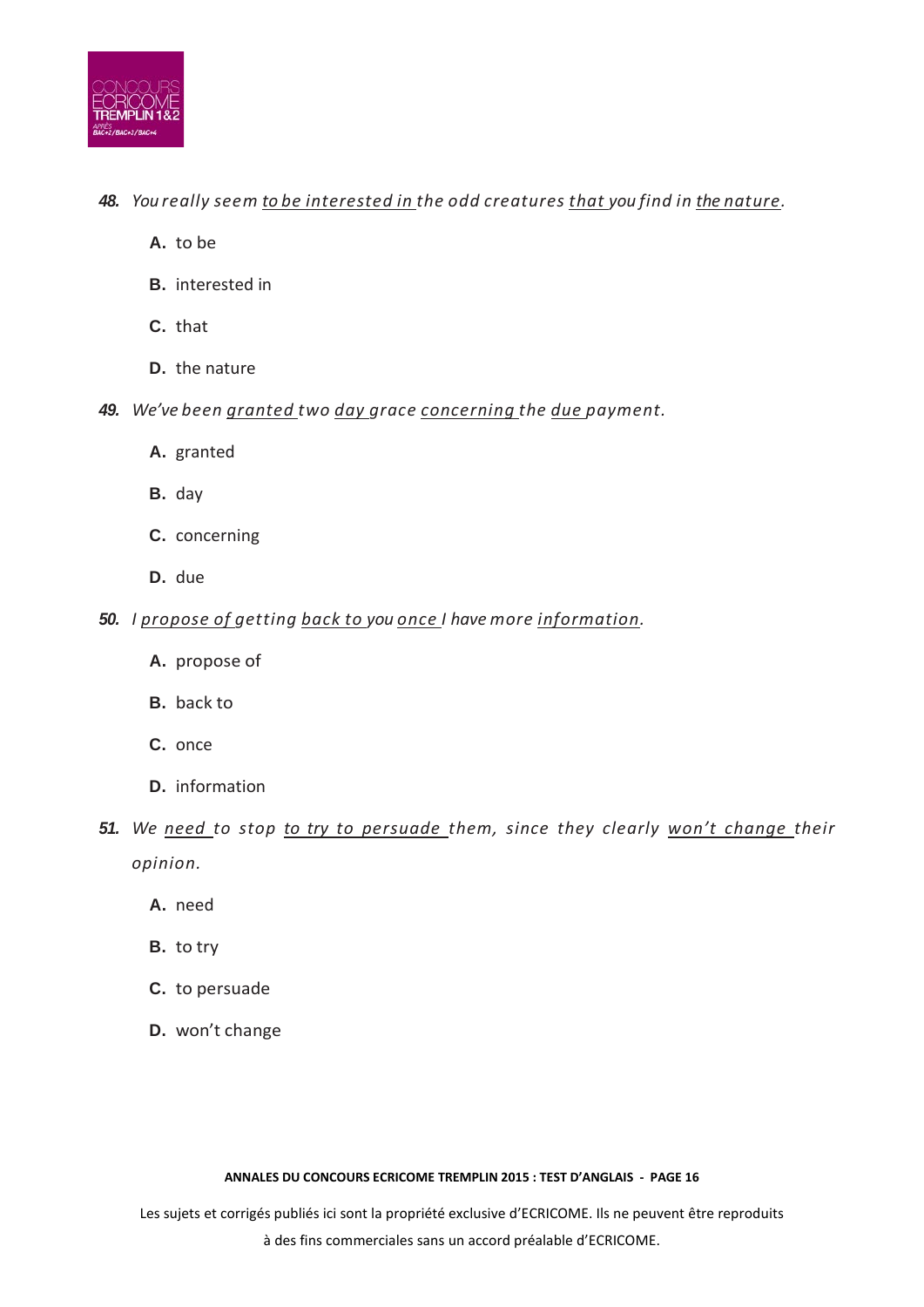

## *52. These books may belong to you, but the bookcase is definitely my.*

- **A.** may
- **B.** belong to
- **C.** definitely
- **D.** my
- *53. We didn't must to clock in until 9:30 in the old days, but now we start at 9.*
	- **A.** must
	- **B.** to clock in
	- **C.** days
	- **D.** start
- *54. We do indeed want to warn them about the risks, but let's be careful not to scare them apart from the project.*
	- **A.** indeed
	- **B.** to warn
	- **C.** let's be
	- **D.** apart
- *55. My friend Lucy finally got her long awaited promotion on last week, so we're going to celebrate.*
	- **A.** got
	- **B.** long
	- **C.** on last
	- **D.** we're going

#### **ANNALES DU CONCOURS ECRICOME TREMPLIN 2015 : TEST D'ANGLAIS - PAGE 17**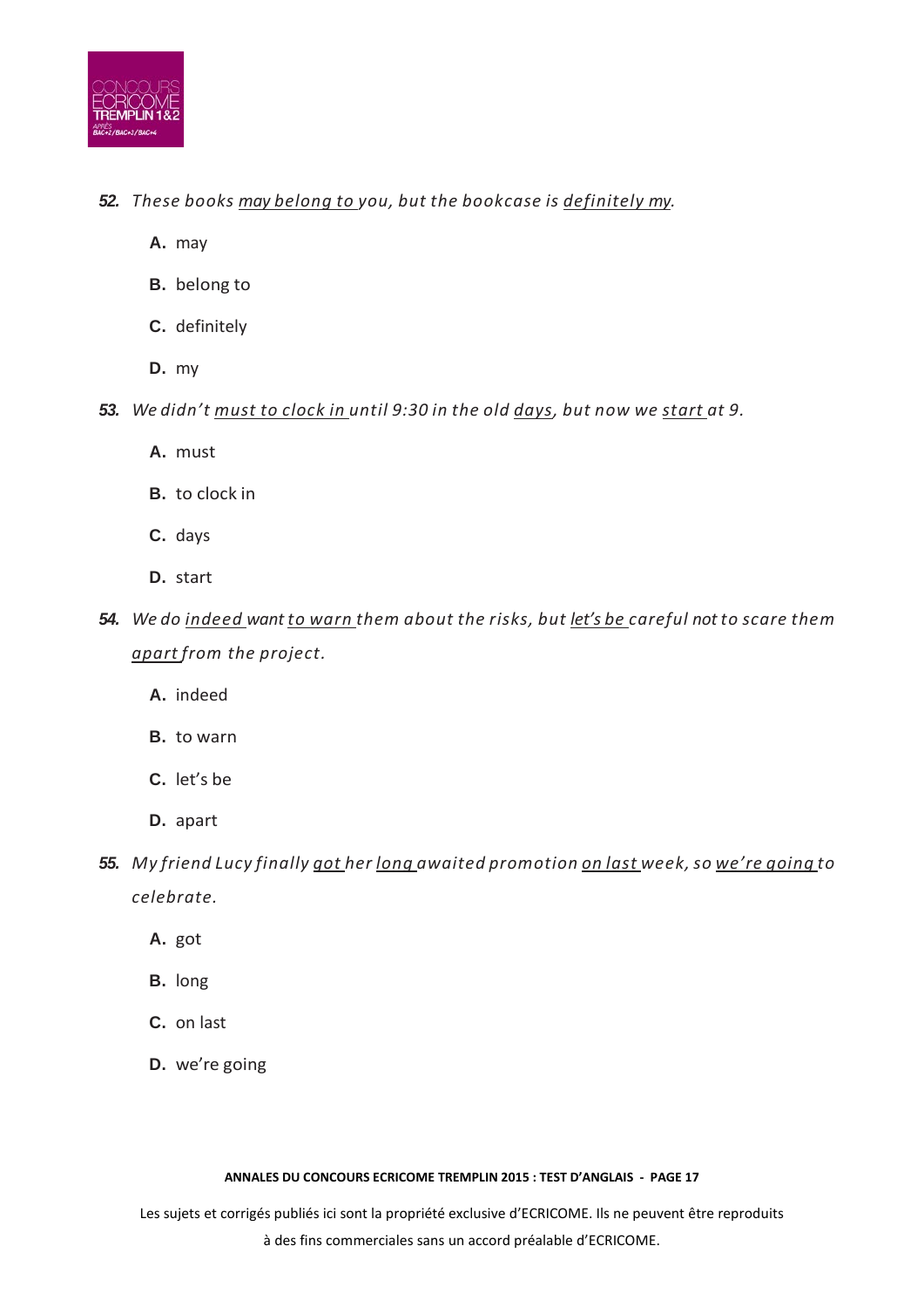

## *56. I would be interesting to look at the results of the latest survey.*

- **A.** interesting
- **B.** look at
- **C.** results
- **D.** latest

*57. Going to bed late is making it difficult for you to get up at time for work.*

- **A.** Going to
- **B.** to get up
- **C.** at time
- **D.** for work
- *58. All back-office teams are being remarkably productive on the moment.*
	- **A.** All
	- **B.** are being
	- **C.** remarkably
	- **D.** on
- *59. Due to unforeseen events, the store will be shot throughout the weekend.*
	- **A.** Due
	- **B.** events
	- **C.** shot
	- **D.** weekend

#### **ANNALES DU CONCOURS ECRICOME TREMPLIN 2015 : TEST D'ANGLAIS - PAGE 18**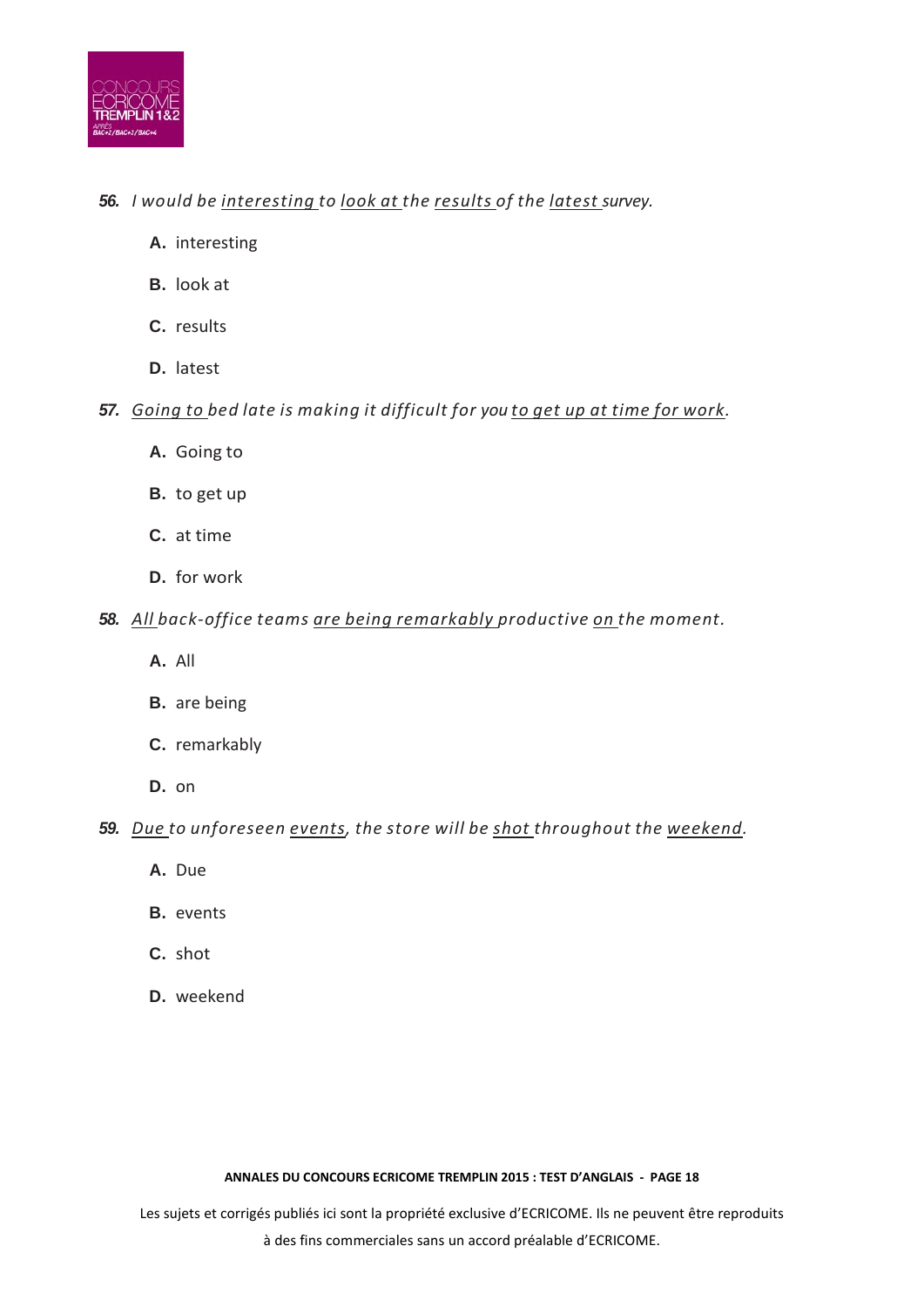

## *60. Do you really think all our luggages will fit in the boot?*

**A.** really

- **B.** luggages
- **C.** fit
- **D.** boot

**ANNALES DU CONCOURS ECRICOME TREMPLIN 2015 : TEST D'ANGLAIS - PAGE 19**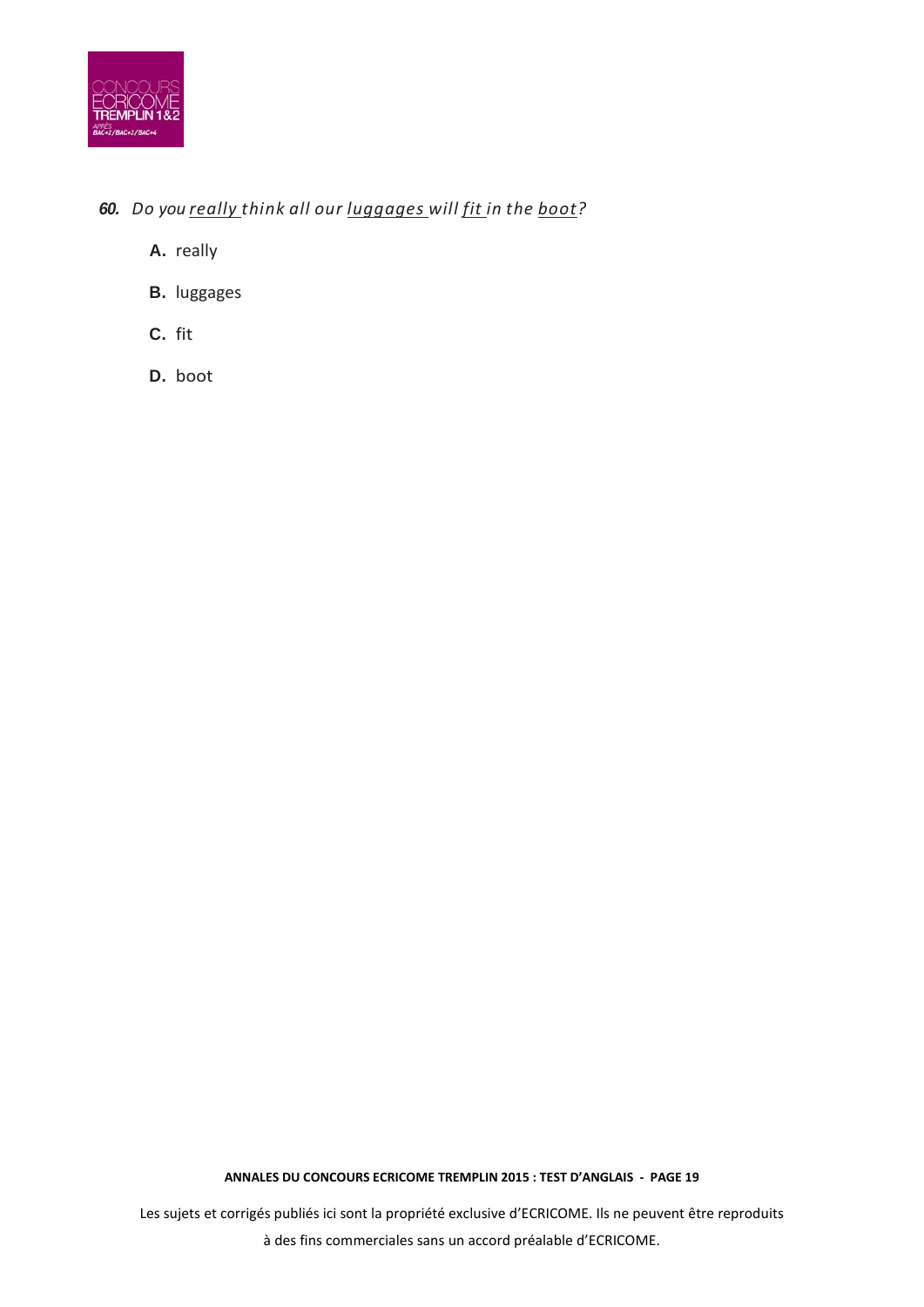

## **Section 3 – Vocabulary**

Directions: In this section, each question is a sentence with a word or phrase underlined. Below eachsentence are four choices and you should select the one that has the closest meaning to the underlinedword or phrase.

Example: It was not until the nineteenth century that a bridge was built over the river atBordeaux.

- **A. created C. constructed**
- **B. prepared D. linked**

Here the word "constructed" is closest in meaning to "built", so C. is the best answer.

## **Now begin work on the questions.**

*61. Liz is a valued team member because we can always rely on her to be innovative.*

- **A.** stand on
- **B.** count on
- **C.** stake upon
- **D.** fall upon
- *62. The point of this exercise is to understand the main claims being made.*
	- **A.** detail
	- **B.** grade
	- **C.** trouble
	- **D.** aim

#### **ANNALES DU CONCOURS ECRICOME TREMPLIN 2015 : TEST D'ANGLAIS - PAGE 20**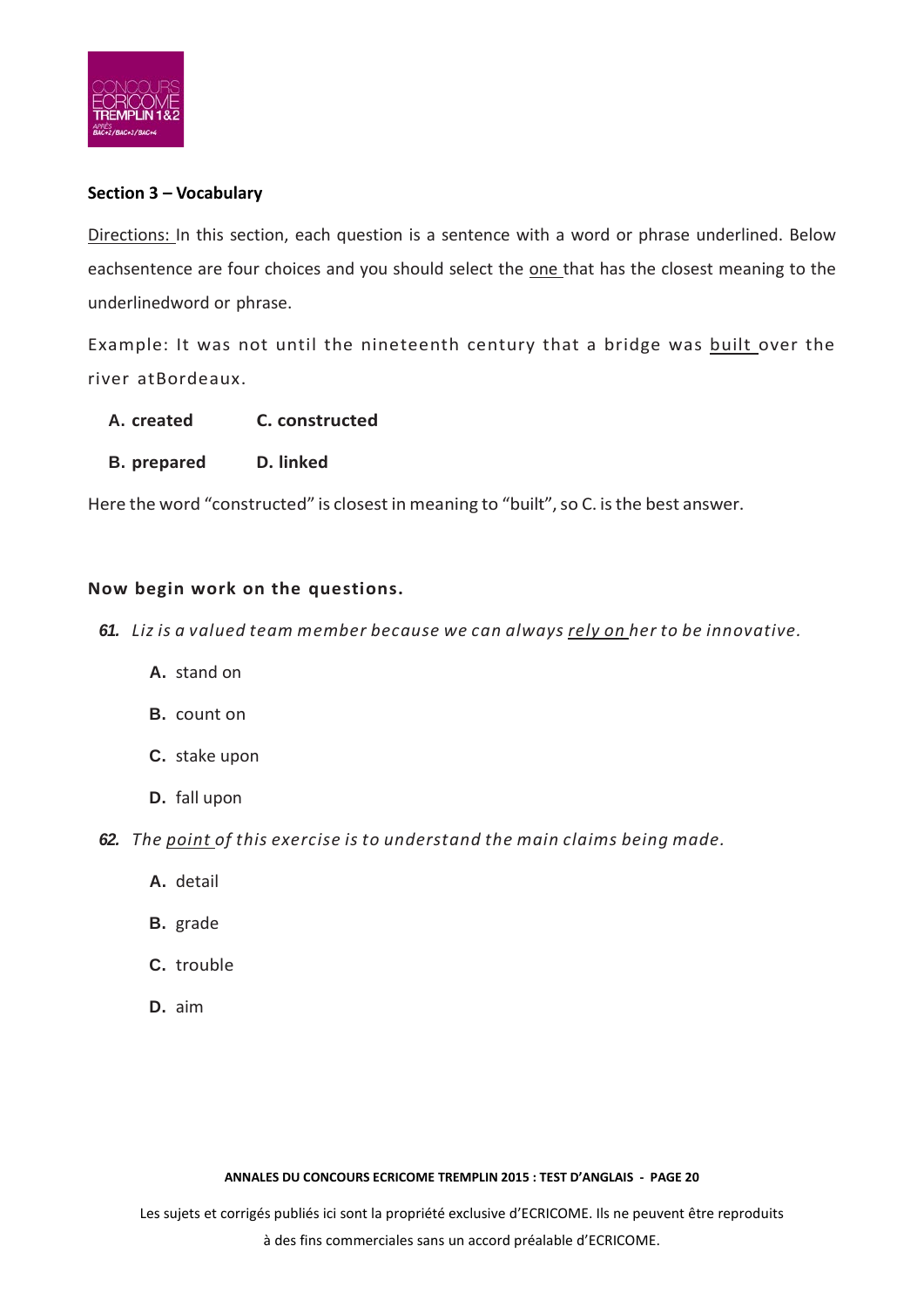

## *63. If you don't dress appropriately you'llsurely come down with a cold.*

- **A.** fall
- **B.** find
- **C.** catch
- **D.** receive

## *64. I bought a bunch of books at the local school fair.*

- **A.** assortment
- **B.** request
- **C.** catalogue
- **D.** container
- *65. Would you like to try out my new recipe before there's none left?*
	- **A.** perfect
	- **B.** modify
	- **C.** sample
	- **D.** extract

*66. This is a thoroughly satisfying novel, full of adventure, humour and romance.*

- **A.** inevitably
- **B.** amusingly
- **C.** boringly
- **D.** completely

#### **ANNALES DU CONCOURS ECRICOME TREMPLIN 2015 : TEST D'ANGLAIS - PAGE 21**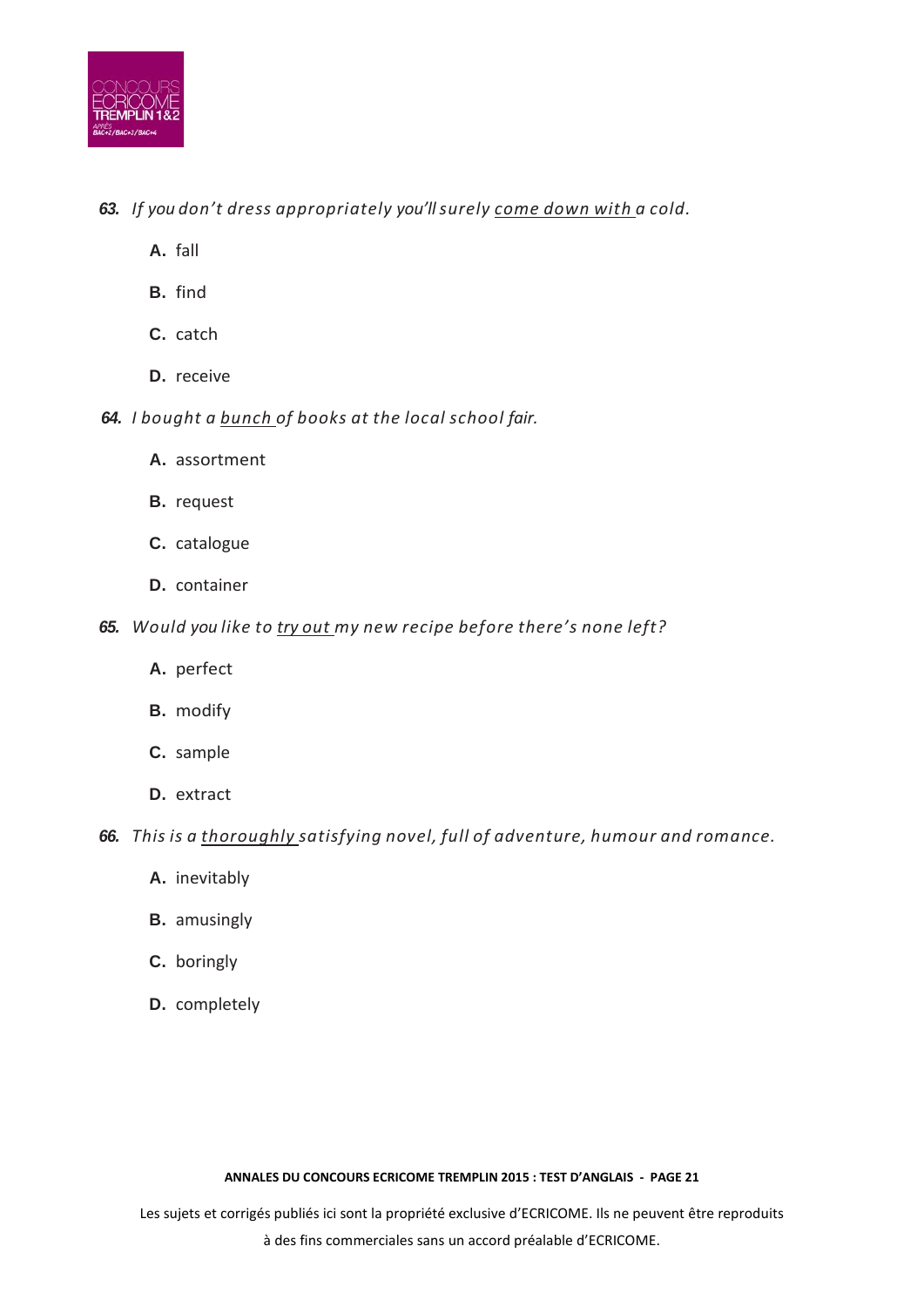

## *67. My headstrong friend, Joe, has defied his family and booked a ticket to India.*

- **A.** adventurous
- **B.** stubborn
- **C.** passionate
- **D.** resourceful
- *68. It's hard to believe he'sthe CEO, with his shaggy appearance.*
	- **A.** sharp
	- **B.** dishevelled
	- **C.** friendly
	- **D.** intimidating
- *69. Do you think the company will reach this year's sales target.*
	- **A.** arrive at
	- **B.** identify with
	- **C.** aim for
	- **D.** face up to
- *70. The firm's accounting troubles left stock investors jittery.*
	- **A.** jumpy
	- **B.** confused
	- **C.** elated
	- **D.** intrigued

#### **ANNALES DU CONCOURS ECRICOME TREMPLIN 2015 : TEST D'ANGLAIS - PAGE 22**

Les sujets et corrigés publiés ici sont la propriété exclusive d'ECRICOME. Ils ne peuvent être reproduits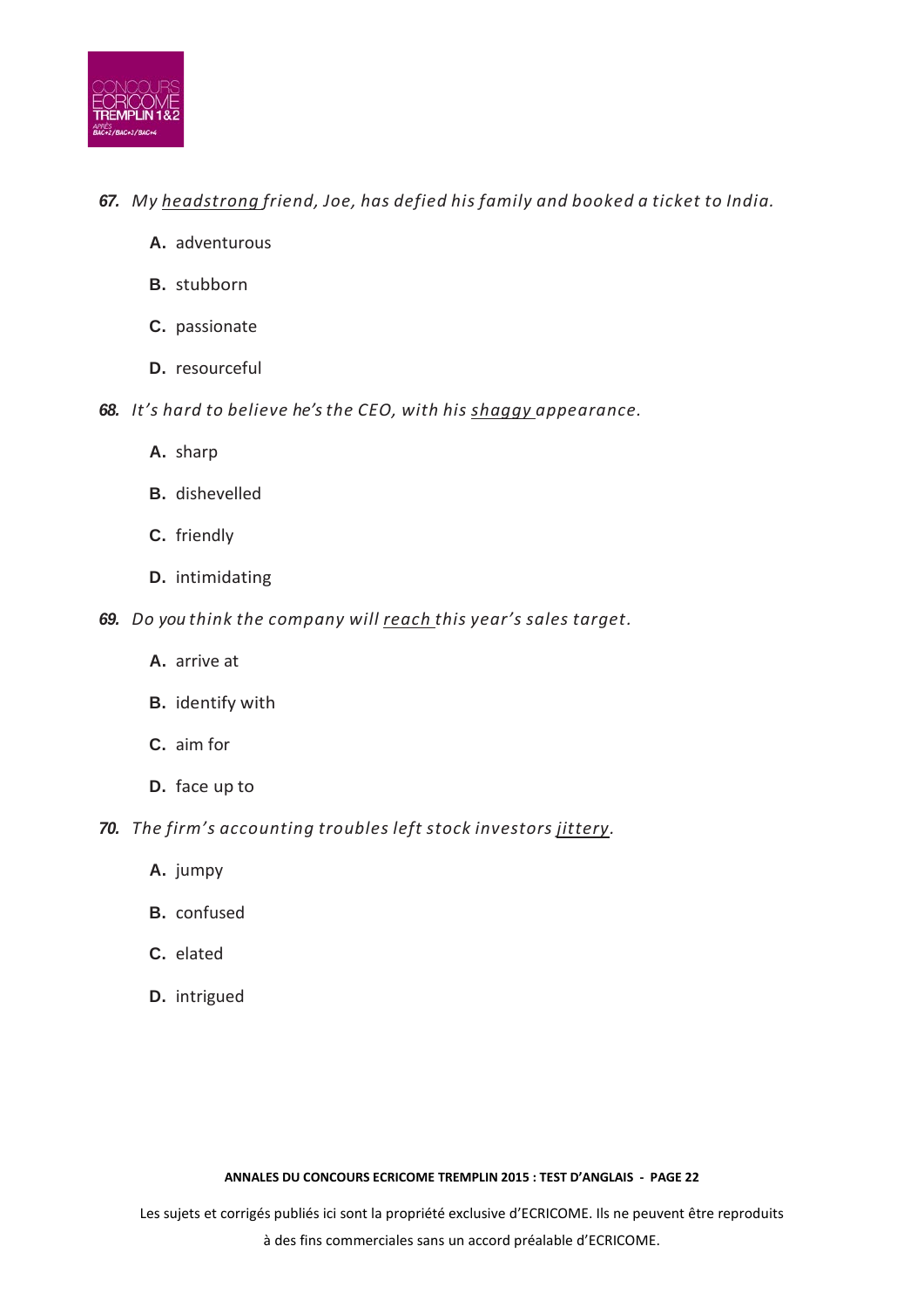

## *71. The takeover has been remarkably swift considering the work involved.*

- **A.** skilled
- **B.** intensive
- **C.** prompt
- **D.** foolhardy

## *72. He is beside himself with anger about losing out on this deal.*

- **A.** controlling
- **B.** finished
- **C.** vengeful
- **D.** overwhelmed
- *73. Is it possible to postpone the meeting until we have finished this project?*
	- **A.** put off
	- **B.** put down
	- **C.** go on with
	- **D.** go over

## *74. She was driving recklessly when she was stopped.*

- **A.** typically
- **B.** carefully
- **C.** wildly
- **D.** timidly

#### **ANNALES DU CONCOURS ECRICOME TREMPLIN 2015 : TEST D'ANGLAIS - PAGE 23**

Les sujets et corrigés publiés ici sont la propriété exclusive d'ECRICOME. Ils ne peuvent être reproduits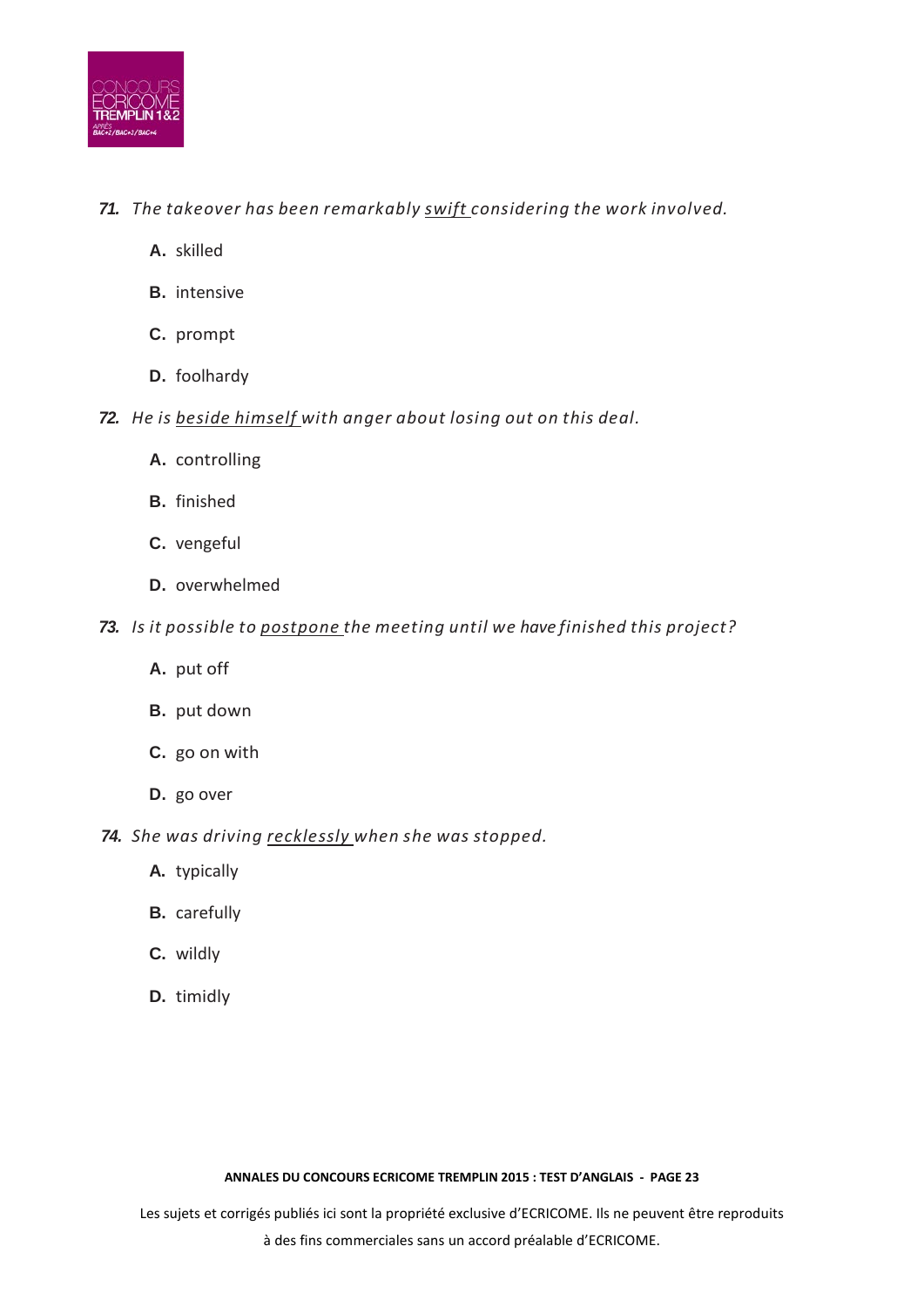

## *75. If we agreed to an increased price, would you change the contract deadline?*

- **A.** delay
- **B.** sub-clause
- **C.** goal
- **D.** due date
- *76. Team members' performance is constantly monitored so as to improve productivity.*
	- **A.** motivation
	- **B.** execution
	- **C.** temper
	- **D.** assessment
- *77. We gathered from your application that you have 2 years of sales experience, is this correct?*
	- **A.** expected
	- **B.** withdrew
	- **C.** required
	- **D.** understood

*78. Some find Jess conceited, but I think she'sjust trying to stand up to fierce competition.*

- **A.** insincere
- **B.** arrogant
- **C.** mean-spirited
- **D.** irritating

#### **ANNALES DU CONCOURS ECRICOME TREMPLIN 2015 : TEST D'ANGLAIS - PAGE 24**

Les sujets et corrigés publiés ici sont la propriété exclusive d'ECRICOME. Ils ne peuvent être reproduits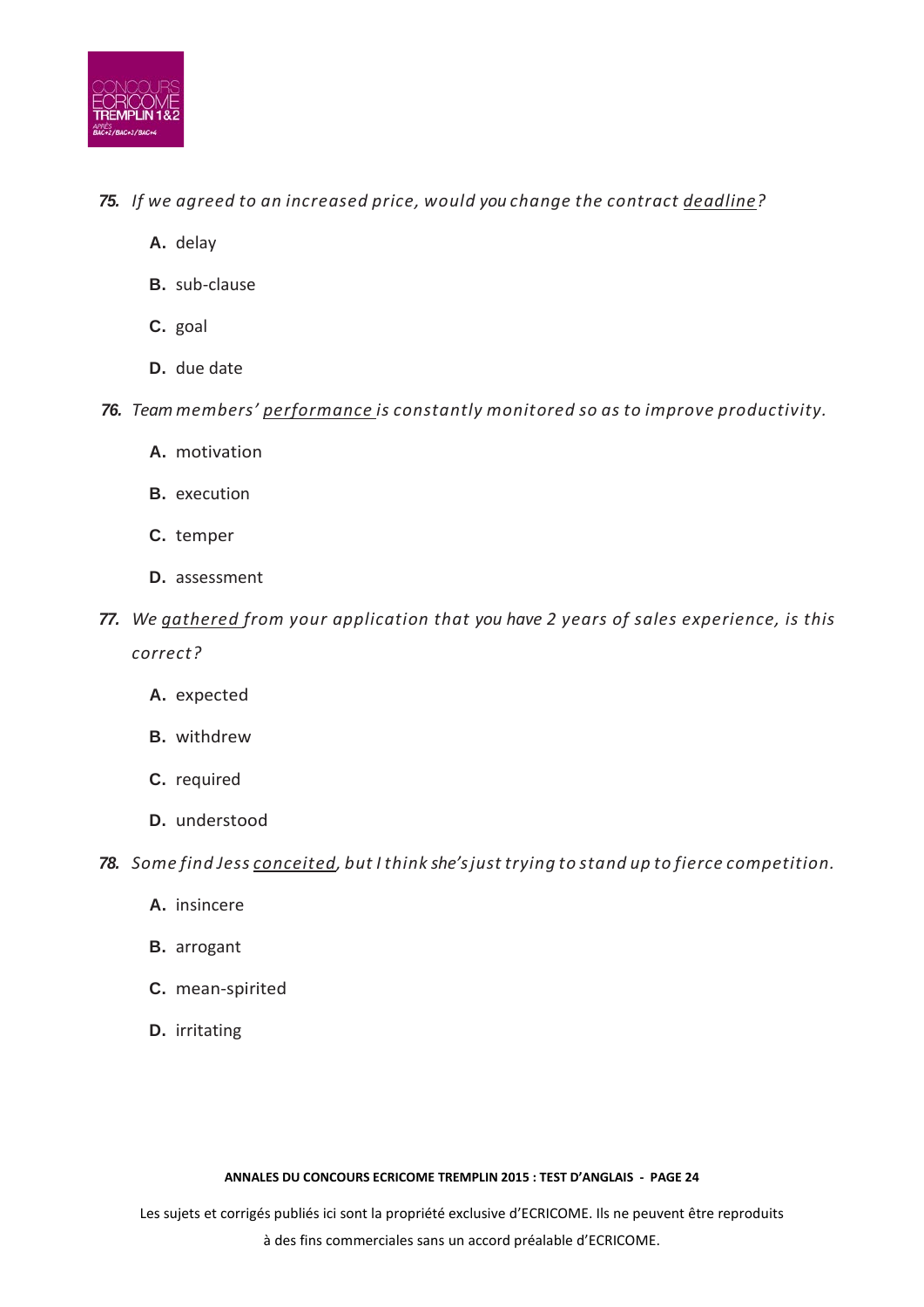

## *79. How rude: I can't believe how he lashed out at us like that!*

- **A.** attacked
- **B.** mocked
- **C.** tricked
- **D.** interrupted
- *80. If you don't know him, it's easy to be unnerved by his steady gaze.*
	- **A.** unfocused
	- **B.** cagey
	- **C.** unwavering
	- **D.** bored
- *81. I'm sure it was him, although he's never owned up to losing my phone.*
	- **A.** coined
	- **B.** agreed with
	- **C.** admitted
	- **D.** belonged to
- *82. I hope we can stave off these complaints long enough to fix the problem.*
	- **A.** repel
	- **B.** save up
	- **C.** release
	- **D.** clear up

#### **ANNALES DU CONCOURS ECRICOME TREMPLIN 2015 : TEST D'ANGLAIS - PAGE 25**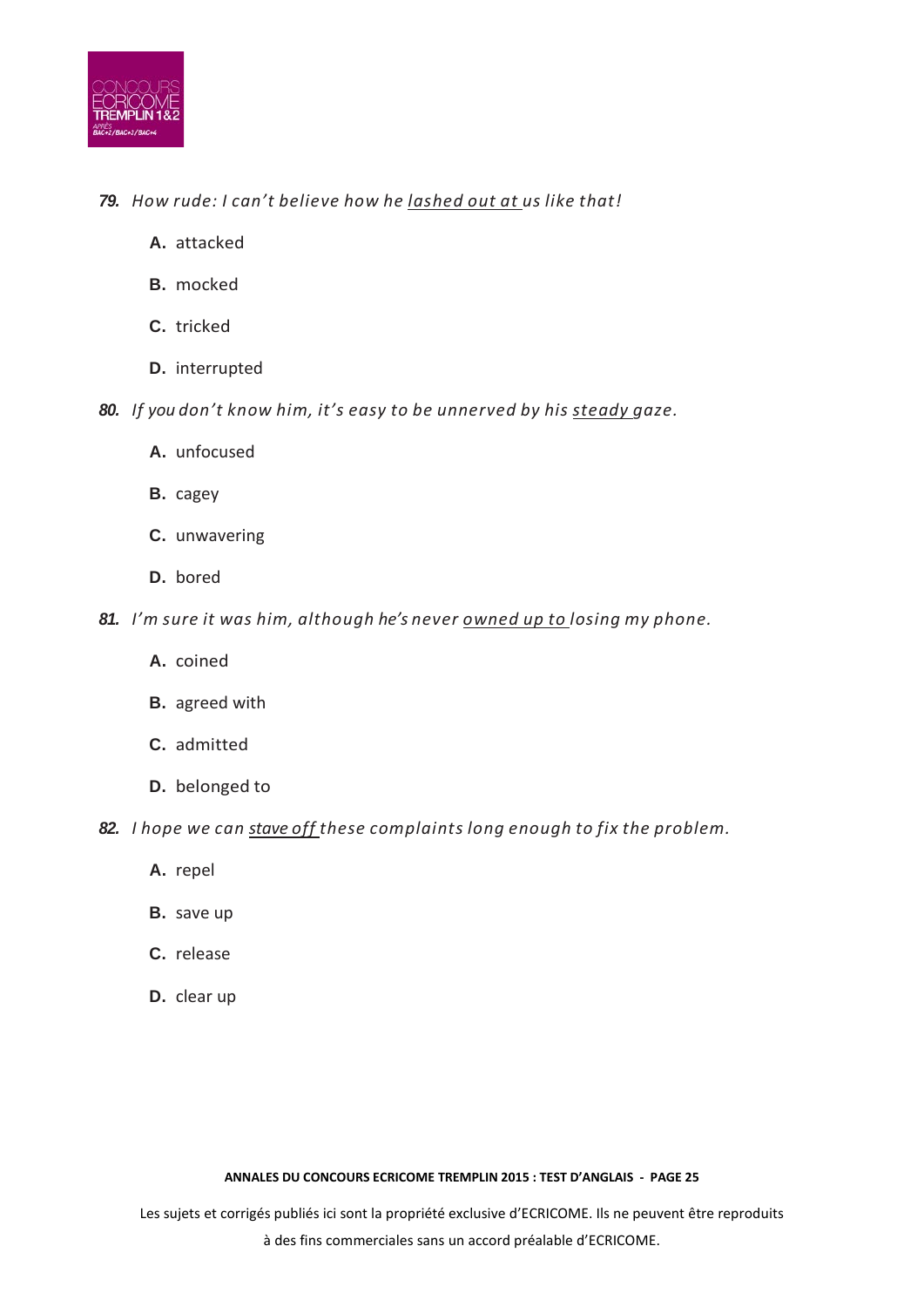

## *83. The canteen is always crowded onMondays.*

- **A.** barred
- **B.** packed
- **C.** dismal
- **D.** wedged
- *84. As we progressively disentangled all the details involved, we came to realise this invention is fabulous!*
	- **A.** stirred up
	- **B.** summed up
	- **C.** slipped out
	- **D.** sorted out

## *85. I'm sure Tony will have this done in notime.*

- **A.** at once
- **B.** in the end
- **C.** out of date
- **D.** for a change

## *86. The commission conducting the sales practices probe released their report.*

- **A.** intervention
- **B.** enquiry
- **C.** investment
- **D.** debate

#### **ANNALES DU CONCOURS ECRICOME TREMPLIN 2015 : TEST D'ANGLAIS - PAGE 26**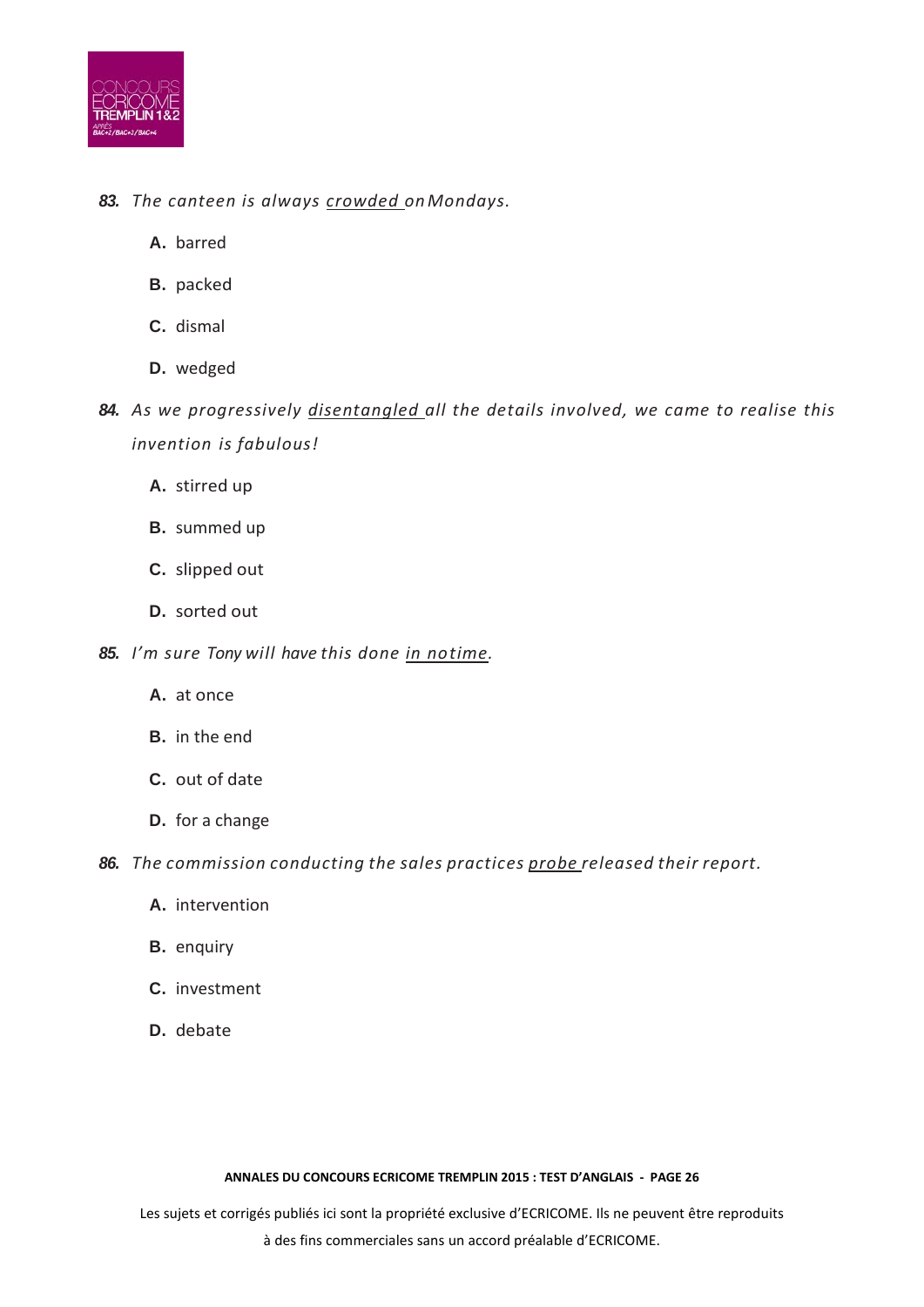

## *87. He's always polite to me, but obnoxious to everyone else.*

- **A.** informal
- **B.** prejudiced
- **C.** odious
- **D.** unpredictable
- *88. Her diagnosis doesn't account for the main difficulty we discussed.*
	- **A.** threaten
	- **B.** sustain
	- **C.** return
	- **D.** explain
- *89. Our service comprises free delivery and 24/7 support.*
	- **A.** advocates
	- **B.** encompasses
	- **C.** renders
	- **D.** acknowledges
- *90. Too much detail has been packed into these leaflets.*
	- **A.** scribbled
	- **B.** mixed up
	- **C.** incorporated
	- **D.** overlooked

#### **ANNALES DU CONCOURS ECRICOME TREMPLIN 2015 : TEST D'ANGLAIS - PAGE 27**

Les sujets et corrigés publiés ici sont la propriété exclusive d'ECRICOME. Ils ne peuvent être reproduits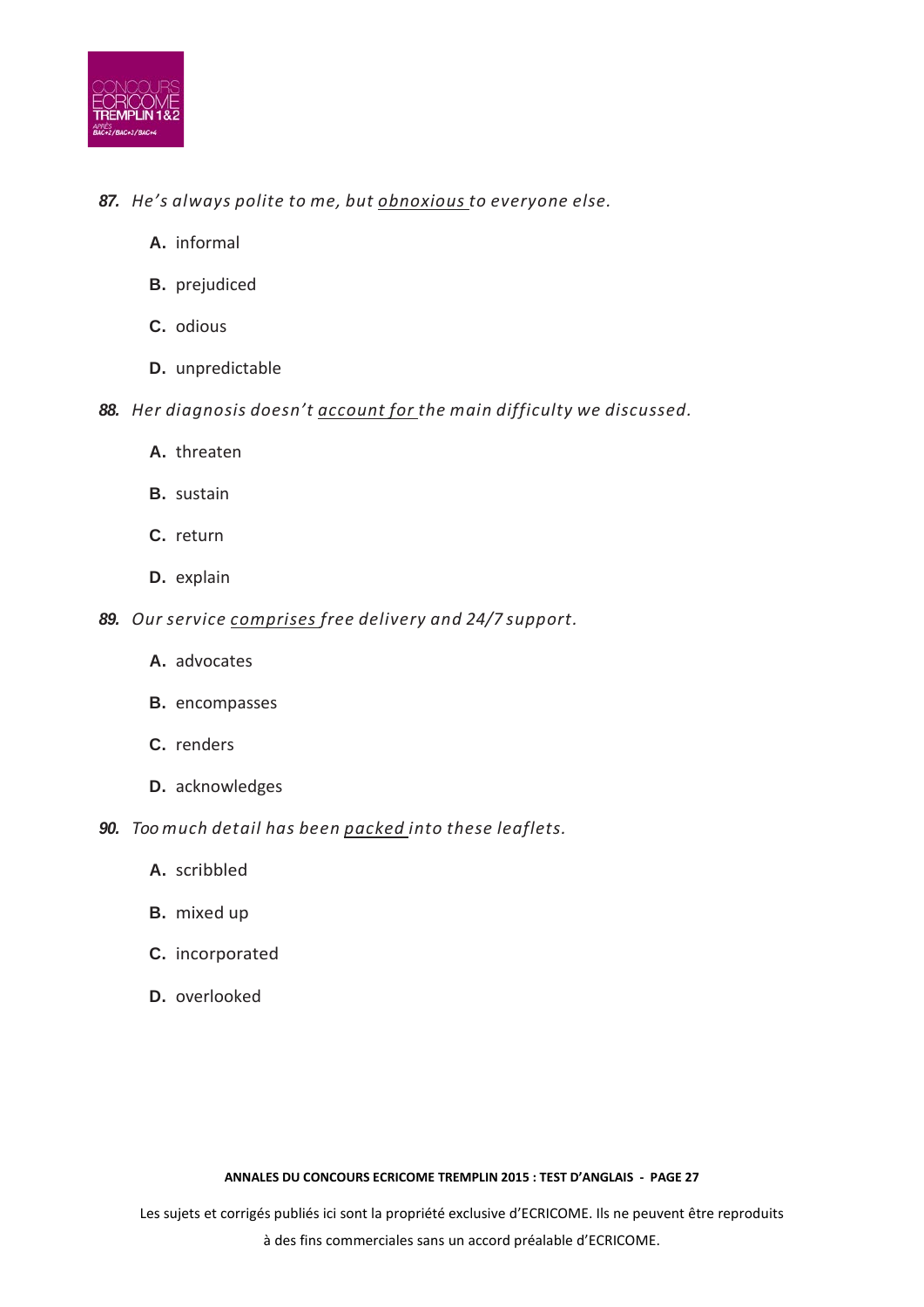

#### **Section 4 – Reading comprehension**

#### *Questions 91-98*

The earliest automobiles were soon used to compete in races, but they weren't able to go very fast. At thefirst race on record, held in 1894, the winners' average speed was 17 kilometres per hour! Over the nextdecades, races sprouted up throughout Europe. But it wasn't until after World War Two that a frameworkfor a world championship was formally established. That framework resulted in different "formulae" forraces, each with their own rules. Among these, the Formula One (or "Formula A," as it was also initially known) was the highest class of single-seater racing (meaning it allowed the largest motors).

The first discussions about a world drivers' championship actually dated back to the late 1930s, but planswere shelved with the onset of the war. In 1946 the idea was rekindled, as Grand Prix races resumed after the wartime hiatus. The following year, the Fédération Internationale de l'Automobile was founded inParis and the decision was officially made to launch a drivers' world championship. Over the next threeyears, the details were hammered out, and in May 1950 the first world championship race was held atSilverstone. Only seven of the twenty plus Formula One races that season counted towards the title butthe championship had finally been launched.

During the early years, while ever more races were included in the championship, there were also still plenty of non-championship Formula One races. In later years, however, those nonchampionship racesgradually began to disappear, as rising costs made them unprofitable. The last ever was held in 1983.

Another feature of those early years was an abundance of "privateers," meaning drivers who operatedon their own and who bought and raced their own cars. Nevertheless, the formula was dominated atthat time by teams organised by (mostly Italian) major pre-war automobile manufacturers, such as AlfaRomeo, Ferrari,Maserati and Mercedes Benz. ThankstoGiuseppe Farina and especially to his Argentine teammate and five-time title winner, Juan Manuel Fangio, the Alpha Romeo team won 6 of the first 8 championships. The two exceptions came in 1952 and 1953, with Alberto Ascari winning for Ferrari.

#### **ANNALES DU CONCOURS ECRICOME TREMPLIN 2015 : TEST D'ANGLAIS - PAGE 28**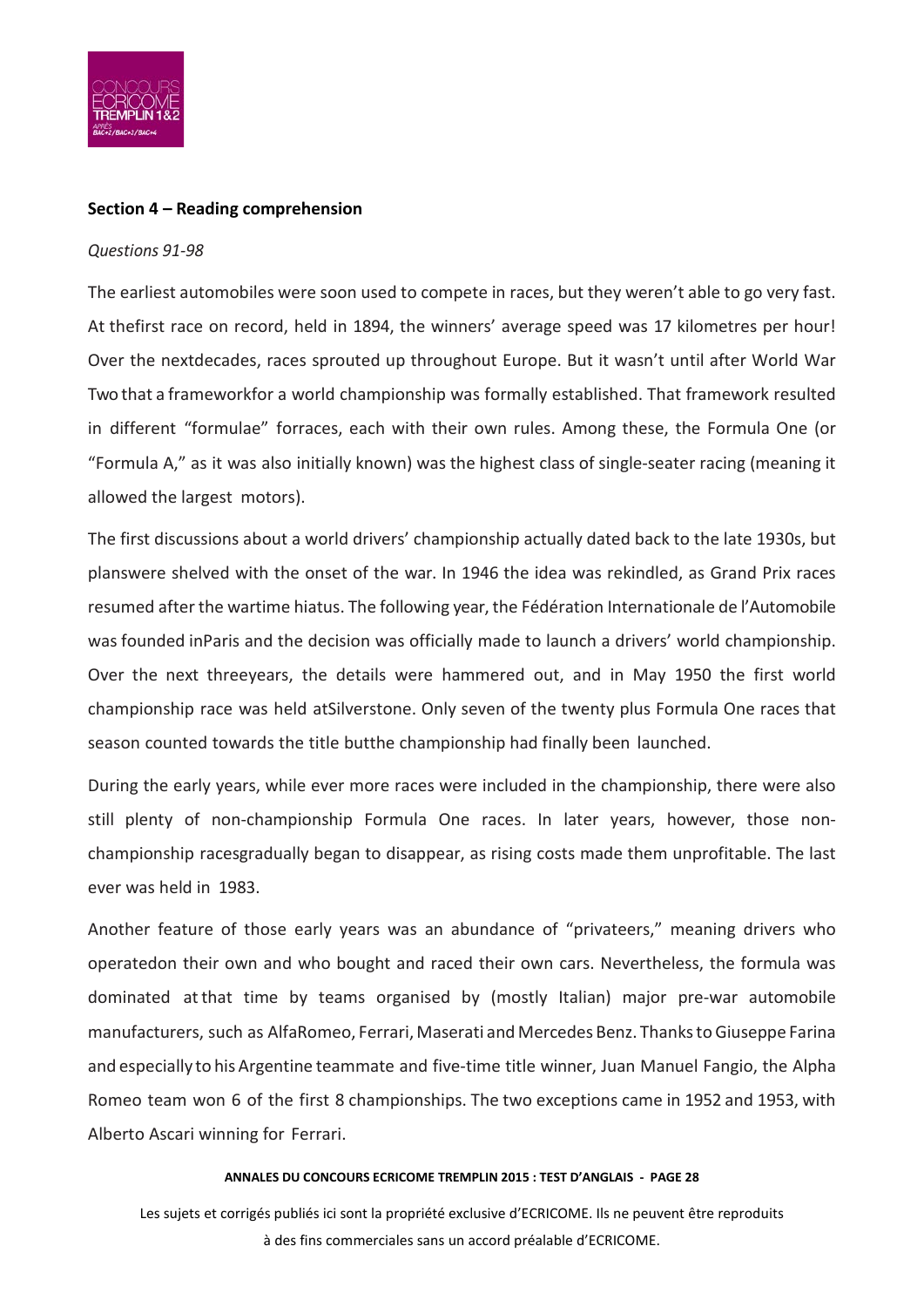

There was another particularity in the 1952 and 1953 races: the lack of entrants led authorities to allowFormula Two cars to compete alongside Formula One models. The automobiles that met the regulationsfor the first Formula One races were front-engined models, with narrow-treaded tyres and 1.5-litresupercharged or 4.5-litre normally aspirated motors. When Formula One returned to stricter regulationsin 1954, engines were limited to 2.5 litres.

Even as rules attempted to make the sport safer and fairer, constructors developed various innovations over the years hoping to come out on top. Such innovations, alongside other considerations, frequentlyled in turn to new changes in Formula One rules, leading manufacturers to adjust and innovate yet again. One such major innovation was the move from front-engined to rear-engined designs, spearheaded bythe innovative British manufacturer Cooper at the close of the 1950s. Another key innovator of the early 1950s was Mercedes Benz.

Despite the potential for glory, the cost of Formula One competition soon became too steep for most automanufacturers. The extreme danger of the sport was another important factor. In the first decade alone,13 drivers were killed. In 1955, a more horrific disaster occurred at Le Mans: the crash of a MercedesBenz there killed 83 spectators and the driver. This catastrophe led the manufacturer to withdraw entirelyfrom motor sports. Of the 18 manufacturers that entered models in the 1950 race, Ferrari is the only teamthat has remained active to this day.

Source : « A Brief History of F1 » (l'auteur n'est pas spécifié sur la source), publié sur le site [www.espnf1.com](http://www.espnf1.com/) et *toujours disponible à la page <http://en.espnf1.com/f1/motorsport/page/2642.html> « The story of the Grand Prix » (l'auteur n'est passpécifié surla source), publié surle site [www.grandprixhistory.org](http://www.grandprixhistory.org/) et toujours disponible à la page <http://www.grandprixhistory.org/story.htm>*

## *91. When were the initial rules for the Formula One established?*

- **A.** during the 1930s
- **B.** shortly after World War One
- **C.** in 1946
- **D.** between 1947 and 1950

#### **ANNALES DU CONCOURS ECRICOME TREMPLIN 2015 : TEST D'ANGLAIS - PAGE 29**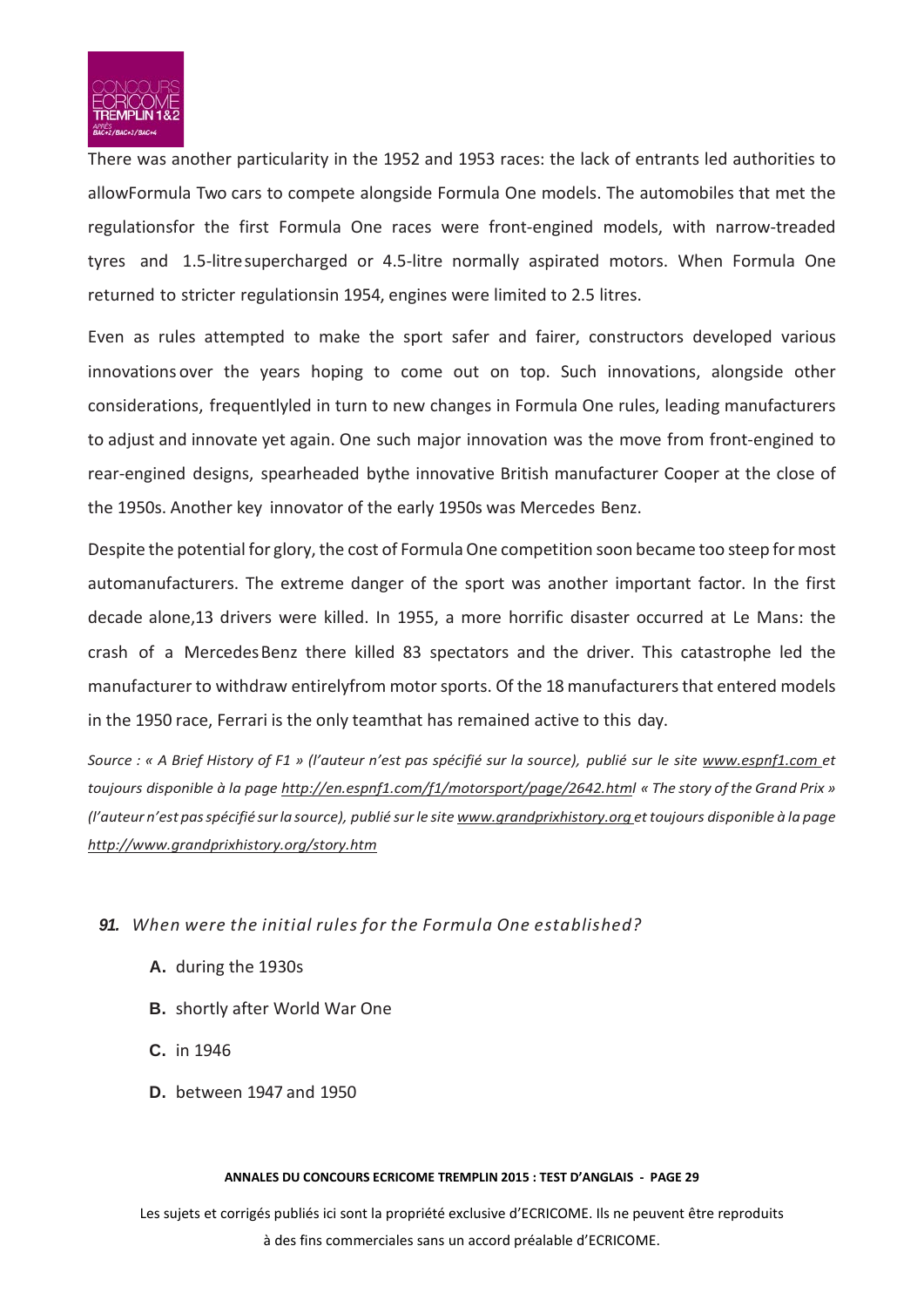

- *92. In what year was the resolution to establish a world championship for automobile drivers made official?*
	- **A.** 1946
	- **B.** 1947
	- **C.** 1949
	- **D.** 1950
- *93. This text asserts that non-championship Formula One races were discontinued because:*
	- **A.** there were too many races to regulate effectively
	- **B.** manufacturers boycotted them
	- **C.** such races became too expensive to be lucrative
	- **D.** there was a shortage of drivers
- *94. The preeminent force in the first years of Formula One competition was:*
	- **A.** major car manufacturers
	- **B.** rear-engined models
	- **C.** privately owned vehicles
	- **D.** Italian drivers
- *95. Formula Two cars were admitted to the Formula One for two years in the early 1950s because:*
	- **A.** automobile manufacturers demanded this
	- **B.** there were not enough competitors
	- **C.** Formula Two cars were more popular with fans
	- **D.** this increased the safety of racing

#### **ANNALES DU CONCOURS ECRICOME TREMPLIN 2015 : TEST D'ANGLAIS - PAGE 30**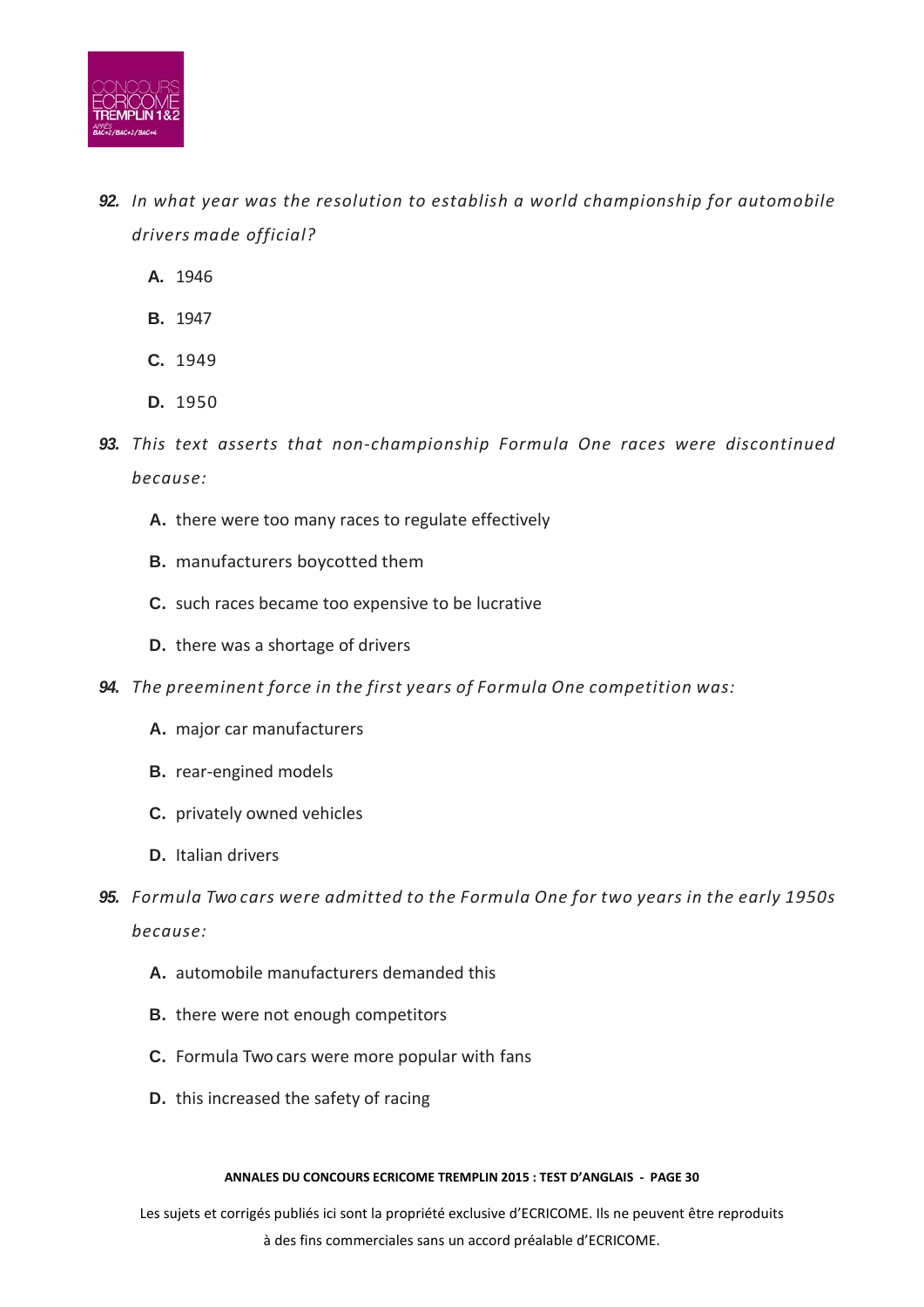

- *96. The return to Formula One regulations after two years of more lenient restrictions coincided with:*
	- **A.** a lower limit on the size of engines
	- **B.** major developments by Mercedes Benz
	- **C.** a terrible accident killing many spectators
	- **D.** the introduction of rear-engined models
- *97. What happened as a result of the incident at Le Mans?*
	- **A.** Mercedes Benz made major developments.
	- **B.** Front-engined cars were introduced.
	- **C.** Privately owned vehicles no longer competed.
	- **D.** Mercedes Benz pulled out of racing.
- *98. Innovations by manufacturers and changes in Formula One rules are presented here as:*
	- **A.** having quickly abated after an initial flurry of change
	- **B.** causing great conflict in the racing community
	- **C.** having mutual influence on each other
	- **D.** evolving without regard to each other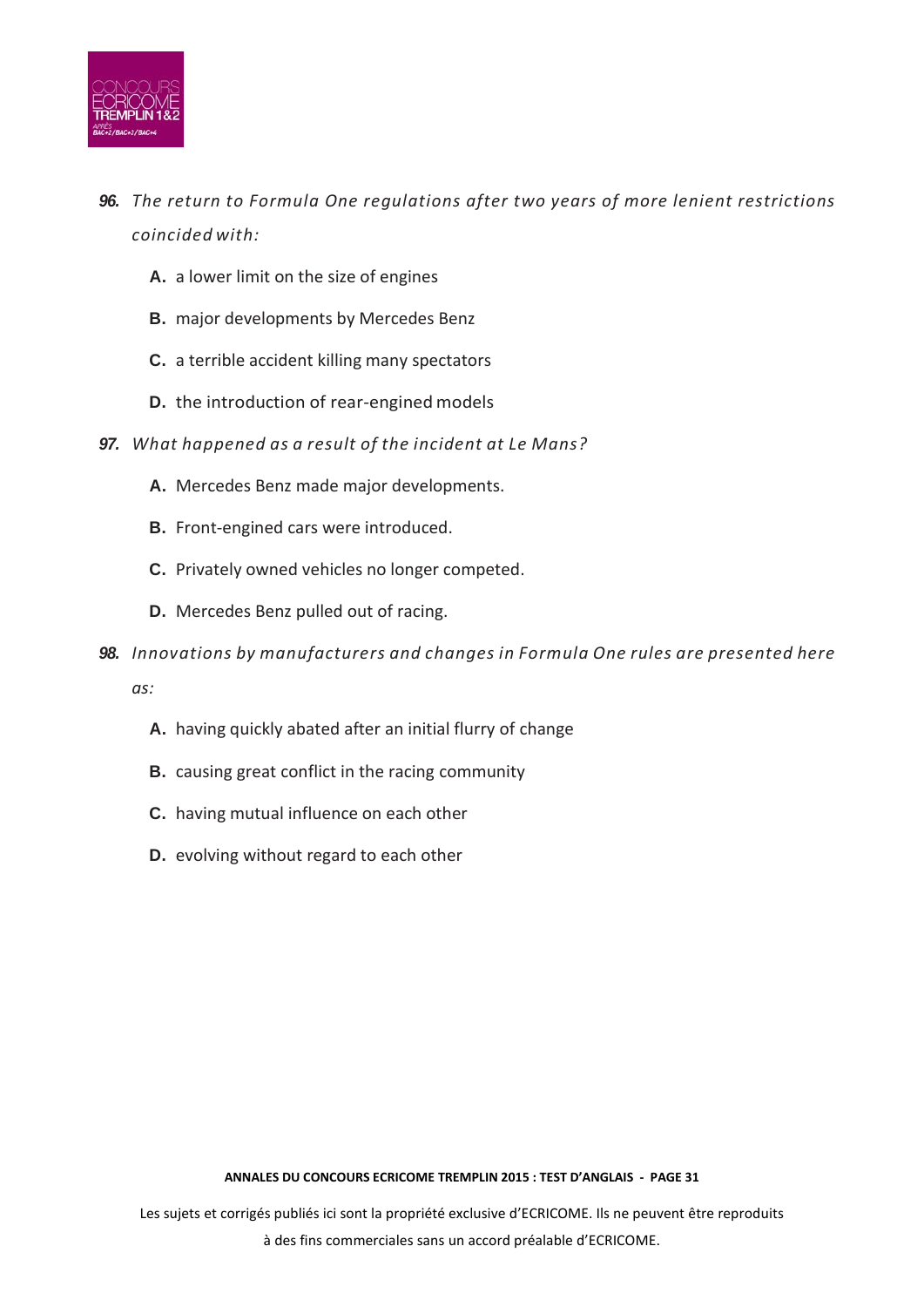

#### Questions 99-105

Shoppers who take to the internet should start considering the environmental impact of internet shopping or "e-commerce," according to the head of Toys R Us, a largely bricks-and-mortar retailer battling online rivals. "It's very ungreen," said Jerry Storch, Toys R Us chief executive, in a recent interview. Mr. Storch goes on to note that people are "just so enraptured with how cool it isthat they can order anything and get it brought to their home that they aren't thinking about the carbon footprint. But that will change." Mr Storch was speaking ahead of the holiday shopping season, whose high point in the US after the Thanksgiving holiday has already been pre-emptedbyarushofonlineoffers.

The convenience of e-commerce and its threat to bricks-and-mortar stores have been well documented since Jeff Bezos founded Amazon in 1994, but questions about its environmental impact have gotten less public attention. On its website, Amazon claims: "The efficiencies of online shopping resultin a greener shoppingexperiencethantraditionalretailing."Butstudiesby academicandadvocacyresearchershave notreachedsuchadefinitive conclusionandrightly so.

Jason Mathers, a senior manager at the Environmental Defense Fund advocacy group, provides an important nuance that partially supports Mr. Storch's position. "The details matter. There is not a simpleanswer. There are certain advantages that the e-commerce system could have, but doesn't necessarilyhave." Indeed, the energy use and carbon emissions of home delivery compared with store shoppingdepend on several factors: the vehicles used, the distance travelled, the number of products bought,failed deliveries, and returned goods. In other words, which approach to shopping is greener depends onthe details of each consumer's specific context.

A 2009 study from Heriot Watt University in Edinburgh, which approaches the problem from a broaderstatistical standpoint, tends to corroborate the net environmental benefits of e-commerce: "While neitherhome delivery nor conventionalshopping has an absolute CO2 advantage, on average, the home delivery operation is likely to generate less CO2 than the typical shopping trip." In the same year, a study at CarnegieMellon University found that buying a flash drive from Buy.com cut energy use and CO2 emissions by anaverage of 35 per cent compared with traditional store shopping.

#### **ANNALES DU CONCOURS ECRICOME TREMPLIN 2015 : TEST D'ANGLAIS - PAGE 32**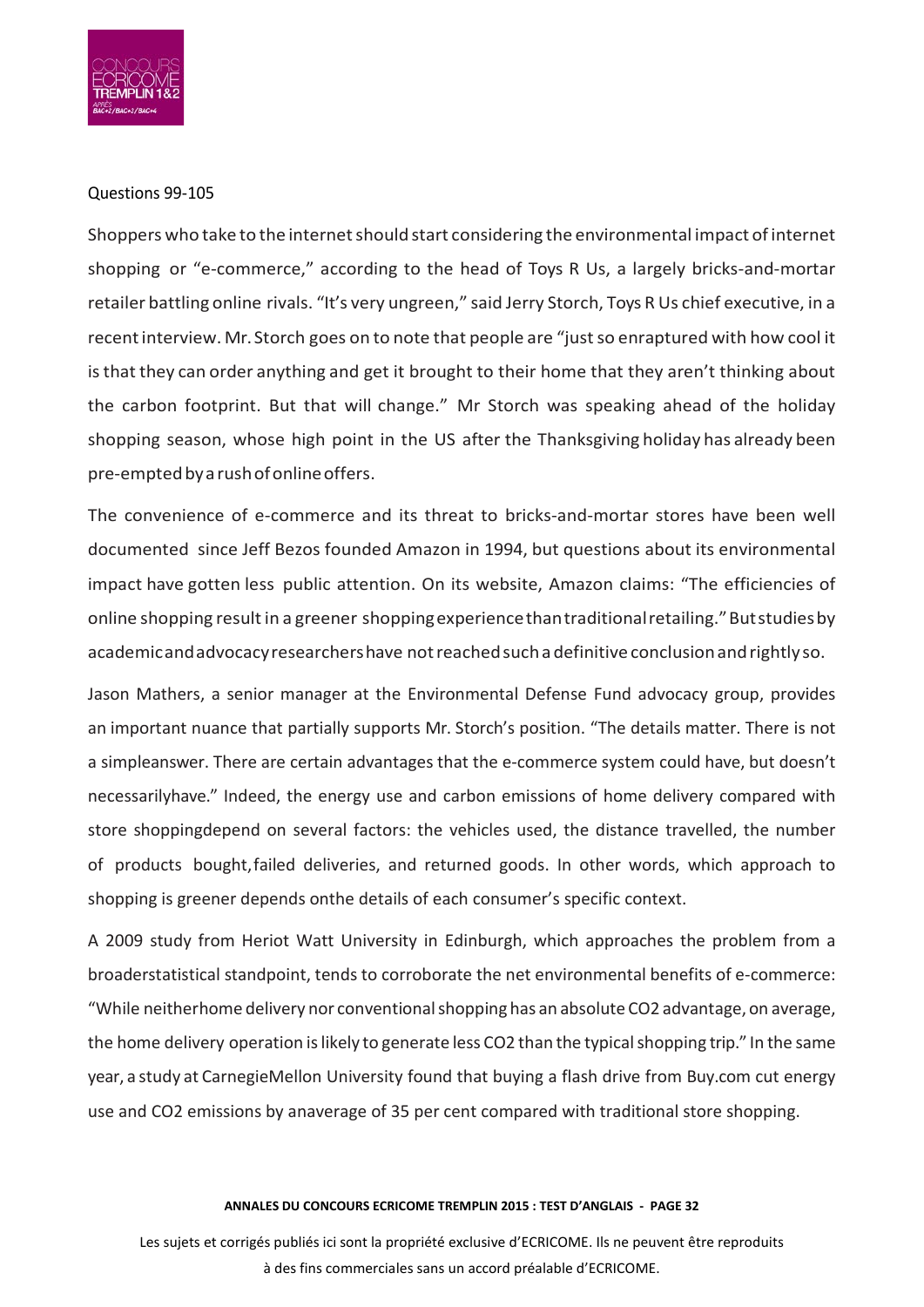

In response to such broad studies, Mr. Storch would rather focus on a single concrete example: "Drivinga truck down a country lane in rural Connecticut to deliver a package is hardly the greenest way for product delivery to occur." Aware of the economic importance of the phenomenon, Mr. Storch was quickto add, "I don't mean to slam anyone." It is easy to understand why: Toys R Us sold \$1bn of goods overthe internet last year, making up 7% of total sales. "That's what customers want," he granted, but heforesees that "people are going to start realising, 'Wait, I'm already taking my children to school. Thestore is right there. I can just pick it up.'"

Timothy Kenyon, director of GfK's Green Gauge survey, points out that a small segment of consumers –often affluent, educated women – are willing to alter their behaviour based on environmental concerns.Another small segment would never do so, but a large group in the middle could be persuaded bypractical arguments. "If you can link green messages to something pragmatic like 'It's going to save youmoney,' then on a mass scale you might see more pick-up," Mr. Kenyon noted.

With advances in smartphones, store IT systems and logistics, new shopping options are not onlybecoming available, but also increasingly easy and economical. A majorshift in trendsis already underway,but those concerned about the environment may need to focus more on details in helping consumerschoose the greenest option, since the true impact of their choices will depend on the specifics of theirown situation.

*Source: « Toys R Us Boss Hits at Online Shopping » (adapté), par Barney Jopson, publié sur le site Web du Financial Times, (www.ft.com), le 18 novembre 2012.*

## *99. As described here, the relationship of Mr. Storch's company to online competitors is:*

- **A.** dominating
- **B.** confrontational
- **C.** unaffected
- **D.** cooperative

#### **ANNALES DU CONCOURS ECRICOME TREMPLIN 2015 : TEST D'ANGLAIS - PAGE 33**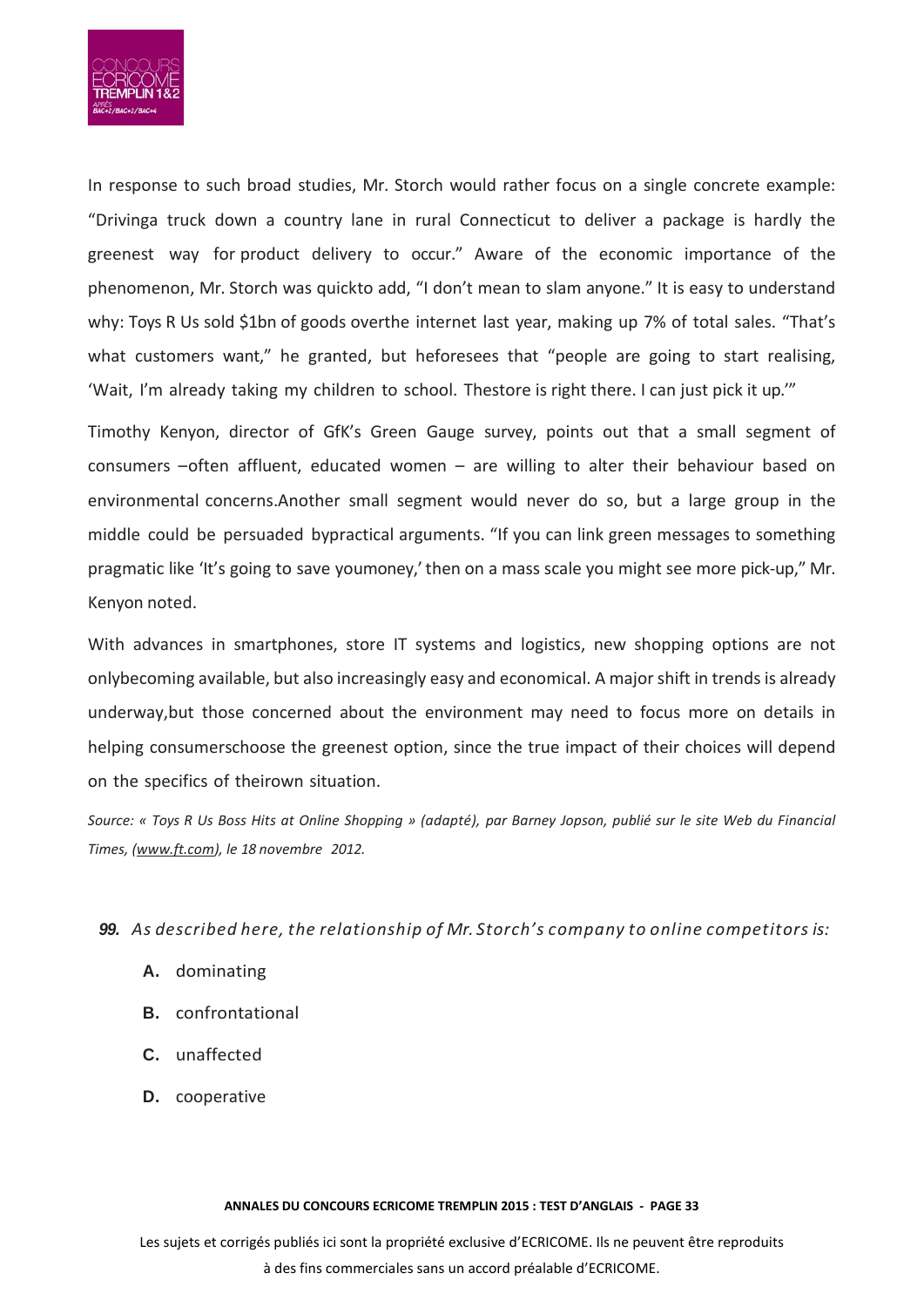

*100. According to Mr. Storch's comments quoted in this text, e-commerce:*

- **A.** will help stores become more environmentally friendly
- **B.** provides the majority of his company's revenue
- **C.** is worse for the environment than most people realise
- **D.** will cause companies like his to disappear

*101. Jason Mathers provides a nuance that concerns:*

- **A.** judging whether e-commerce or store shopping is greener
- **B.** the validity of data quoted in academicstudies
- **C.** the factors that lead to consumers changing behaviour
- **D.** technology's role in preserving the environment

*102. As concerns limiting impact on the environment, the author of this text asserts that:*

- **A.** e-commerce is better than store shopping
- **B.** store shopping is better than e-commerce
- **C.** more scientific studies are needed on the topic
- **D.** the best shopping option depends on the situation

*103. The Heriot Watt study found that online shopping generated less CO2 than store shopping:*

- **A.** on an overall average
- **B.** in the vast majority of cases
- **C.** less than half of the time
- **D.** depending on the region

**ANNALES DU CONCOURS ECRICOME TREMPLIN 2015 : TEST D'ANGLAIS - PAGE 34**

Les sujets et corrigés publiés ici sont la propriété exclusive d'ECRICOME. Ils ne peuvent être reproduits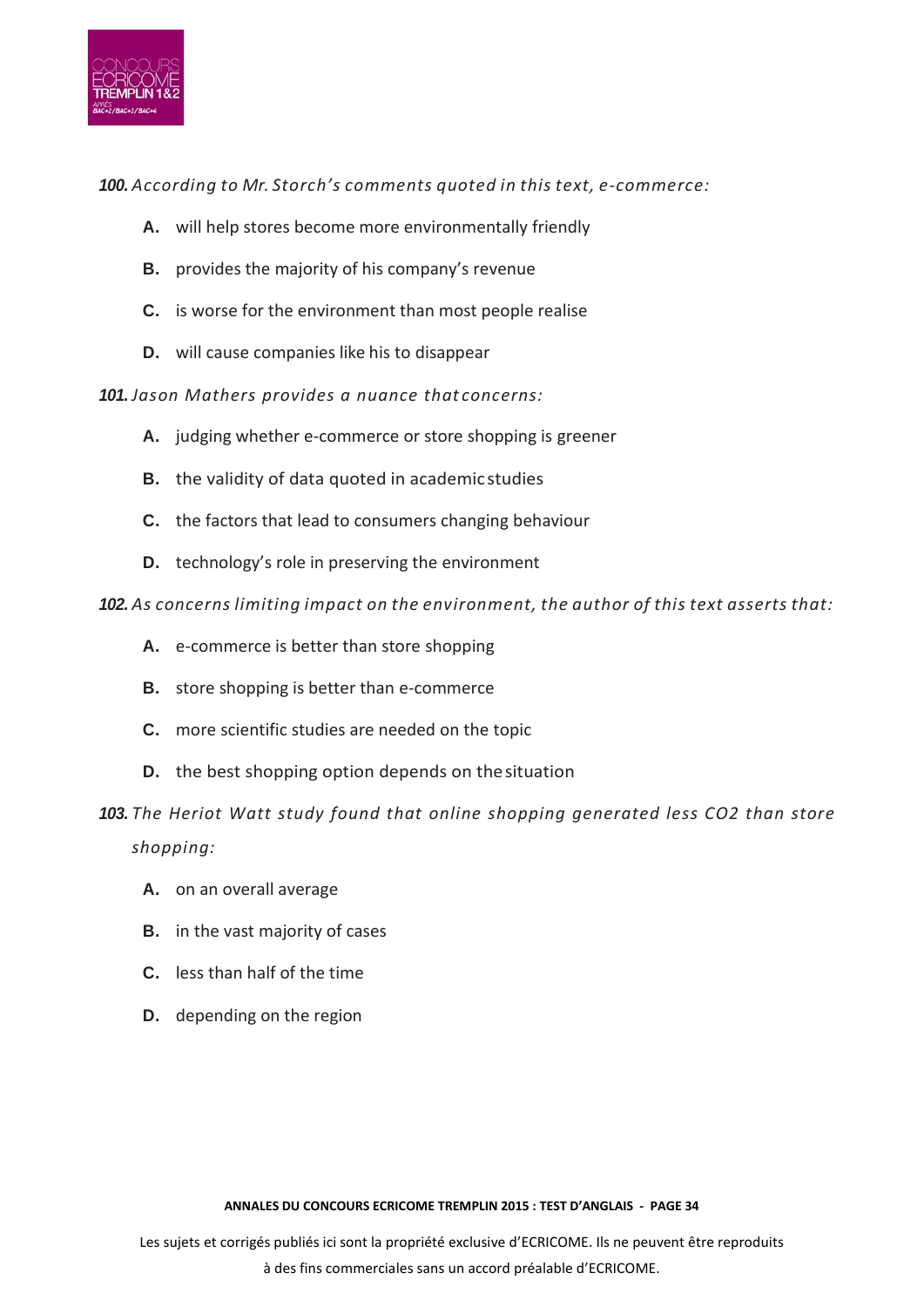

*104. According to Timothy Kenyon, many consumers might be led to change how they shop by:*

- **A.** quoting scientific studies
- **B.** offering gifts such as free smartphones
- **C.** pointing out how they benefit
- **D.** developing more nuanced arguments

*105. In this text, Mr. Mathers and the Heriot Watt study both point out that:*

- **A.** e-commerce is unconditionally greener than store shopping
- **B.** neither e-commerce nor store shopping is greener in all cases
- **C.** scientific studies are incapable of accounting for details
- **D.** e-commerce would be greener if it were less technological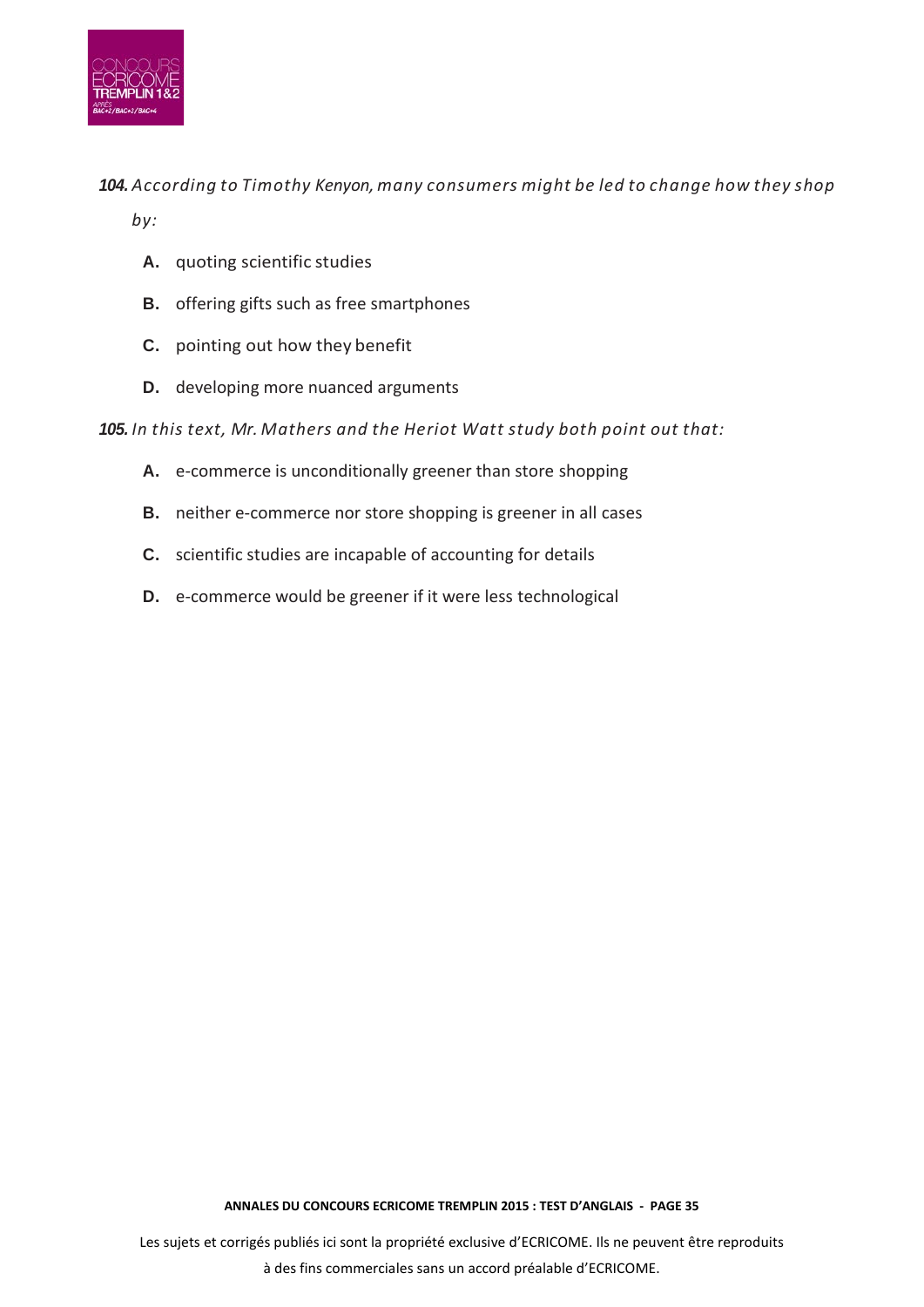

## Questions 106-112

Sumo reigns supreme as the favourite traditional national sport of Japan. With the growth of its popularityoutside of Japan there have also been changes. The most recent Grand Champion is a wrestler namedAkebono, a Hawaiian who took up the sport at a young age and excelled in it. Due to Akebono's success, more international competitors are entering the ring, all aware of their participation in a sport that is olderthan most of the countries they come from.

The Kojiki, the oldest extant chronicle in Japan (from the year 712), holds the earliest written mention of Sumo. It relates a legend about how possession of the Japanese islands was determined by a Sumo match 2,500 years ago between the gods Takemikazuchi and Takeminakata. The two grappled on theshores of Izumo along the Japan Sea coast until the latter finally lost. This, the legend goes, is how controlof the archipelago was ceded to the Japanese people, led by Takemikazuchi. Thus, from its inceptionSumo was different from most other sporting events, with each match being a sort of historical recreationof a shared story of national origin.

Since the Japanese didn't keep any written records until the 8th century, it is impossible to know, asidefrom legend, exactly when Sumo first developed in Japan. However, ancient wall paintings indicate thatits origins are very old. In prehistoric times, it appears Sumo was performed mainly as an agriculturalritual to pray for a good harvest, much like the indigenous peoples of North America and elsewheredeveloped performances and rituals soliciting their gods to ensure the earth's bounty.

The Nihon Shoki, from 720, records the first bout between lowly mortals as taking place in 23 BC. In itsearly days, Sumo appears to have been particularly violent, with no holds barred.

Sumo has few rules. The objective is to toss your opponent out of a 4.55m ring. Upon entering that ring,salt is tossed around it to purify the space. Sumo still strongly holds to its religious roots, with eachwrestler asking for the help of the gods to win the battle. The winner shows no expression of joy oradulation.

The enormous size of wrestlers is mainly achieved through a rice-rich diet. The heavier the fighter, the lower his centre of gravity, making him harder to push or toss out of the ring. The Grand Champions weighmany hundreds of pounds while the younger and newer fighters are slim in

#### **ANNALES DU CONCOURS ECRICOME TREMPLIN 2015 : TEST D'ANGLAIS - PAGE 36**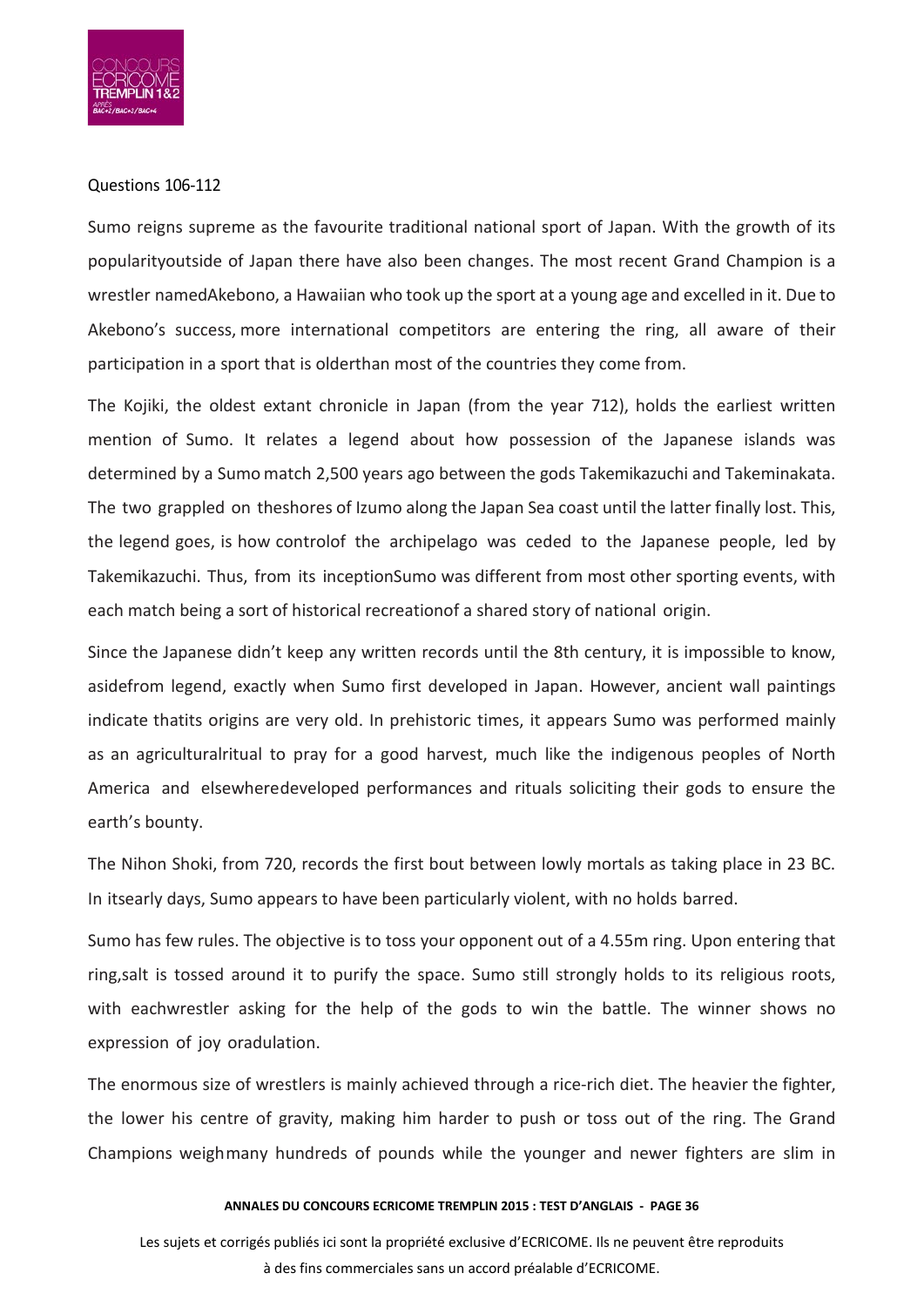

appearance.

A referee and several judges watch the action to call the winner. The bouts are brief, averaging only a few seconds. The combatants are banned from pulling hair, gouging eyes, or striking with a closed fist. Pushing, tripping, slapping and various body throws are commonly seen in Sumo. Much of Sumo is mental warfare and the art of the sport often amounts to winning a bout before the first move is even made.

Source : « Sumo Wrestling History, The Ancient Japanese Sport » (adapté - l'auteur n'est pas spécifié sur la source), *publiésurlesite [www.essortment.com e](http://www.essortment.com/)t toujours disponible à la page [http://www.essortment.com/sumo-wrestling](http://www.essortment.com/sumo-wrestling-history-ancient-japanese-sport-21863.html)[history-ancient-japanese-sport-21863.html](http://www.essortment.com/sumo-wrestling-history-ancient-japanese-sport-21863.html)*

## *106. Which one of the following is allowed in Sumo?*

- **A.** shoving
- **B.** hair pulling
- **C.** punching
- **D.** scratching eyes

## *107. According to legend, Sumo:*

- **A.** was brought to Japan by itinerant salttraders
- **B.** was initially reserved for older athletes
- **C.** decided a divine conflict over land possession
- **D.** served as a means for divine punishment

*108. Which of the following is cited here as a similarity between Sumo and Native American culture?*

- **A.** the lack of written records about theirculture
- **B.** the use of ceremonies for their gods' help with crops
- **C.** the link between competitions and national origin legends
- **D.** the detailed depiction of sporting events in wall paintings

#### **ANNALES DU CONCOURS ECRICOME TREMPLIN 2015 : TEST D'ANGLAIS - PAGE 37**

Les sujets et corrigés publiés ici sont la propriété exclusive d'ECRICOME. Ils ne peuvent être reproduits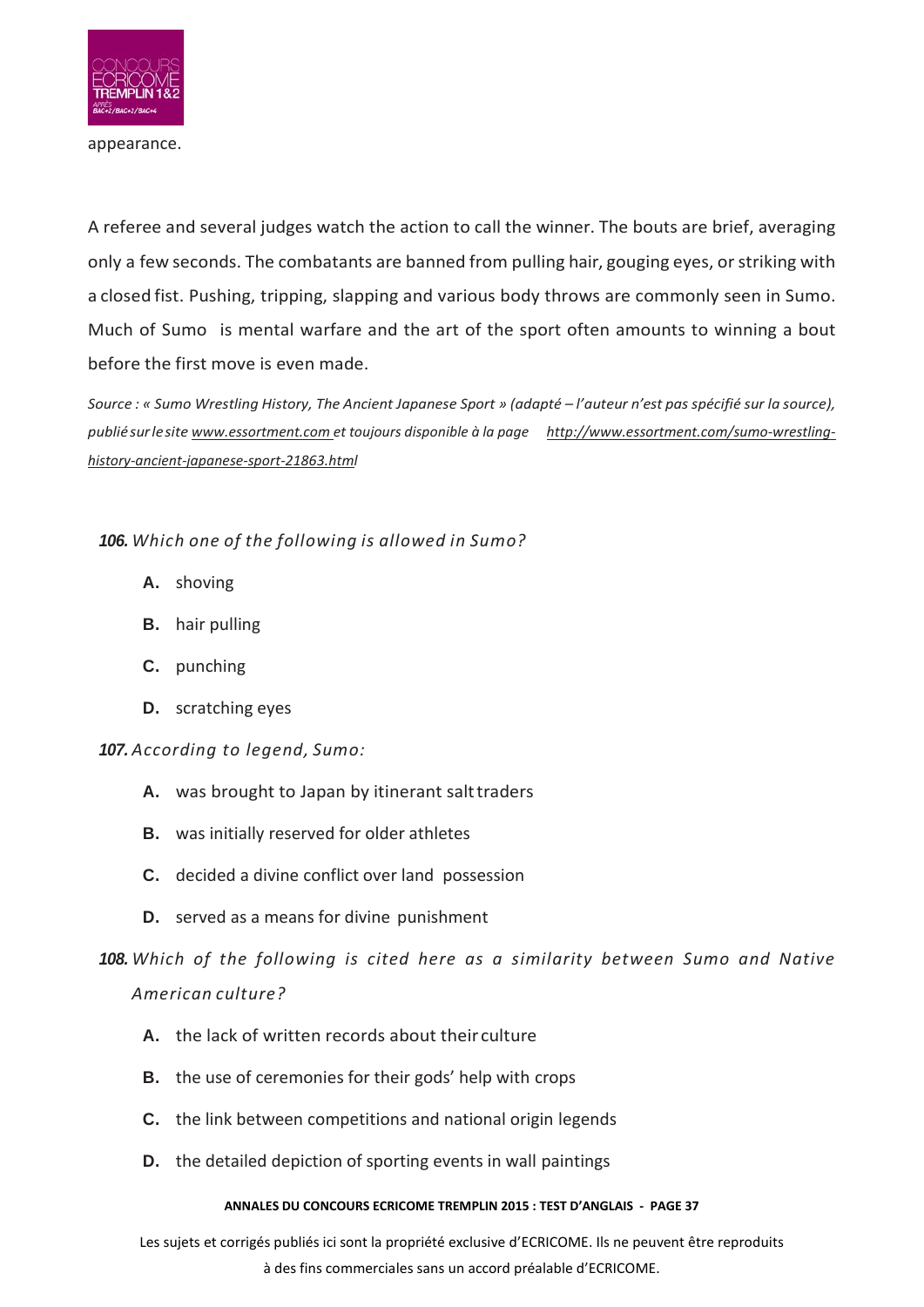

## *109. Salt is used in Sumo for:*

- **A.** traction
- **B.** decoration
- **C.** sliding
- **D.** cleansing
- *110. Sumo wrestlers become very heavy in orderto:*
	- **A.** raise their centre of gravity
	- **B.** be harder to force out of the ring
	- **C.** reduce their risk of injury
	- **D.** show respect for the gods' bounty
- *111. The recent change to Sumo culture noted in this text concerns:*
	- **A.** the internationalization of the sport
	- **B.** changes in the diet of wrestlers
	- **C.** growth in its popularity within Japan
	- **D.** the decreasing age of contenders

## *112. In qualifying early Sumo as being "no holds barred," the author means that the sport*

*was:*

- **A.** very difficult to master
- **B.** mainly about gripping opponents
- **C.** complex in its rules
- **D.** ruthless for contenders

**ANNALES DU CONCOURS ECRICOME TREMPLIN 2015 : TEST D'ANGLAIS - PAGE 38**

Les sujets et corrigés publiés ici sont la propriété exclusive d'ECRICOME. Ils ne peuvent être reproduits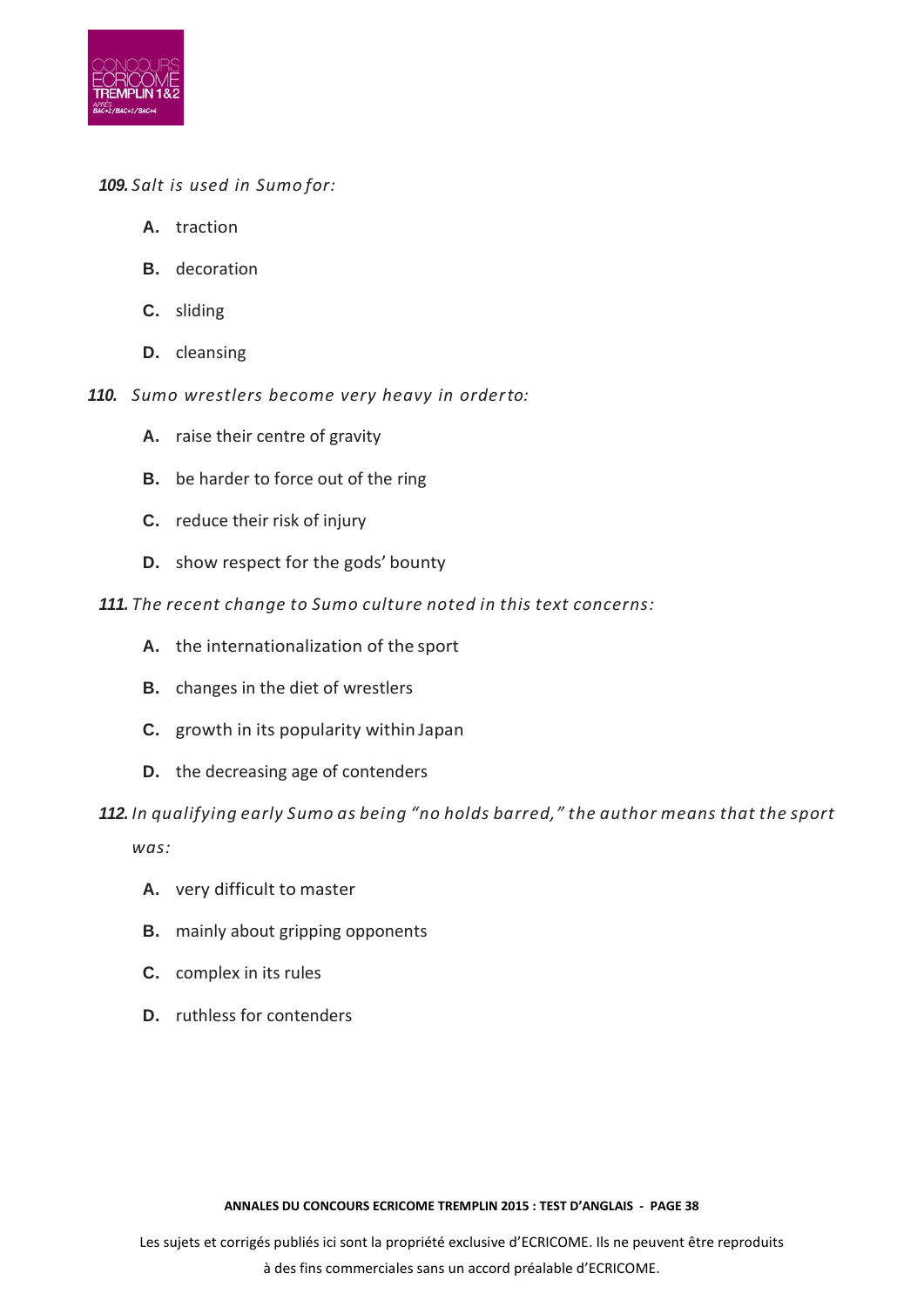

#### Questions 113-120

Using infrared data from the Subaru Telescope in Hawaii, astronomers have located a "super-Jupiter"around the bright star Kappa Andromedae, making it the most massive star known to host a directlyimaged planet or lightweight "brown dwarf" companion. The newly discovered object, designated KappaAndromedae b (Kappa And b, for short), has a mass that's 12.8 times greater than Jupiter's. This placesitteetering on the dividing line between the most massive planets and the lowest-mass brown dwarfs. Thatambiguity is one of the object's charms, say researchers, who have dubbed it a super-Jupiter preciselyto embrace both possibilities.

The star itself, Kappa Andromedae, is about 170 light years away and big enough to be seen by the nakedeye from Earth. The object Kappa And b revolves around that star at roughly twice the distance fromwhich Neptune orbits the sun. The newly located object glows a reddish colour, which would have beenimpossible to see through the glow of the nearby star if astronomers hadn't used a special technique. But now that scientists have seen it, they're not quite sure what it is!

"According to conventional models of planetary formation, Kappa And b falls just shy of being able togenerate energy by fusion, at which point it would be considered a brown dwarf rather than a planet,"notes Michael McElwain, a member of the discovery team at NASA's Goddard Space Flight Center in Greenbelt, MD. "But this isn't definitive, and other considerations could nudge the object across the lineinto brown dwarf territory."

Brown dwarfs are objects whose mass lies in between that of the largest planets and that of the smalleststars. They can be considered "failed stars," in that they cannot sustain fusion. Fusion is the process bywhich atomic nuclei combine, releasing a huge amount of energy, including in the form of light. Fusion is what makes stars. Planets, on the other hand, do not produce any energy through fusion, though theycan emit heat that is left over from their own formation.

The sun produces energy by fusing the common form of hydrogen into helium. Because their mass permitsit, some brown dwarfs (unlike planets) achieve fusion. In such cases, they fuse deuterium, a heavier form of hydrogen gas, but (unlike stars) their fusion halts, leaving them to cool and darken steadily. While stillluminous, brown dwarfs are much dimmer than stars and would appear magenta to our eyes. If it should be deemed a brown dwarf, Kappa Andromedae b would lie at the very

#### **ANNALES DU CONCOURS ECRICOME TREMPLIN 2015 : TEST D'ANGLAIS - PAGE 39**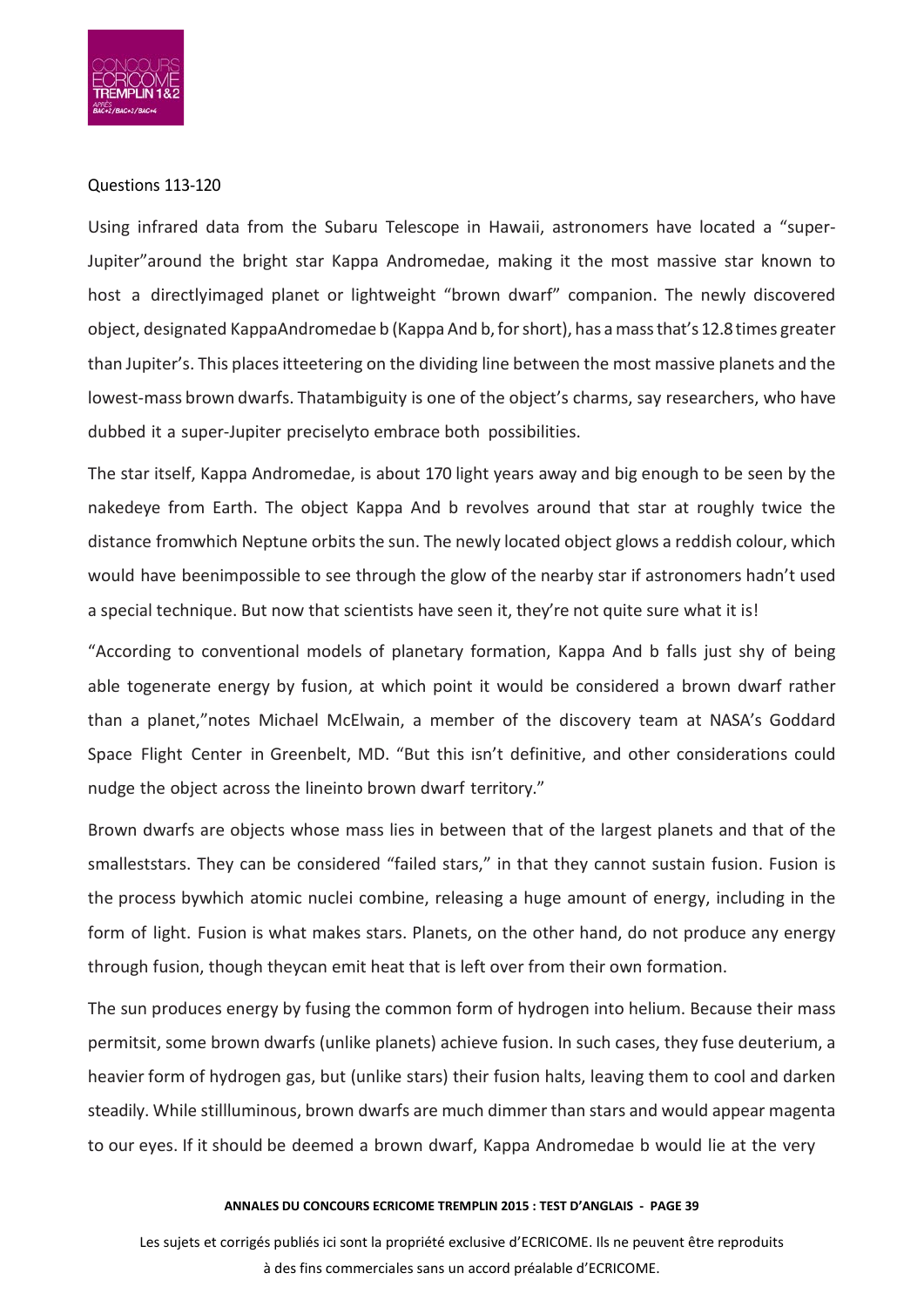

bottom of the scale of possiblemasses for brown dwarfs (which generally fall between 13 and 75 times the mass of Jupiter).

The research that led to the discovery of Kappa And b comes from a five-year effort called the StrategicExplorations of Exoplanets and Disks with Subaru (SEEDS). What sort of object this new find is, will surely be a continued subject of discussion, but seeing it at all already constitutes a spectacular feat.More than 800 planets are known to orbit other stars, but the methods used to find the vast majorityof them are indirect: we see their effect on their stars, but we don't see the planets themselves. To seeKappa And b, astronomers used a technique permitting them to "blot out" the light from the nearby star,allowing the dimmer glow of the orbiting object to be captured in an image through the Subaru telescope.Additionally, Kappa And b's star is relatively young, at about 30 million years old (for comparison, the sunis roughly 5 billion years old). These clues point toward a formation story more typical of smaller planets.

*Source: « Astronomers Take a Picture of a Planet Orbiting Another Star » (adapté), par Phil Plait, publié sur le site Slate.com(www.slate.com) le 19 novembre 2012.*

## *113. The text states that, compared to Jupiter, Kappa Andromedae b:*

- **A.** is an older object
- **B.** has a narrower orbit
- **C.** is more massive
- **D.** emits less light

## *114. Kappa Andromedae b is "teetering" on the line between being:*

- **A.** a star or a brown dwarf
- **B.** a brown dwarf or a planet
- **C.** a glowing or a lightless object
- **D.** inside a star's galaxy or outside ofit

#### **ANNALES DU CONCOURS ECRICOME TREMPLIN 2015 : TEST D'ANGLAIS - PAGE 40**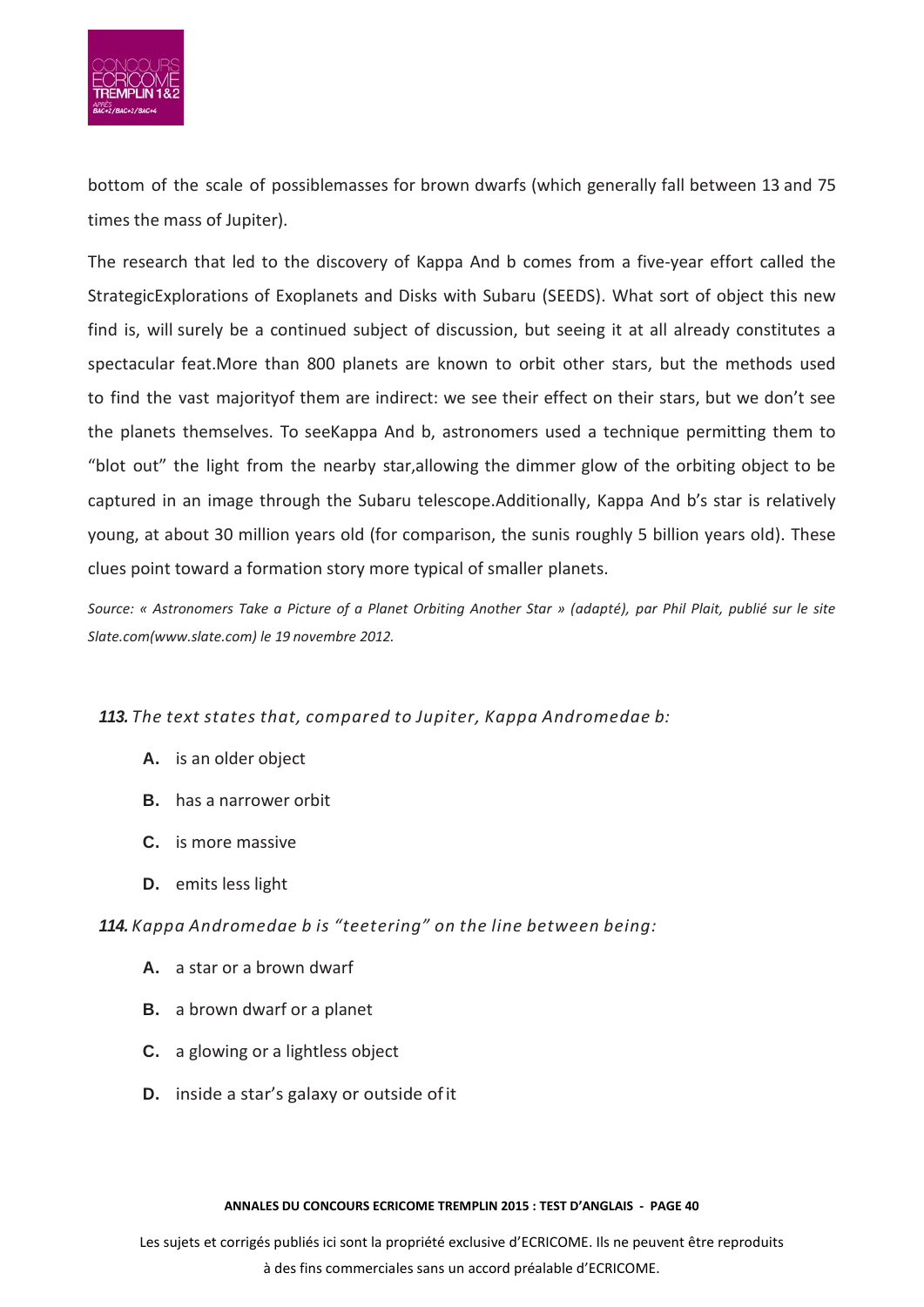

## *115. According to Mr. McElwain, Kappa Andromedae b is currently considered:*

- **A.** a large planet
- **B.** a large brown dwarf
- **C.** a small brown dwarf
- **D.** neither a planet nor a brown dwarf

*116. The text notes that brown dwarfs are different from planets because brown dwarfs:*

- **A.** do not emit heat
- **B.** are duller and chillier than planets
- **C.** have a wider orbit
- **D.** have enough mass for fusion

## *117. Brown dwarfs are also seen as:*

- **A.** energy consumers
- **B.** failed stars
- **C.** a specific type of planet
- **D.** former planets

*118. The text says that Kappa And b can be seen:*

- **A.** by capturing the image from space via the SEEDS satellite
- **B.** through two telescopes used conjointly
- **C.** with a telescope, while blocking Kappa Andromedae's light
- **D.** with the naked eye, unaided by equipment

**ANNALES DU CONCOURS ECRICOME TREMPLIN 2015 : TEST D'ANGLAIS - PAGE 41**

Les sujets et corrigés publiés ici sont la propriété exclusive d'ECRICOME. Ils ne peuvent être reproduits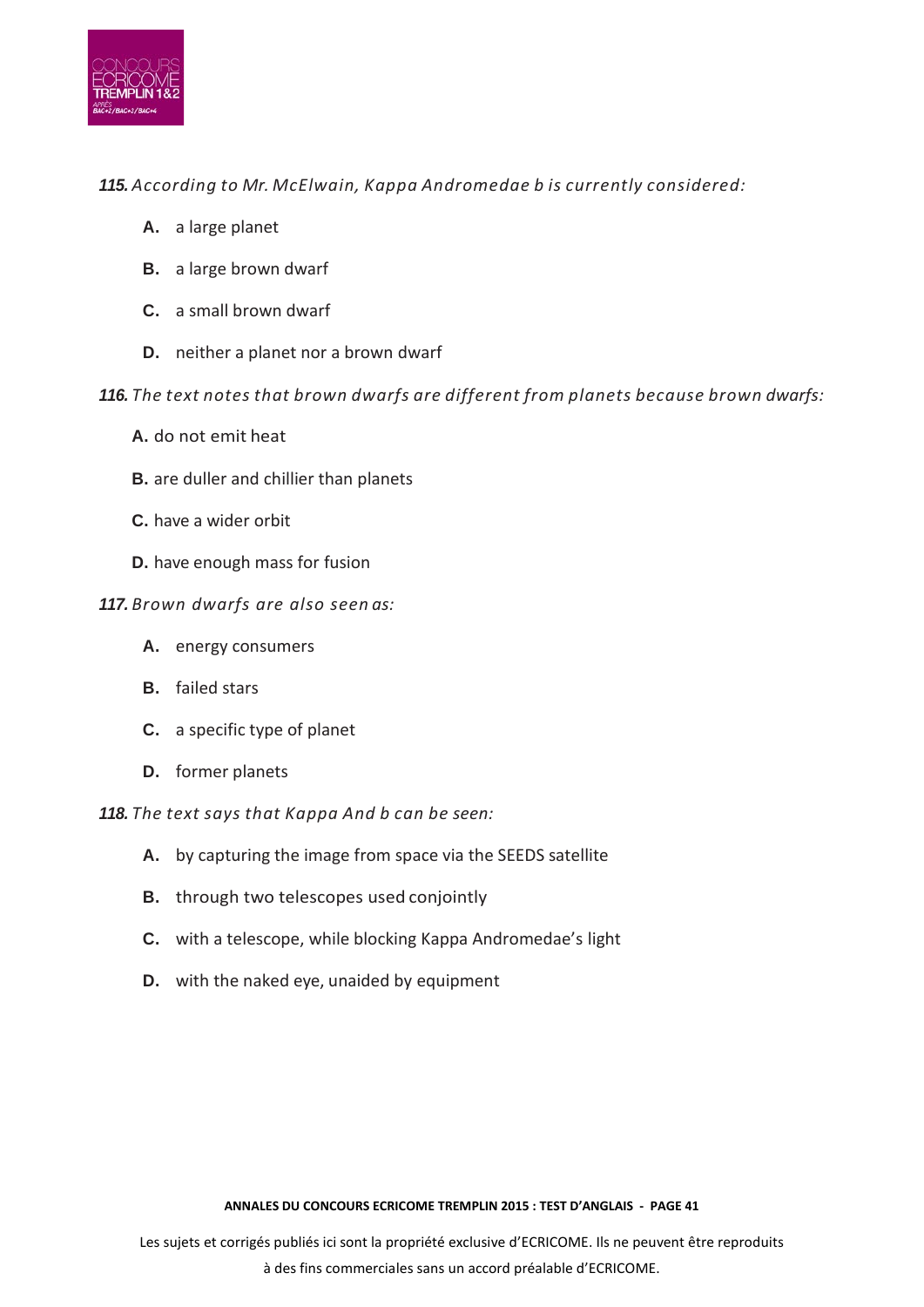

## *119. Mr. McElwain says that Kappa And b might soon:*

- **A.** stop glowing
- **B.** be considered a brown dwarf
- **C.** become more massive
- **D.** move its orbit closer to other browndwarfs

*120. According to the text, most of the 800 other newly discovered star-orbiting planets:*

- **A.** have been seen only from outer space
- **B.** have turned out to be brown dwarfs
- **C.** have been found in the same way as Kappa And b
- **D.** have been detected only through their effects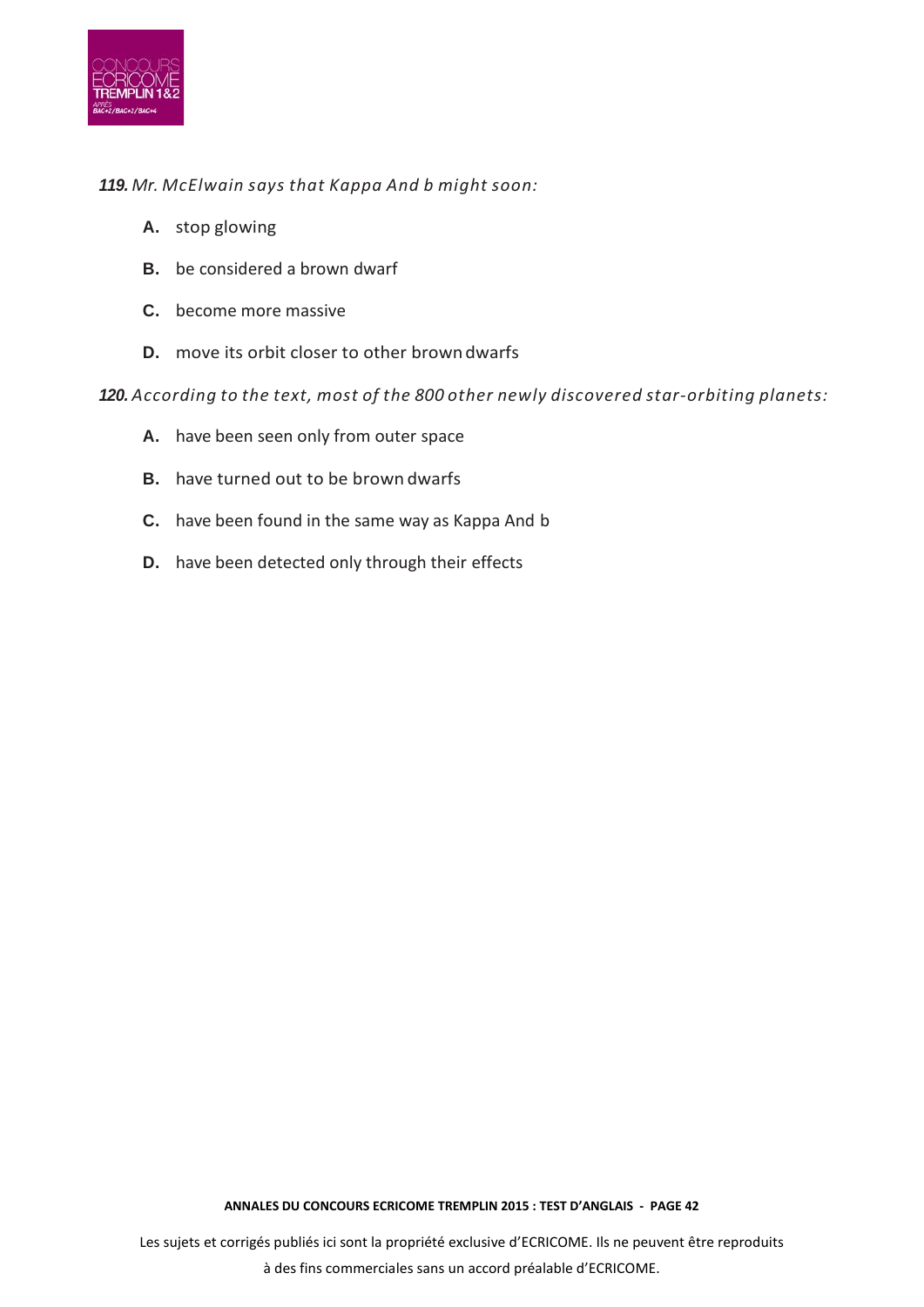

## **CORRIGÉ**

## **Section 1 – structures**

1. **Correct answer C** : The verb is in the present perfect tense with the adverb *already.* The present perfect requires the auxiliary have + past participle. *To sit* is an irregular verb, the past participle is *sat. Sitted* does not exist and *sit* and *sits* are in the present whereas the action is past.

2. **Correct answer D** : The preposition with the meaning which fits the sentence is *across* (de l'autre côté de), *about* (environ), *against* (contre) and *amidst* (parmi) do not have the right meaning in this context.

3. **Correct answer A**: *Equipment* is an uncountable noun, which is used in the singular despite the use of *all* which is usually followed by the plural. Don't confuse the demonstrative adjectives *this* + singular and *these* + plural.

4. **Correct answer B**: The verb *to remember* followed by the infinitive expresses an action, which is to be done in the future (se rappeler de ce que l'on a à faire) whereas *to remember* followed by the gerundive expresses an action that was done in the past (se rappeler de ce que l'on a fait).

5. **Correct answer B**: *Wherever* (où que, partout où) is the only word, which can be used to give a logical meaning to this sentence. *Forever* (pour toujours, à jamais), towards (vers) and alongside (à côté de) do not fit the context.

6. **Correct answer D***:* The meaning of the sentence requires a comparative. The adjective *bad* is an exception, it is not possible to add –er, b*adder* does not exist. The comparative form of bad is *worse*.

7. **Correct answer C**: *Since Friday* (depuis vendredi) requires the use of the present perfect tense, be careful not to confuse with French where depuis is used with the present tense! Furthermore, *what a weekend this is* indicates that it is still the weekend and *non-stop* insists on the fact that the rain is still continuing to fall so the present perfect progressive tense must be used.

8. **Correct answer A**: With *if* it is important to respect the correct sequence of tenses. In the second part of the sentence *wouldn't have snuck out* is in the conditional perfect (would + have + past participle) (conditionnel antérieur) so the verb after *if* must be in the pluperfect (had + past participle) (plus que parfait).

#### **ANNALES DU CONCOURS ECRICOME TREMPLIN 2015 : TEST D'ANGLAIS - PAGE 43**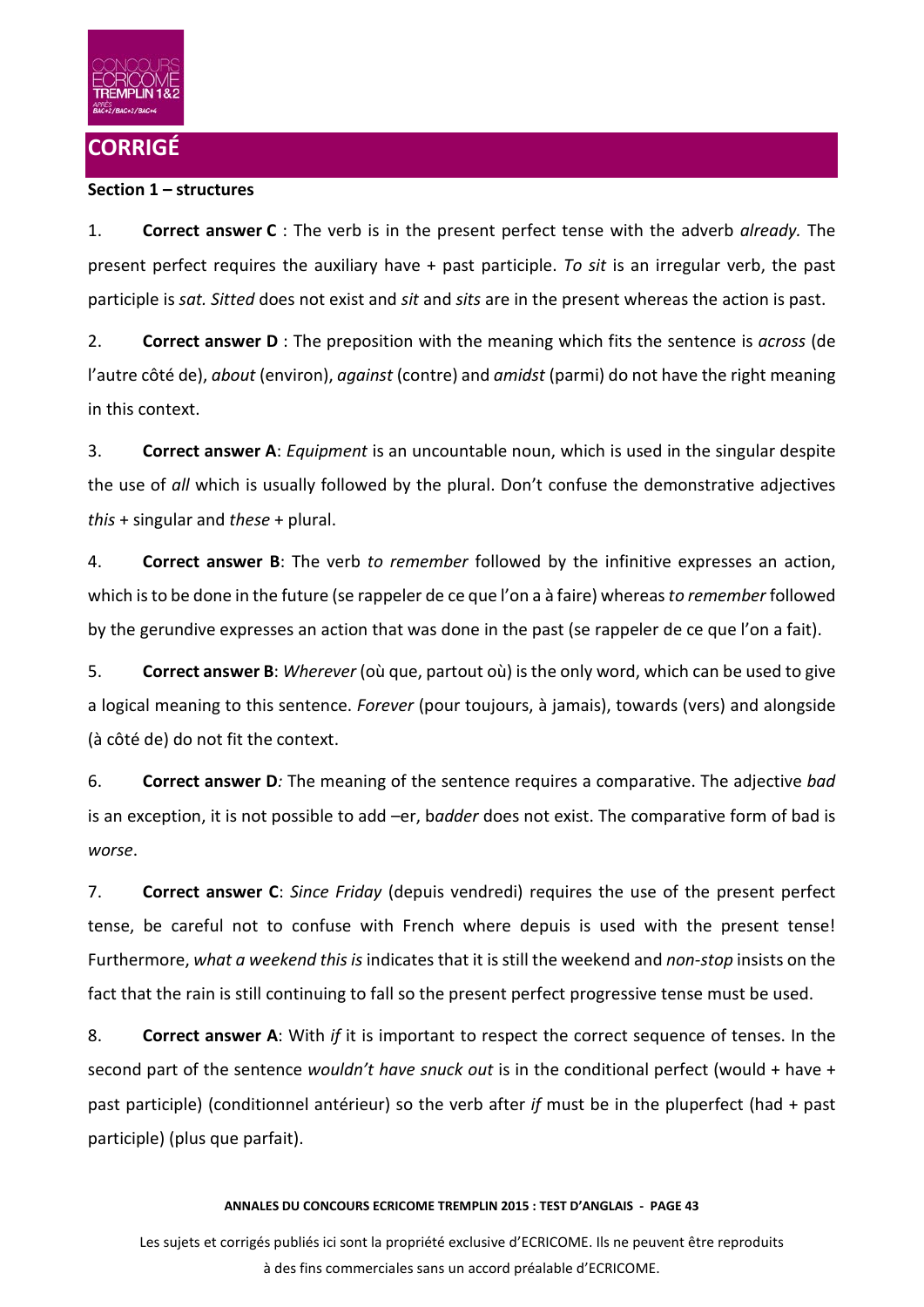

9. **Correct answer B***:* The verb *to recover* when it means *to regain health, to get better* (se remettre de) is followed by the preposition *from* when it is followed by a noun.

10. **Correct answer A**: The sentence requires a relative pronoun. *Chrysanthemums* are not a person so *who* is not possible. The relative pronoun *which* that is used for objects and would have been a correct answer is not given so *that,* used as a relative pronoun for people and objects is the correct answer. *Whose* (à qui, dont) is used to indicate possession and family ties and *what* (ce que, ce qui) is used to introduce a relative clause.

11. **Correct answer D**: The verb *to seek* is irregular – *to seek sought sought*. *Last month* indicates that the past tense is required. *Seek* is present and *seeked* and *sook* do not exist.

12. **Correct answer C***:* The expression of time *by Tuesday* indicates that we are speaking about a past action in the future so the future perfect (will + have + past participle) (futur antérieur) tense is required. The sentence is more complex since it is also in the passive form (l'ordre du jour sera fixé) so the auxiliary *been* is added in front of the past participle *set*.

13. **Correct answer D**: The verb *to care* is followed by *about* when followed by a noun and means se sentir concerné par/ tenir à qqn ou qqch. *To care* can also be followed by *for* and means avoir des sentiments pour qqn.

14. **Correct answer A***: Must* is a modal and is followed by the infinitive. In the present it is followed by the infinitive without to and in the past it is followed by have + past participle. *Left* is laissé, *leaven* is ajouter du levain, faire lever (pain), *loft* is les combles, le grenier and *laughed* is from the verb to laugh (rire).

15. **Correct answer C**: To translate the expression de plus en plus + adjective, English uses two comparatives with and *lighter and lighter*. Lightest is the superlative, which is not required in this context. (With a long adjective the structure is more and more + adjective).

16. **Correct answer B**: The verb *to wait* is followed by *for* and a noun when it means attendre qqn or qqch. To *wait* is followed by *until* or *till* when it means attendre jusqu'à with an idea of time. *Whence* (d'où) means from which place/origin/for what reason. *Up to* means jusqu'à but with an idea of number, quantity, level, height.

#### **ANNALES DU CONCOURS ECRICOME TREMPLIN 2015 : TEST D'ANGLAIS - PAGE 44**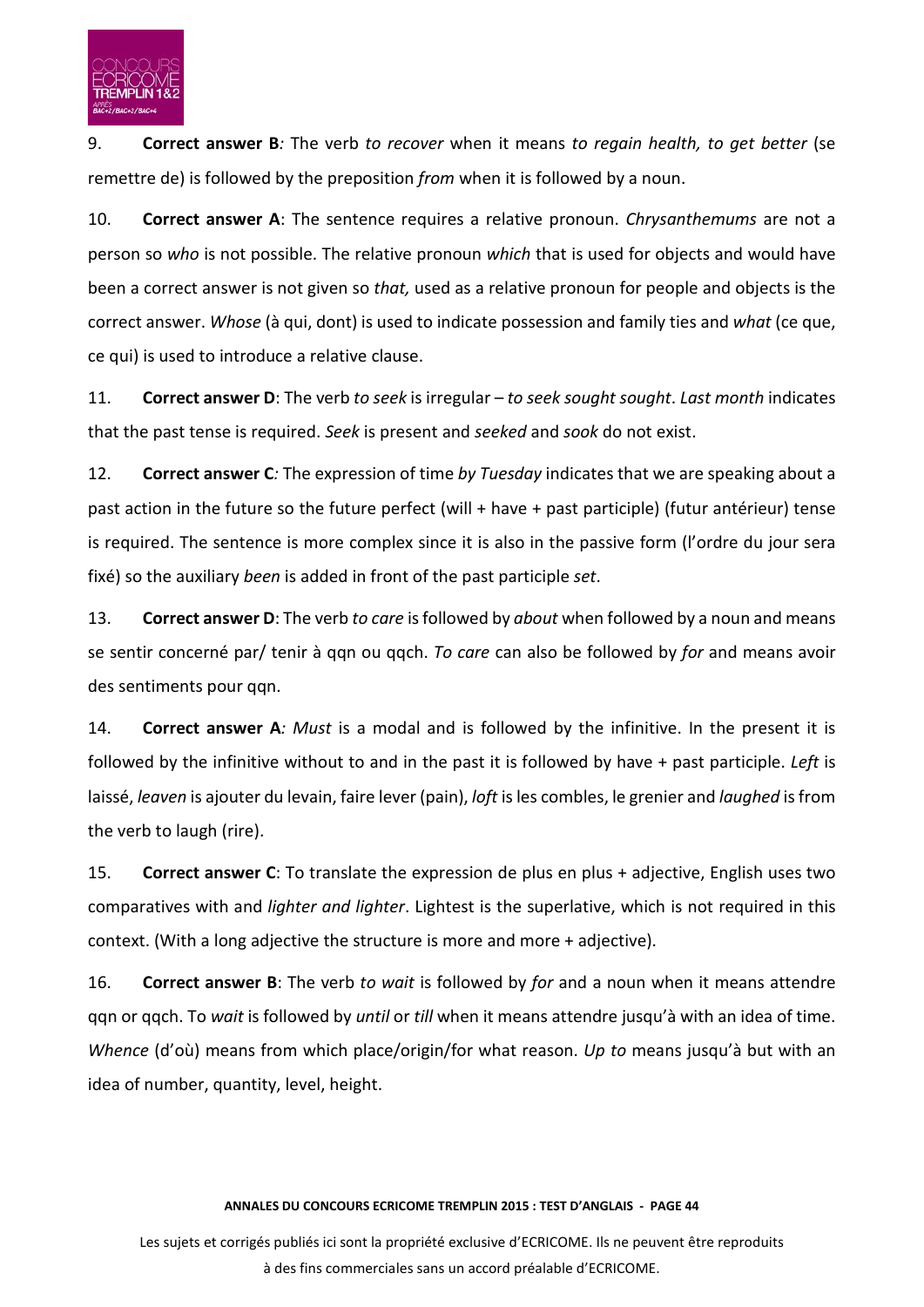

17. **Correct answer A**: A habit in the past, which no longer continues in the present is expressed by *used to* followed by the verb in the infinitive. The verb *to be* conjugated in different tenses with *used to* is always followed by the gerundive (V+ing).

18. **Correct answer D**: The verb *to throw* (jeter) is an irregular verb : *to throw, threw thrown*. In this sentence the simple past is required because the first part of the sentence with *as soon as he got* is in the past. Don't confuse the verb *to throw* with the preposition *through* (à travers, par).

19. **Correct answer C:** The expression *I have yet to meet someone* is synonymous of *I haven't met anyone yet. Ever* and *never* are impossible in this sentence because they are not followed by a verb in the infinitive with to. Since (depuis) does not fit the context.

20. **Correct answer B:** The expression faire savoir is translated by *to let somebody know. Leave* (laisser, quitter), *allow* (permettre), *permit* (permettre, autoriser) do not give this meaning to the sentence.

21. **Correct answer C:** *For* and *during* can both be used to translate pendant but *for* is used with a precise length of time *(for ten minutes)* and *during* is used with a noun which suggests a length of time *(during the holidays)*. Here *the night* is a noun, which suggests a length of time. *Since* (depuis) and *while* (pendant que) are not possible in this context.

22. **Correct answer D:** *four-week* is being used as an adjective to describe *an intensive art course*. In English adjectives are invariable and so we do not add an s.

23. **Correct answer B:** *Whereas* (alors que), *otherwise* (sinon) and *despite* (en dépit de, malgré) are not followed by than. In this sentence to give the correct meaning we need *rather than* (plutôt que).

24. **Correct answer A**: *How* is followed by an adjective to ask a question about the notion expressed by the adjective (*how long* (adjective long) = quelle est la longueur, *how wide* = quelle est la largeur). *Widely* (largement) is an adverb, *width* (la largeur) is a noun and *much wide* is not possible, we should say *much wider* (bien plus large).

25. **Correct answer B***:* The linking word *instead* is followed by the preposition *of* and means au lieu de. The prepositions *to* and *from* cannot be used after i*nstead*. *Than* is used in comparative sentences to translate que.

#### **ANNALES DU CONCOURS ECRICOME TREMPLIN 2015 : TEST D'ANGLAIS - PAGE 45**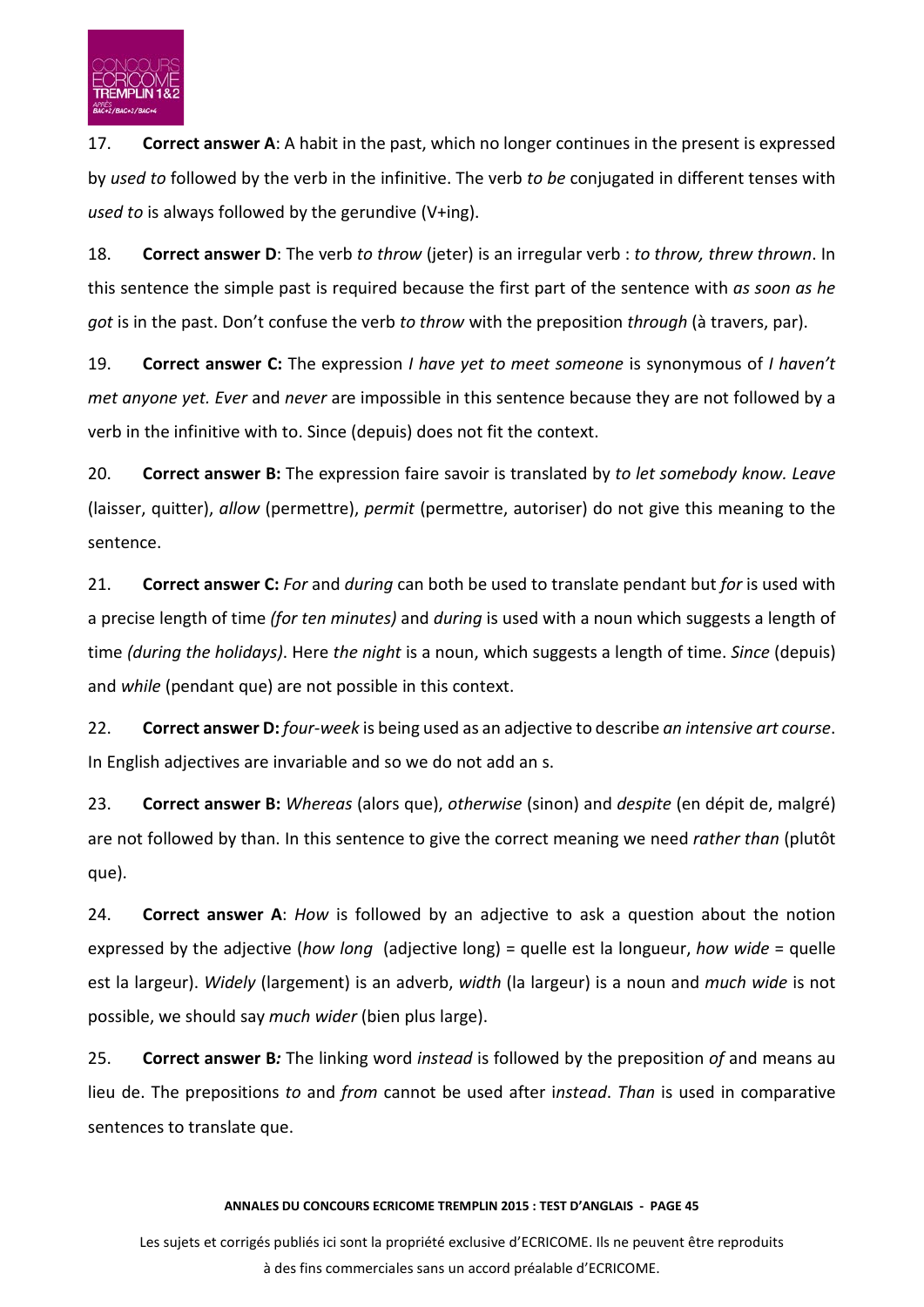

26. **Correct answer B:** *Despite* (malgré) and *although* (bienque) cannot be followed by *of. Depending* is followed by *on. Regardless* is followed by *of* and means quel que soit.

27. **Correct answer C:** *Pointful, senseful* and *exciteful* do not exist in English. The only noun that can be followed by the suffix –ful to form an adjective is *event,* which becomes *eventful*  (mouvementé, riche en évènements).

28. **Correct answer A**: It is important to respect the sequence of tenses with *if*. In this sentence *if* is followed by the simple past (preterit) therefore the verb in the second clause must be in the conditional. *Dare* and *must* are in the present tense. *Will* is the auxiliary for the future tense. *Might* is a modal verb that expresses probability and can replace *would* to respect the sequence of tenses with *if*.

29. **Correct answer C**: The verb *to mean* is an irregular verb *to mean, meant, meant* which translates as signifier, vouloir dire. The verbs *said* and *told* are in the past simple so the verb *to mean* must also be in the past simple *meant. Mean* is the present, *mint* is la menthe and *mend* is réparer so none of these answers fit the sentence.

30. **Correct answer B**: Some modals express different degrees of certainty and uncertainty. In this sentence *Tom won't be sure* so we need *may* which expresses uncertainty, in French il se peut que. *Can* and *shall* in the affirmative form are not used to express a degree of certainty and *would* is the auxiliary for the conditional.

Les sujets et corrigés publiés ici sont la propriété exclusive d'ECRICOME. Ils ne peuvent être reproduits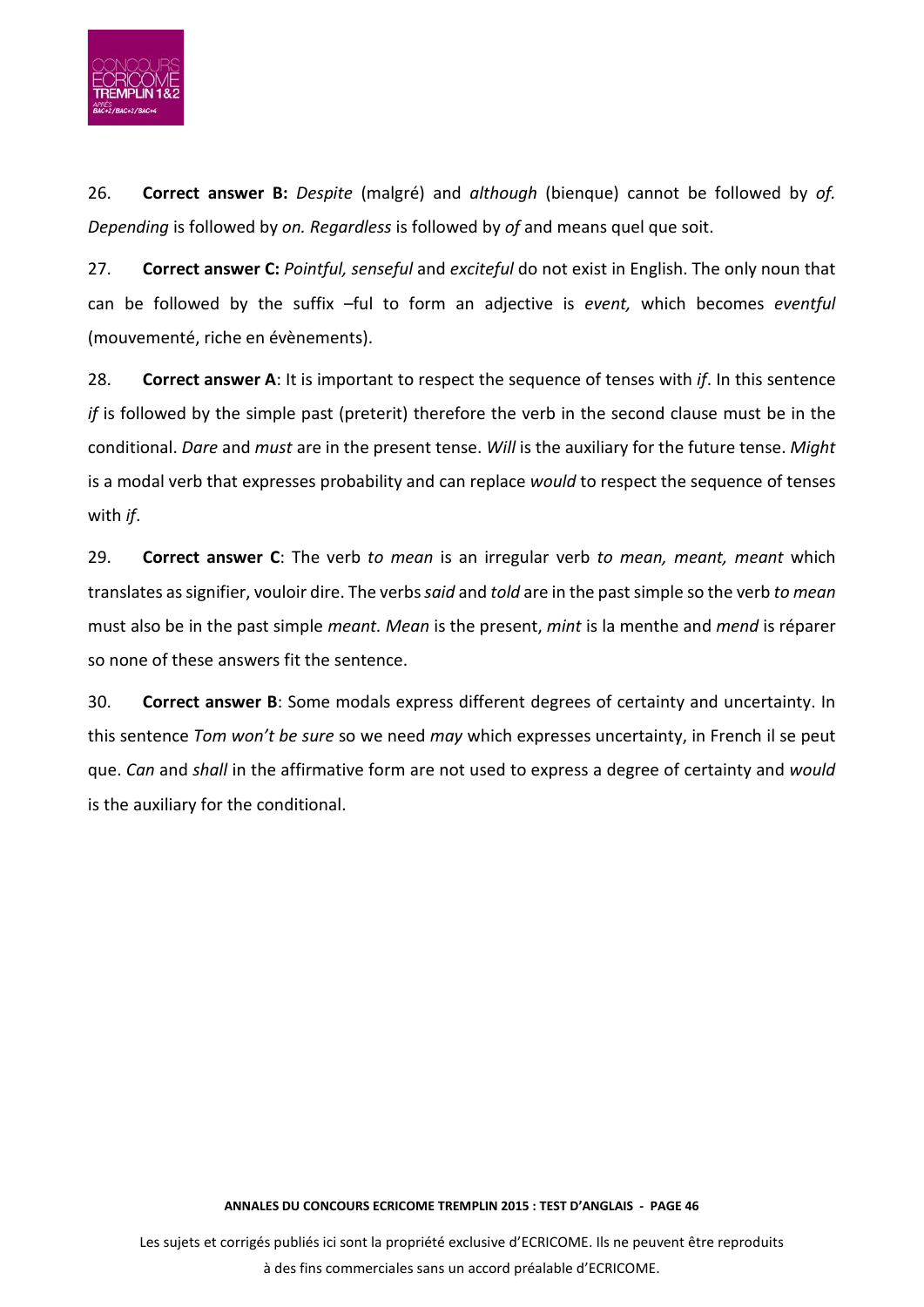

## **Section 2 – Written expression**

31. **Correct answer D**: The sentence should read:

**Is there anything else that you would like to have added to the programme?** The verb which follows *would like* must be in the infinitive form with to**.**

32. **Correct answer B:** The sentence should read:

**To benefit from tutoring fully, you should plan on turning in one essay per week.** The phrasal verb which means *to have the intention of* is *to plan on* and not *to plan of.*

33. **Correct answer A:** The sentence should read:

**We usually eat breakfast together before leaving for work in separate cars**. The adverb *usually* expresses a habit and not an action taking place at this very moment and is used with the simple present, not with the continuous form of the present tense.

34. **Correct answer C:** The sentence should read:

**I'm sorry, but I've already promised to look after my friend's dog this weekend**. The expression *my friend's dog* requires the possessive case to show the idea that the dog belongs to my friend. *My friend* is singular so the possessive case is the possessor +'s. *Friends* without the apostrophe is the plural.

35. **Correct answer C:** The sentence should read:

**I really don't know if I believe in life after death.** In English croire en quelque chose is *to believe in something* and not *to believe about*.

36. **Correct answer B:** The sentence should read:

**Mr Smith is the professor whose course led to that enormous controversy, last year.** Don't confuse *who's* which is the contraction of *who is* or *who has* with *whose* which is the relative pronoun. In this sentence we need the relative pronoun *whose*, which would be translated into French as dont.

#### **ANNALES DU CONCOURS ECRICOME TREMPLIN 2015 : TEST D'ANGLAIS - PAGE 47**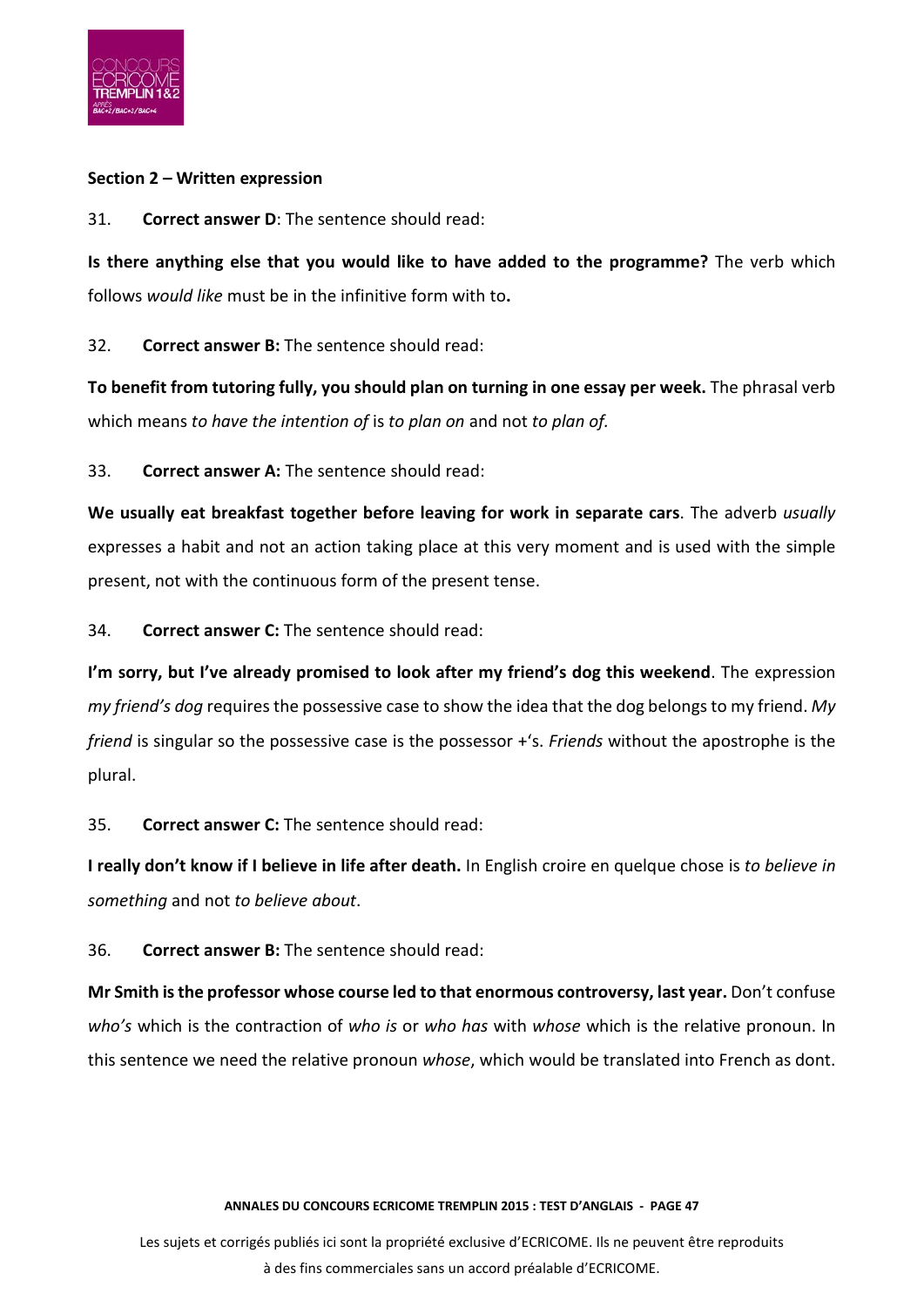

37. **Correct answer D:** The sentence should read:

**Since Sarah's on our debate team, she'll be able to help us with her vast knowledge.** The noun *knowledge* is a collective singular and can never be used in the plural.

38. **Correct answer C:** The sentence should read:

**I'm still going to take a year out, whatever my parents say.** *However* is a linking word that means cependant and does not fit this sentence. *Whatever* is a pronoun that translates as quoi que and which fits the sentence perfectly.

39. **Correct answer A:** The sentence should read:

**The newspaper which is responsible for the leak has been closed down.** *Who* is a relative pronoun that is used for people whereas *which* is a relative pronoun that is used for objects. In this sentence the relative pronoun refers to *the newspaper* that is an object, therefore we must use *which* and not *who*.

40. **Correct answer A:** The sentence should read:

**Among my worst experiences ever is the time I had to ride my bike through the pouring rain.** The preposition *among*, like its synonym *amongst*, cannot be used with the singular unless it is a collective noun (team, crew, crowd etc.) therefore *experience* must be plural and not singular.

41. **Correct answer A**: The sentence should read:

**The bus drove past us this morning while we were walking up the street to the bus stop.** This sentence requires the preposition that means passer devant which is *past* and not *by*.

42. **Correct answer A:** The sentence should read:

**I studied English before moving to London, but I still make some mistakes.** In this sentence *before moving to London* is a fixed moment of time in the past, so the verb *to study* must be in the simple past and not the present perfect, which is used for a past action without a precise moment of time.

#### **ANNALES DU CONCOURS ECRICOME TREMPLIN 2015 : TEST D'ANGLAIS - PAGE 48**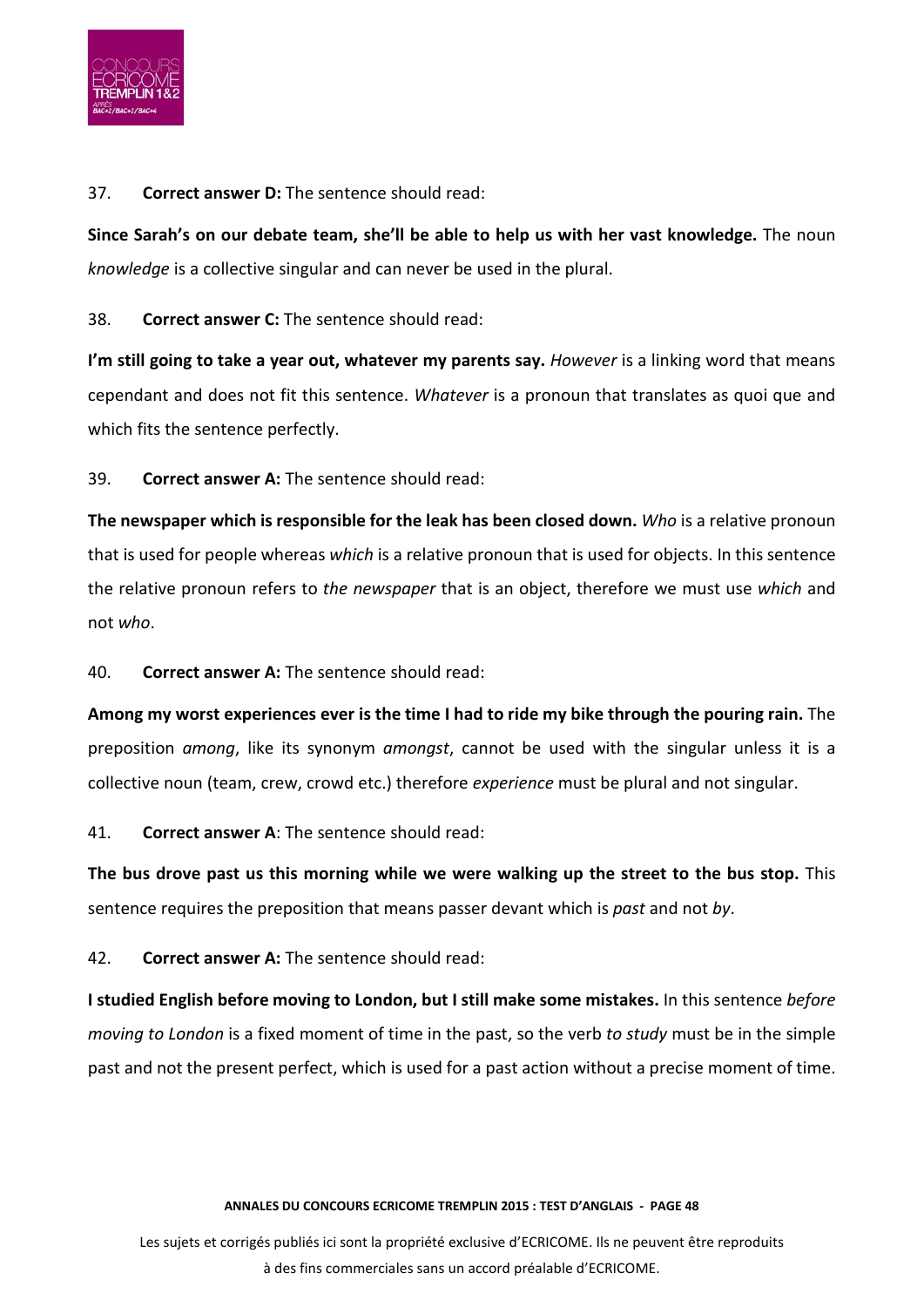

43. **Correct answer D:** The sentence should read:

**When you leave for your interview, do you expect me to go with you?** The verb *to expect* is followed by the infinitive with to and not by the gerundive (V+ing). Note the difference in sentence structure between English and French *do you expect me to go with you? – Est-ce que tu t'attends à ce que j'aille avec toi?.*

44. **Correct answer B:** The sentence should read:

**It's now official: the firm will soon merge with its main competitor.** The adverb of time *soon* refers to the future so we must use the auxiliary *will*. In this sentence there is no condition so it is not possible to use *would*, the auxiliary for the conditional.

45. **Correct answer A:** The sentence should read:

**You know how much I enjoy the changing of the seasons, especially the onset of spring.** This sentence refers to a generality in the present and not an action, which is taking place right now. To express a generality in the present, the verb must be in the simple present form and not in the present continuous form.

46. **Correct answer D:** The sentence should read:

**In the past few weeks, there have been a number of unrelated incidents.** It is important to know how to use prefixes and suffixes. It is not possible to say *disrelated*, we must say *unrelated* (sans rapport, sans lien).

47. **Correct answer A:** The sentence should read:

**When I finally got to the party, I discovered that most of the other guests had already gone home.** It is important not to confuse *while* (pendant que) and *when* (quand). *While* is generally used when there are two actions taking place in parallel. Here the two actions follow each other.

48. **Correct answer D:** The sentence should read:

**You really seem to be interested in the odd creatures that you find in nature**. The use of the definite article *the* is different in English and in French. In this context *nature* is an abstract noun and is used without a definite article.

#### **ANNALES DU CONCOURS ECRICOME TREMPLIN 2015 : TEST D'ANGLAIS - PAGE 49**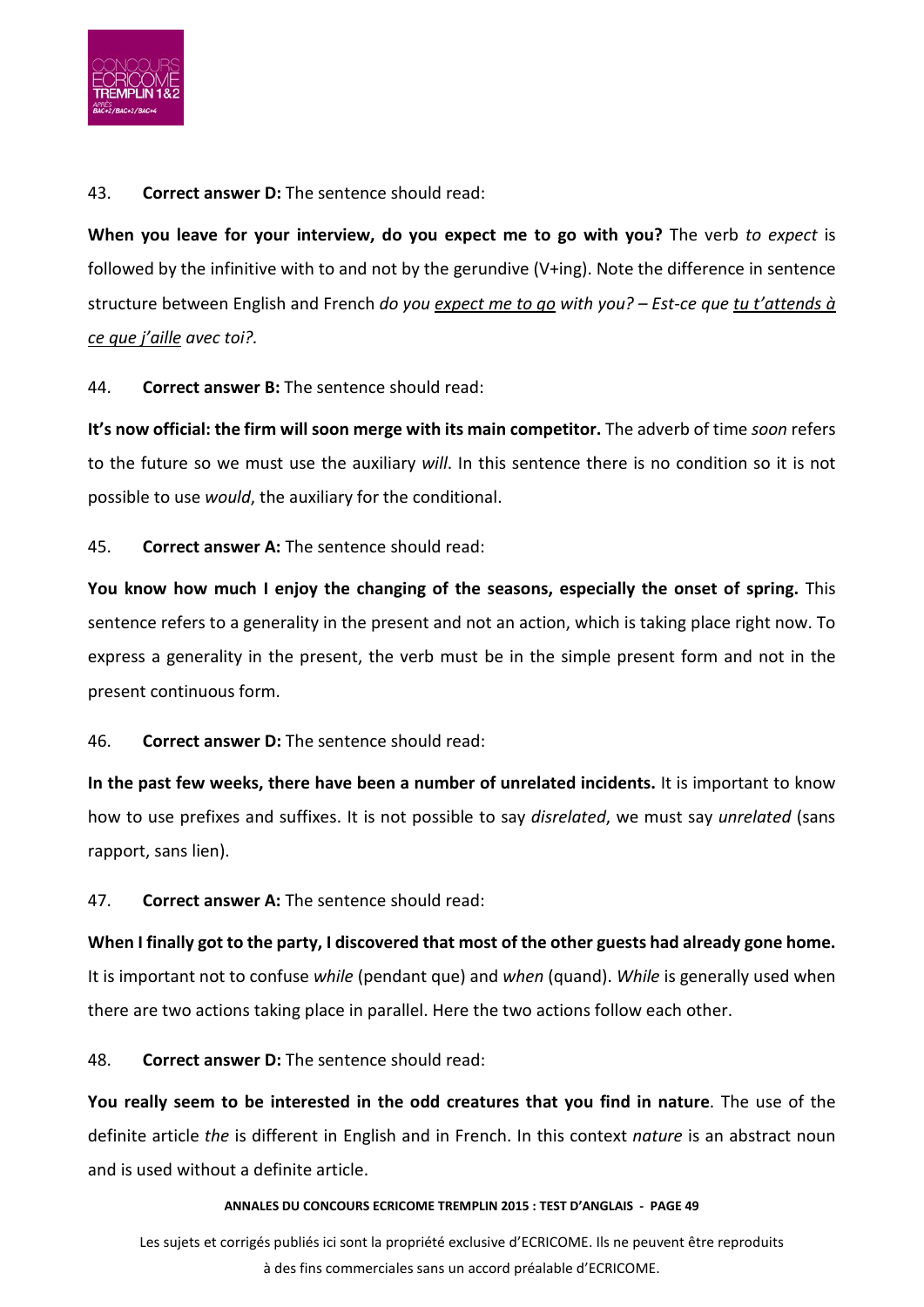

## 49. **Correct answer B:** The sentence should read:

**We've been granted two days' grace concerning the due payment.** It is possible to use the possessive case to express a length of time. As *two days* is plural, the apostrophe comes after the s.

50. **Correct answer A:** The sentence should read:

**I propose getting back to you once I have more information.** The verb *to propose* can be followed by two different structures, either *to propose to do something* or *to propose doing something* but it is never followed by the preposition *of.* Don't be influenced by French when you say je propose de faire quelque chose.

51. **Correct answer B**: The sentence should read:

**We need to stop trying to persuade them, since they clearly won't change their opinion.** There is a big difference in meaning between *to stop to do something* (s'arrêter pour faire quelque chose) and *to stop doing something* (s'arrêter de faire quelque chose). In this sentence the idea is s'arrêter de les persuader and not s'arrêter pour les persuader.

52. **Correct answer D:** The sentence should read:

**These books may belong to you, but the bookcase is definitely mine.** The possessive pronoun *mine* is required at the end of this sentence and not the possessive adjective *my* because the noun *bookcase* is not repeated.

53. **Correct answer A:** The sentence should read:

**We didn't have to clock in until 9:30 in the old days, but now we start at 9.** The modal verb *must* is only used in the present tense and is never followed by to. In the simple past *must* is replaced by its equivalent which is *had to.* Here the sentence is negative so we must use *didn't have to*.

54. **Correct answer D:** The sentence should read:

**We do indeed want to warn them about the risks, but let's be careful not to scare them away from the project**. The adverb *apart* means séparément, à distance and does not fit the sentence. We need to use the phrasal verb *to scare somebody away from something,* which means faire fuir, décourager quelqu'un de faire quelque chose.

#### **ANNALES DU CONCOURS ECRICOME TREMPLIN 2015 : TEST D'ANGLAIS - PAGE 50**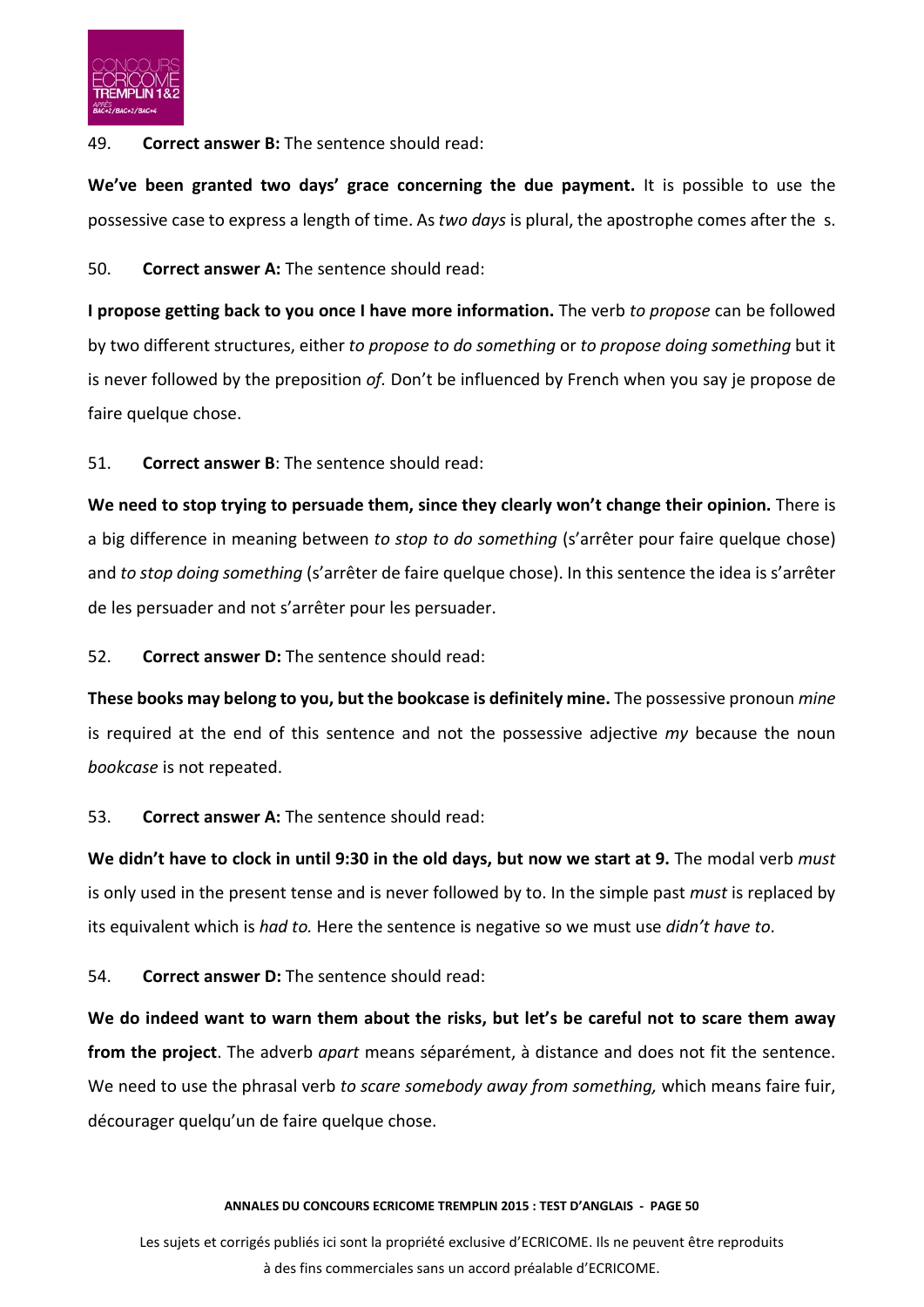

## 55. **Correct answer C:** The sentence should read:

**My friend Lucy finally got her long awaited promotion last week, so we're going to celebrate.** The expression *last week* is not used with a preposition. Be careful not to confuse *last week* (la semaine dernière) with *the last week* (la dernière semaine).

56. **Correct answer A:** The sentence should read:

**I would be interested to look at the results of the latest survey.** It is important not to confuse *interesting* (intéressant) and *interested* (intéressé). Here the meaning is je serais intéressé and not je serais intéressant.

57. **Correct answer C:** The sentence should read:

**Going to bed late is making it difficult for you to get up on time for work.** The expression *at time* does not exist. But we must make the difference between *in time* and *on time*. The expression *in time* can be translated by à temps and *on time* by "à l'heure".

58. **Correct answer D:** The sentence should read:

**All back-office teams are being remarkably productive at the moment.** The expression "en ce moment" is translated by *at the moment* and not *on the moment.*

59. **Correct answer C:** The sentence should read:

**Due to unforeseen events, the store will be shut throughout the weekend**. There is confusion in this sentence between the two irregular verbs *to shoot shot shot* (tirer, faire feu) and the verb *to shut shut shut* (fermer), indeed the store will be *shut* and not *shot.*

60. **Correct answer B:** The sentence should read :

**Do you really think all our luggage will fit in the boot?** The noun *luggage* (baggage) is an uncountable noun that is always used in the singular in English, contrary to French where it is used in the plural or the singular. Even in the expression with *all*, which is plural the noun *luggage* remains singular.

#### **ANNALES DU CONCOURS ECRICOME TREMPLIN 2015 : TEST D'ANGLAIS - PAGE 51**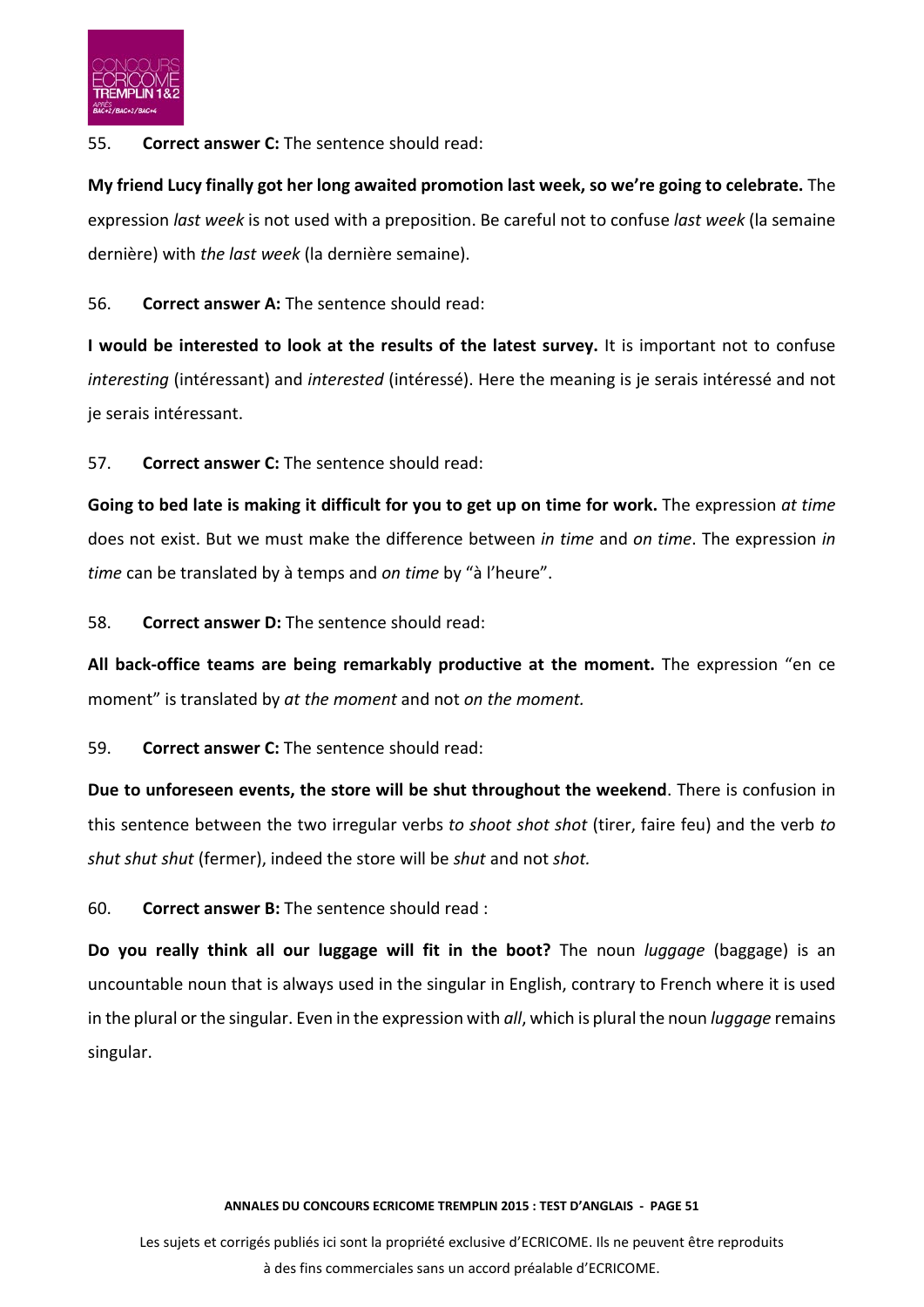

## **Section 3 – Vocabulary**

61. **Correct answer B:** To rely on = count on = compter sur. *« Liz est un membre très appréciée de l'équipe car nous pouvons toujours compter sur elle pour innover »* To stand on = se mettre debout sur. To stake on = parier sur. To fall upon = tomber sur

62. **Correct answer D:** Point = aim = but, objectif. *« Le but de cet exercice est de comprendre les principales réclamations ».* Detail = détail. Grade = note. Trouble = problème

63. **Correct answer C:** To come down with = to catch = attraper (pour une maladie). *« Si tu ne t'habilles pas correctement tu attraperas surement un rhume ».* To fall = tomber. To find = trouver. To receive = recevoir

64. **Correct answer A:** bunch = assortment = un tas de/sélection de. *. « J'ai acheté un tas de livres à la kermesse de l'école du coin ».* Request = une demande.

65. **Correct answer C:** To try out = to sample = essayer, gouter *« Est-ce que tu veux gouter ma nouvelle recette, avant qu'il n'en reste plus* ». To perfect = perfectionner. To modify = changer. To extract = extraire

66. **Correct answer D:** Thoroughly = completely = entièrement, tout à fait. *« C'est un roman tout à fait satisfaisant, plein d'aventure, d'humour et d'amour ».* Inevitably = inévitablement. Amusingly = drôlement, de façon amusante. Boringly = de façon ennuyeuse. Completely = entièrement, complétement

67. **Correct answer B:** Headstrong = stubborn = têtu *« Mon ami Joe qui est têtu, a défié sa famille et a réservé un billet pour l'Inde ».* Adventurous = aventureux, téméraire. Passionate = passionné. Resourceful = ingénieux.

68. **Correct answer B:** Shaggy = dishevelled = débraillé *« C'est difficile de croire que c'est lui le PDG, avec son apparence débraillée ».* Sharp = vif, aigu. Friendly = sympathique. Intimidating = intimidant.

69. **Correct answer A:** To reach = to arrive at = atteindre *« Pensez-vous que l'entreprise atteindra l'objectif des ventes de cette année ? »* To identify with = s'identifier avec. To aim for = viser. To face up to = faire face à.

#### **ANNALES DU CONCOURS ECRICOME TREMPLIN 2015 : TEST D'ANGLAIS - PAGE 52**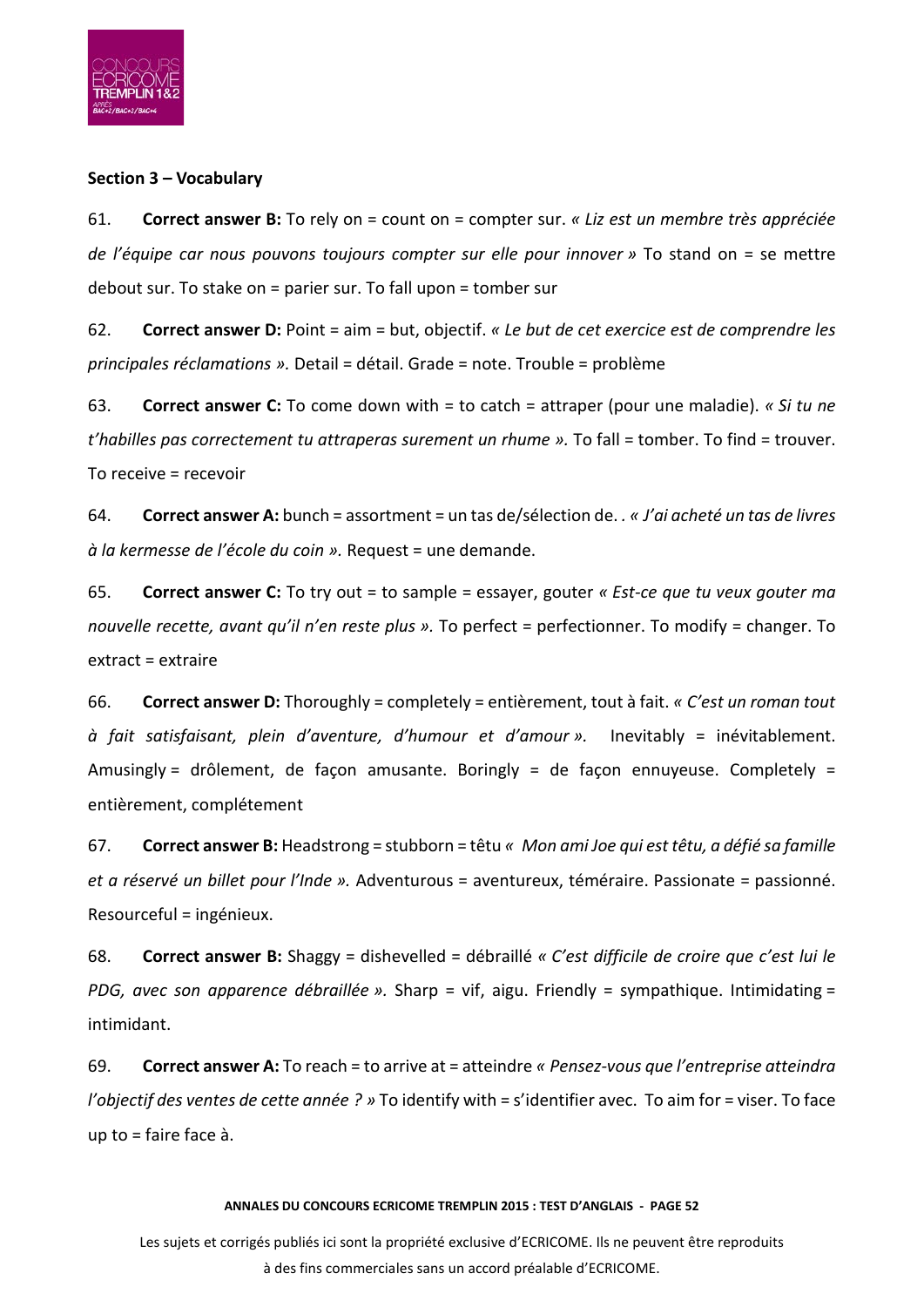

70. **Correct answer A:** Jittery = jumpy = nerveux, tendu *« Les problèmes de comptabilité de l'entreprise ont laissé les actionnaires nerveux »*. Confused = désorienté, perdu. Elated = fou de joie. Intrigued = intrigué.

71. **Correct answer C:** Swift = prompt = rapide *« Le rachat s'est fait remarquablement rapidement étant donné le travail que cela impliquait ».* Skilled = qualifié. Intensive = intense. Foolhardy = téméraire.

72. **Correct answer D:** Beside himself = overwhelmed = submergé, accablé. *« Il est accablé par la colère car il a perdu cette affaire ».* Controlling = avoir en main. Vengeful = revanchard.

73. **Correct answer A:** To postpone = to put off = remettre à plus tard *« Est-il possible de remettre la réunion à plus tard lorsque nous aurons terminé ce projet ? »* To put down = poser. To go on with = continuer. To go over = revoir

74. **Correct answer C:** Recklessly = wildly = dangereusement *« Elle conduisait dangereusement lorsqu'elle a été arrêtée ».* Typically = typiquement. Carefully = prudemment. Timidly : timidement.

75. **Correct answer D:** Deadline = due date = date limite, échéance *« Si on était d'accord pour augmenter le prix, est-ce que vous changeriez la date limite du contrat? »*. Delay = retard. Sub-clause = sous-paragraphe. Goal = but, objectif.

76. **Correct answer B:** Performance = execution = performance, rendement *«Le rendement des membres de l'équipe est contrôlé en permanence afin d'améliorer la productivité»*. Temper = humeur, tempérament. Assessment = évaluation.

77. **Correct answer D:** Gathered = understood = compris, conclu, déduit *« Votre candidature nous a fait comprendre que vous avez 2 ans d'expérience dans la vente, est-ce correct ?* » to expect = s'attendre à. To withdraw = se retirer. To require = requérir.

78. **Correct answer B:** Conceited = arrogant = vaniteux, arrogant, orgueilleux *« Certaines personnes trouvent Jess vaniteuse, mais je pense qu'elle essaie simplement de faire face à la concurrence qui est rude ».* Insincere = hypocrite. Mean-spirited = petit, mesquin. Irritating = agaçant, énervant.

#### **ANNALES DU CONCOURS ECRICOME TREMPLIN 2015 : TEST D'ANGLAIS - PAGE 53**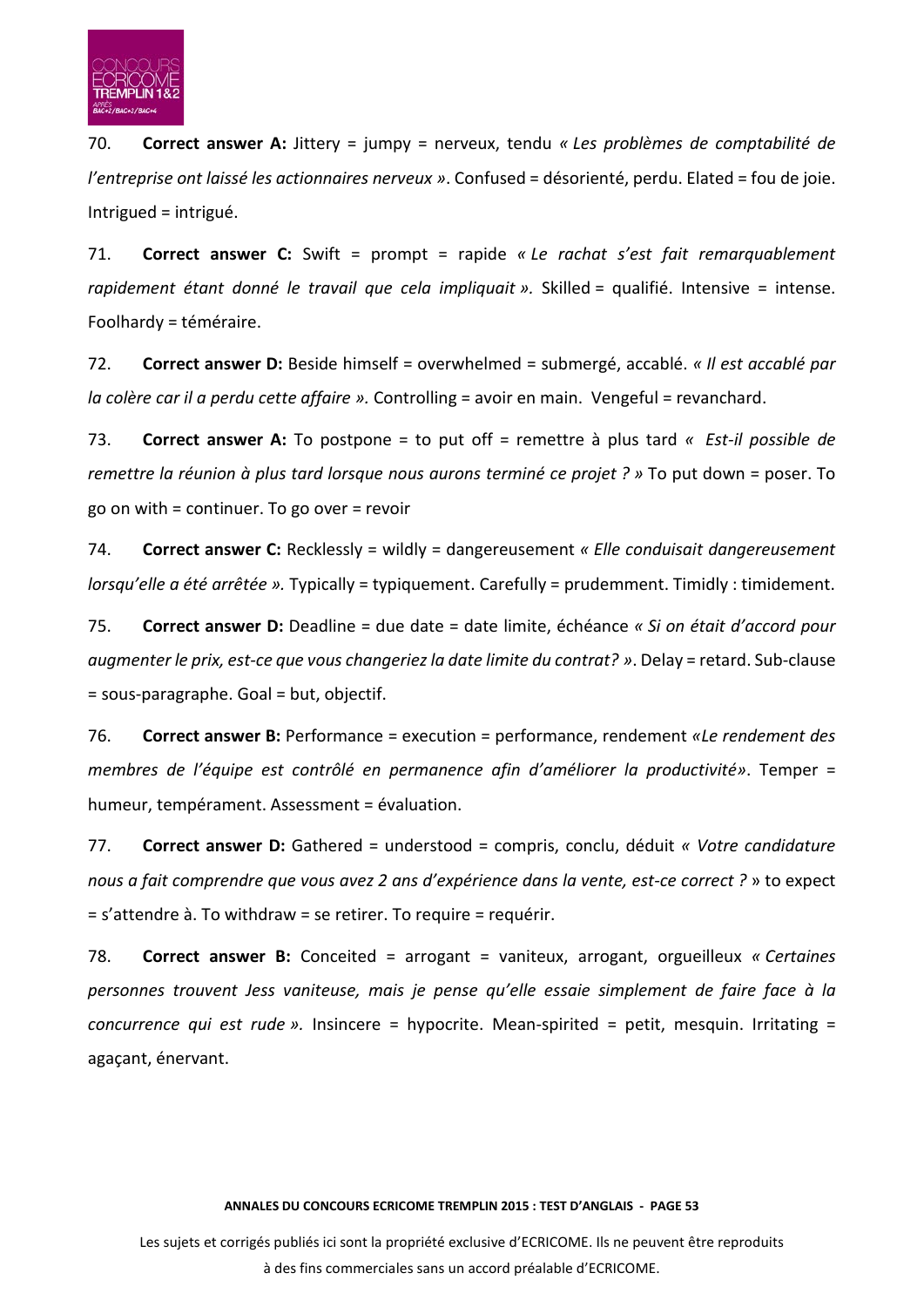

79. **Correct answer A: To** lash out at = to attack = attaquer, s'en prendre à *« En voilà des manières : je n'arrive pas à croire qu'il nous ait attaqué comme ça ! »* To mock = se moquer de. To trick = rouler, duper, tromper. To interrupt = interrompre.

80. **Correct answer C:** Steady = unwavering = fixe, soutenu *« Si vous ne le connaissez pas, il est facile d'être perturbé par son regard fixe »*. Unfocused = incertain, flou. Cagey = évasif, méfiant. Bored = qui s'ennuie

81. **Correct answer C:** owned up to = admitted = avoué *« Je suis certain que c'était lui, bien qu'il n'ait jamais avoué avoir perdu mon téléphone ».* To coin = inventer, formuler. To agree with = être d'accord avec. To belong to = appartenir à.

82. **Correct answer A:** Stave off = repel = repousser, écarter, contrer *« J'espère que nous pourrons contrer les plaintes assez longtemps afin de pouvoir régler le problème ».* To save up = économiser, épargner. To release = libérer, relâcher. To clear up = ranger, clarifier.

83. **Correct answer B:** Crowded = packed = bondé *« La cantine est toujours bondée le lundi».* Barred = bloqué, fermé, banni. Dismal = lugubre, sombre, triste. Wedged = coincé.

84. **Correct answer D:** Disentangled = sorted out = démêlé *« Au fur et à mesure que nous avons démêlé tous les détails, nous nous sommes rendus compte que cette invention est fantastique ».* To stir up = susciter, attiser, agiter. To sum up = résumer, conclure. To slip out = s'esquiver, s'échapper.

85. **Correct answer A:** In no time = at once = en moins de deux, rapidement *«Je suis sûr que Tony fera ça très rapidement »*. In the end = à la fin. Out of date = démodé. For a change = pour changer.

86. **Correct answer B:** Probe = enquiry = sondage, enquête *« La commission qui menait l'enquête sur les pratiques des prix a publié son rapport »*. Investment = investissement. Debate = débat.

87. **Correct answer C:** Obnoxious = odious = odieux, détestable *« Il est toujours poli avec moi mais détestable avec tous les autres ».* Informal = décontracté, officieux. Prejudiced = partial, avec des idées préconçues. Unpredictable = imprévisible.

88. **Correct answer D:** Account for = explain = expliquer, justifier *« Son diagnose n'explique pas la difficulté principale dont nous avons parlée».* To threaten = menacer. To sustain = soutenir, maintenir. To return = retourner, rentrer.

#### **ANNALES DU CONCOURS ECRICOME TREMPLIN 2015 : TEST D'ANGLAIS - PAGE 54**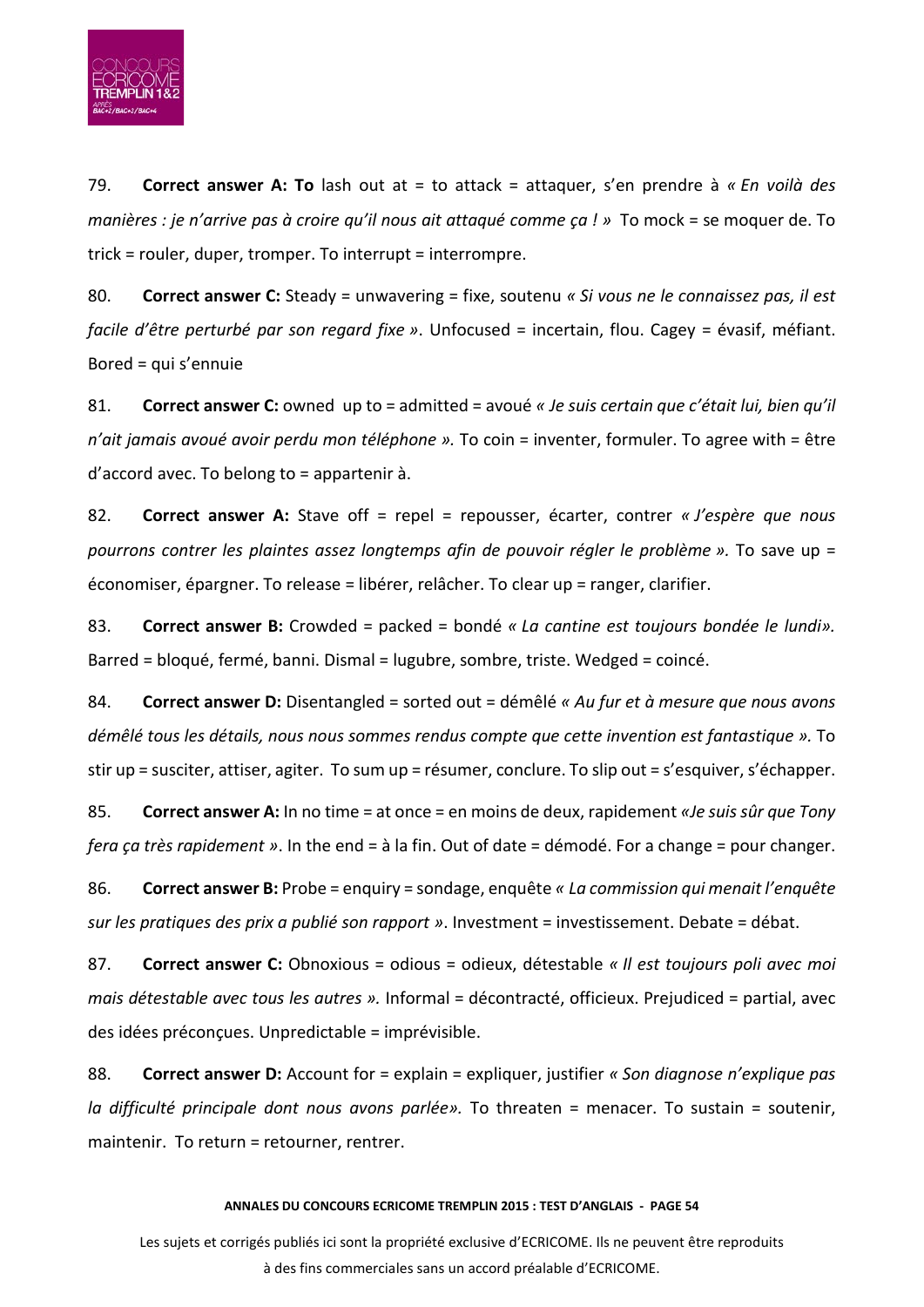

89. **Correct answer B:** Comprises = encompasses = comprend, se compose de *« Notre service comprend la livraison gratuite et l'assistance 24/7 ».* To advocate = préconiser, recommander. To render = apporter, fournir. To acknowledge = admettre, reconnaître.

90. **Correct answer C:** Packed = incorporated = entassé, chargé, rempli *« Ces dépliants ont été remplis de trop de détails ».* To scribble = gribouiller. To mix up = mélanger, confondre. To overlook = oublier, négliger, ignorer.

**ANNALES DU CONCOURS ECRICOME TREMPLIN 2015 : TEST D'ANGLAIS - PAGE 55**

Les sujets et corrigés publiés ici sont la propriété exclusive d'ECRICOME. Ils ne peuvent être reproduits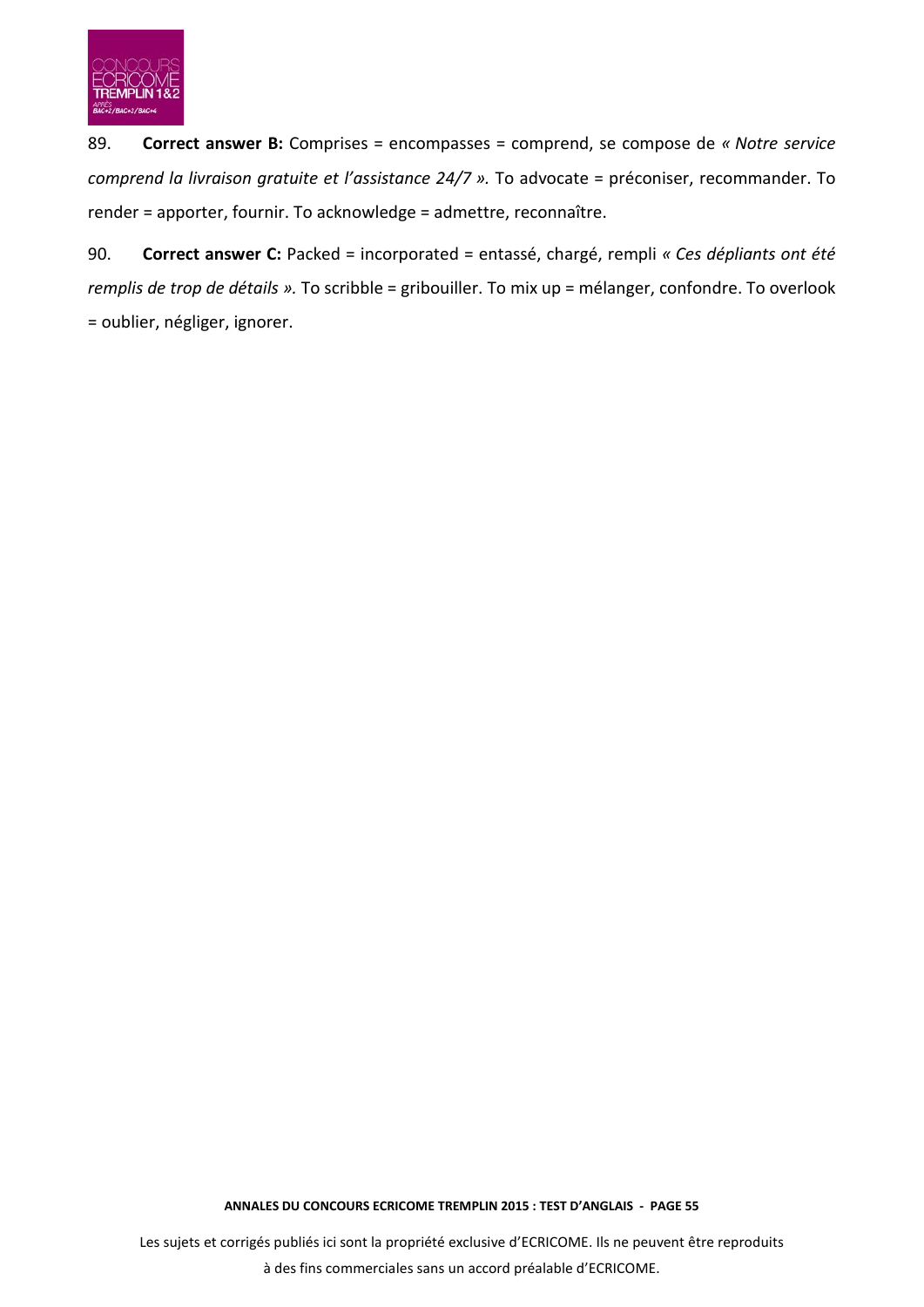

## **Section 4 – Reading comprehension**

91. **Correct answer D:** "Over the next three years, the details were hammered out, and in May 1950 the first world championship race was held at Silverstone".

92. **Correct answer B:** "In 1946 the idea was rekindled, as Grand Prix races resumed after the wartime hiatus. The following year, the Fédération Internationale de l'Automobile was founded in Paris and the decision was officially made to launch a drivers' world championship".

93. **Correct answer C:** "In later years, however, those non-championship races gradually began to disappear, as rising costs made them unprofitable".

94. **Correct answer A:** "Nevertheless, the formula was dominated at that time by teams organised by (mostly Italian) major pre-war automobile manufacturers…"

95. **Correct answer B :** "…in the 1952 and 1953 races: the lack of entrants led authorities to allow Formula Two cars to compete alongside Formula One models".

96. **Correct answer A:** "When Formula One returned to stricter regulations in 1954, engines were limited to 2.5 litres".

97. **Correct answer D:** "This catastrophe led the manufacturer to withdraw entirely from motor sports".

98. **Correct answer C:** "Such innovations, alongside other considerations, frequently led in turn to new changes in Formula One rules, leading manufacturers to adjust and innovate yet again".

99. **Correct answer B:** "…according to the head of Toys R Us, a largely bricks-and-mortar retailer battling online rivals"

100. **Correct answer C:** "It's very ungreen, said Jerry Storch...people are just so enraptured with how cool it is that they can order anything and get it brought to their home that they aren't thinking about the carbon footprint".

101. **Correct answer A:** "Jason Mathers…provides an important nuance…There are certain advantages that the e-commerce system could have, but doesn't necessarily have. Indeed the energy use and carbon emissions of home delivery compared with store shopping depend on several factors…".

#### **ANNALES DU CONCOURS ECRICOME TREMPLIN 2015 : TEST D'ANGLAIS - PAGE 56**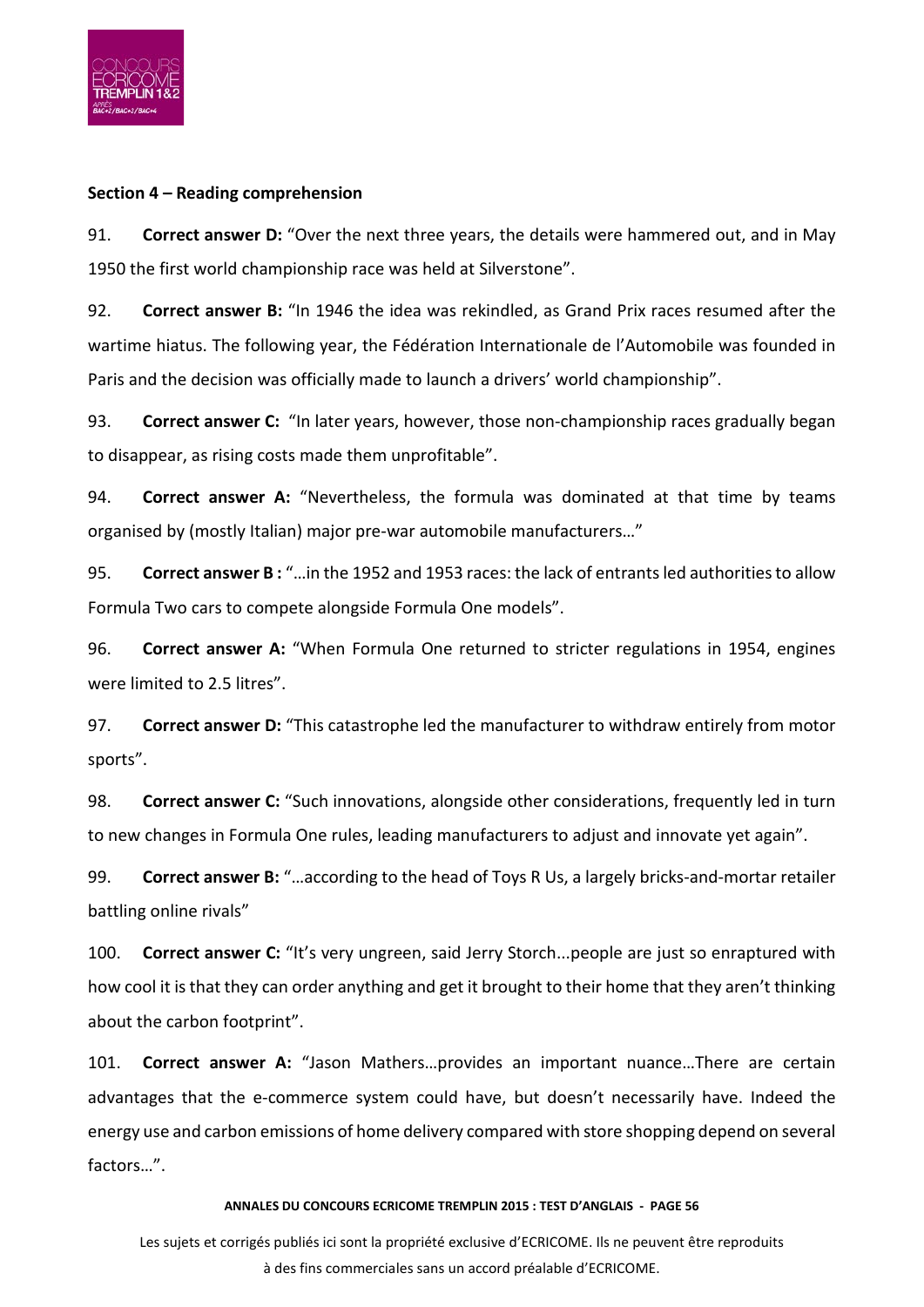

102. **Correct answer D:** "In other words, which approach to shopping is greener depends on the details of each consumer's specific context".

103. **Correct answer A:** "While neither home delivery nor conventional shopping has an absolute CO2 advantage, on average, the home delivery operation is likely to generate less CO2 than the typical shopping trip".

104. **Correct answer C:** "…but a large group in the middle could be persuaded by practical arguments. If you can link green messages to something pragmatic like "It's going to save you money," then on a mass scale you might see more pick-up".

105. **Correct answer B:** "There is not a simple answer. There are certain advantages that the ecommerce system could have, but doesn't necessarily have." "While neither home delivery nor conventional shopping has an absolute CO2 advantage"

106. **Correct answer A:** "The combatants are banned from pulling hair, gouging eyes, or striking with a closed fist. Pushing, tripping and various body throws are commonly seen in Sumo".

107. **Correct answer C:** "It relates a legend about how possession of the Japanese islands was determined by a Sumo match 2,500 years ago between the gods Takemikazuchi and Takeminakata…This, the legend goes, is how control of the archipelago was ceded to the Japanese people, led by Takemikazuchi".

108. **Correct answer B:** "… it appears Sumo was performed mainly as an agricultural ritual to pray for a good harvest, much like the indigenous peoples of North America and elsewhere developed performances and rituals soliciting their gods to ensure earth's bounty".

109. **Correct answer D:** "Upon entering that ring, salt is tossed around it to purify the space".

110. **Correct answer B :** "The heavier the fighter, the lower his centre of gravity, making him harder to push or toss out of the ring".

111. **Correct answer A:** "With the growth of its popularity outside of Japan there have also been changes… more international competitors are entering the ring…"

112. **Correct answer B:** "no holds barred" means that the Sumo wrestlers could hold or grip their opponent in any way they wanted.

#### **ANNALES DU CONCOURS ECRICOME TREMPLIN 2015 : TEST D'ANGLAIS - PAGE 57**